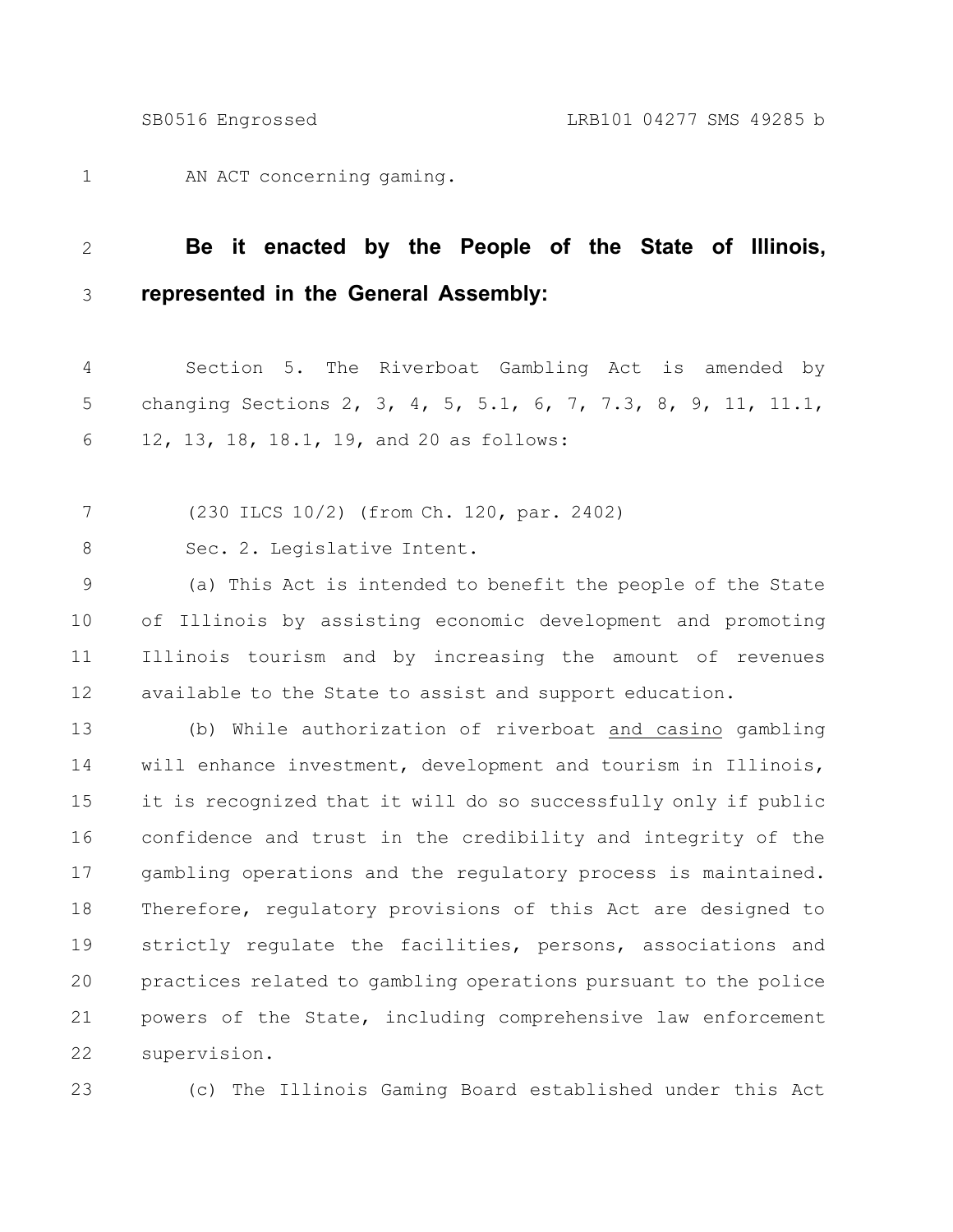should, as soon as possible, inform each applicant for an owners license of the Board's intent to grant or deny a license. 1 2 3 SB0516 Engrossed - 2 - LRB101 04277 SMS 49285 b

(Source: P.A. 93-28, eff. 6-20-03.) 4

(230 ILCS 10/3) (from Ch. 120, par. 2403) 5

Sec. 3. Riverboat Gambling Authorized. 6

(a) Riverboat and casino gambling operations and the system of wagering incorporated therein, as defined in this Act, are hereby authorized to the extent that they are carried out in accordance with the provisions of this Act. 7 8 9 10

(b) This Act does not apply to the pari-mutuel system of wagering used or intended to be used in connection with the horse-race meetings as authorized under the Illinois Horse Racing Act of 1975, lottery games authorized under the Illinois Lottery Law, bingo authorized under the Bingo License and Tax Act, charitable games authorized under the Charitable Games Act or pull tabs and jar games conducted under the Illinois Pull Tabs and Jar Games Act. 11 12 13 14 15 16 17 18

(c) Riverboat gambling conducted pursuant to this Act may be authorized upon any water within the State of Illinois or any water other than Lake Michigan which constitutes a boundary of the State of Illinois. A licensee may conduct riverboat gambling authorized under this Act regardless of whether it conducts excursion cruises. A licensee may permit the continuous ingress and egress of passengers for the purpose of 19 20 21 22 23 24 25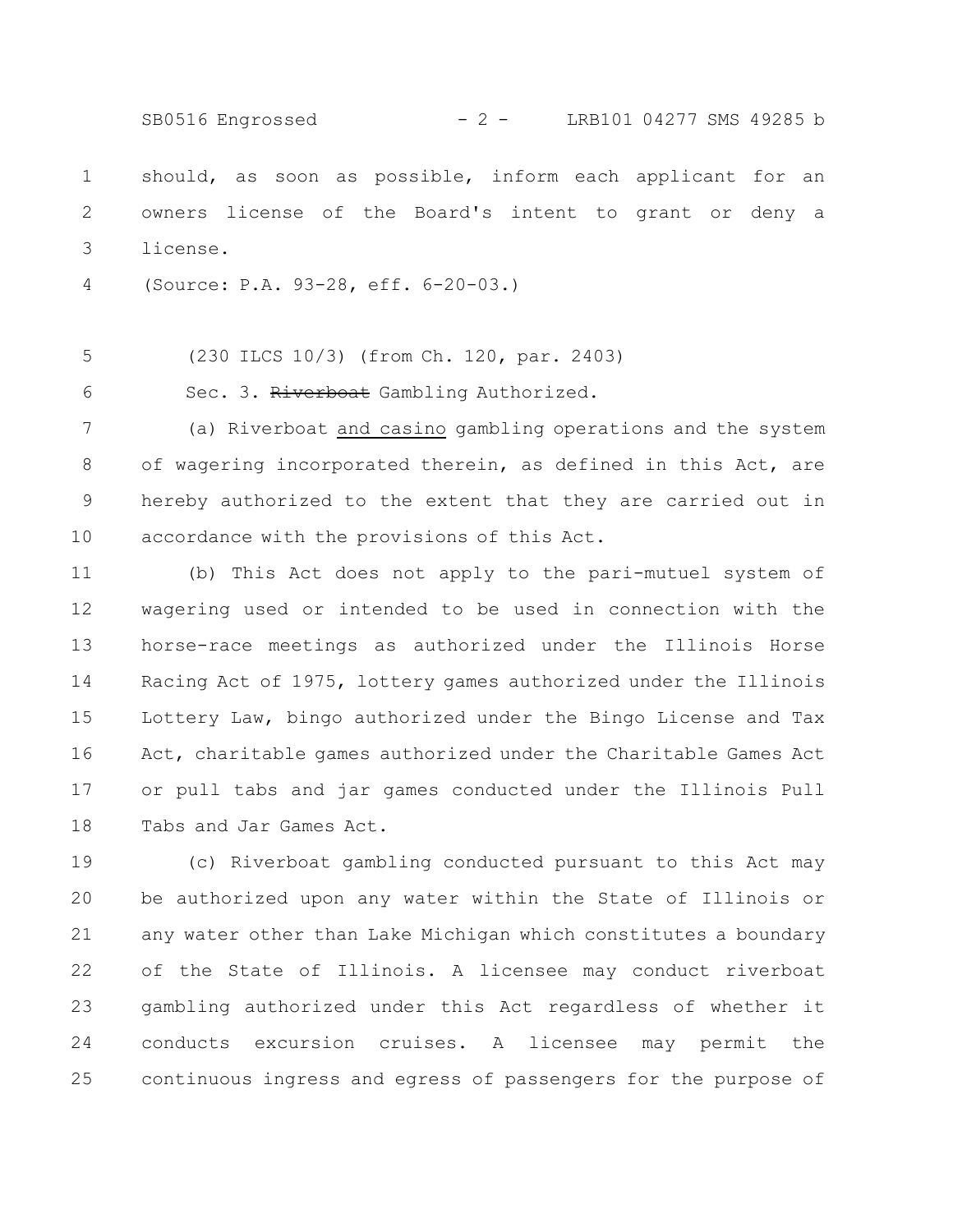SB0516 Engrossed - 3 - LRB101 04277 SMS 49285 b

- gambling. 1
- (Source: P.A. 91-40, eff. 6-25-99.) 2

(230 ILCS 10/4) (from Ch. 120, par. 2404) 3

Sec. 4. Definitions. As used in this Act: 4

 $\overline{a}$  "Board" means the Illinois Gaming Board. 5

 $\overline{b}$  "Occupational license" means a license issued by the Board to a person or entity to perform an occupation which the Board has identified as requiring a license to engage in riverboat gambling or casino gambling in Illinois. 6 7 8 9

(c) "Gambling game" includes, but is not limited to, baccarat, twenty-one, poker, craps, slot machine, video game of chance, roulette wheel, klondike table, punchboard, faro layout, keno layout, numbers ticket, push card, jar ticket, or pull tab which is authorized by the Board as a wagering device under this Act. 10 11 12 13 14 15

(d) "Riverboat" means a self-propelled excursion boat, a permanently moored barge, or permanently moored barges that are permanently fixed together to operate as one vessel, on which lawful gambling is authorized and licensed as provided in this Act. 16 17 18 19 20

(e) "Managers license" means a license issued by the Board to a person or entity to manage gambling operations conducted by the State pursuant to Section 7.3. 21 22 23

 $(f)$  "Dock" means the location where a riverboat moors for the purpose of embarking passengers for and disembarking 24 25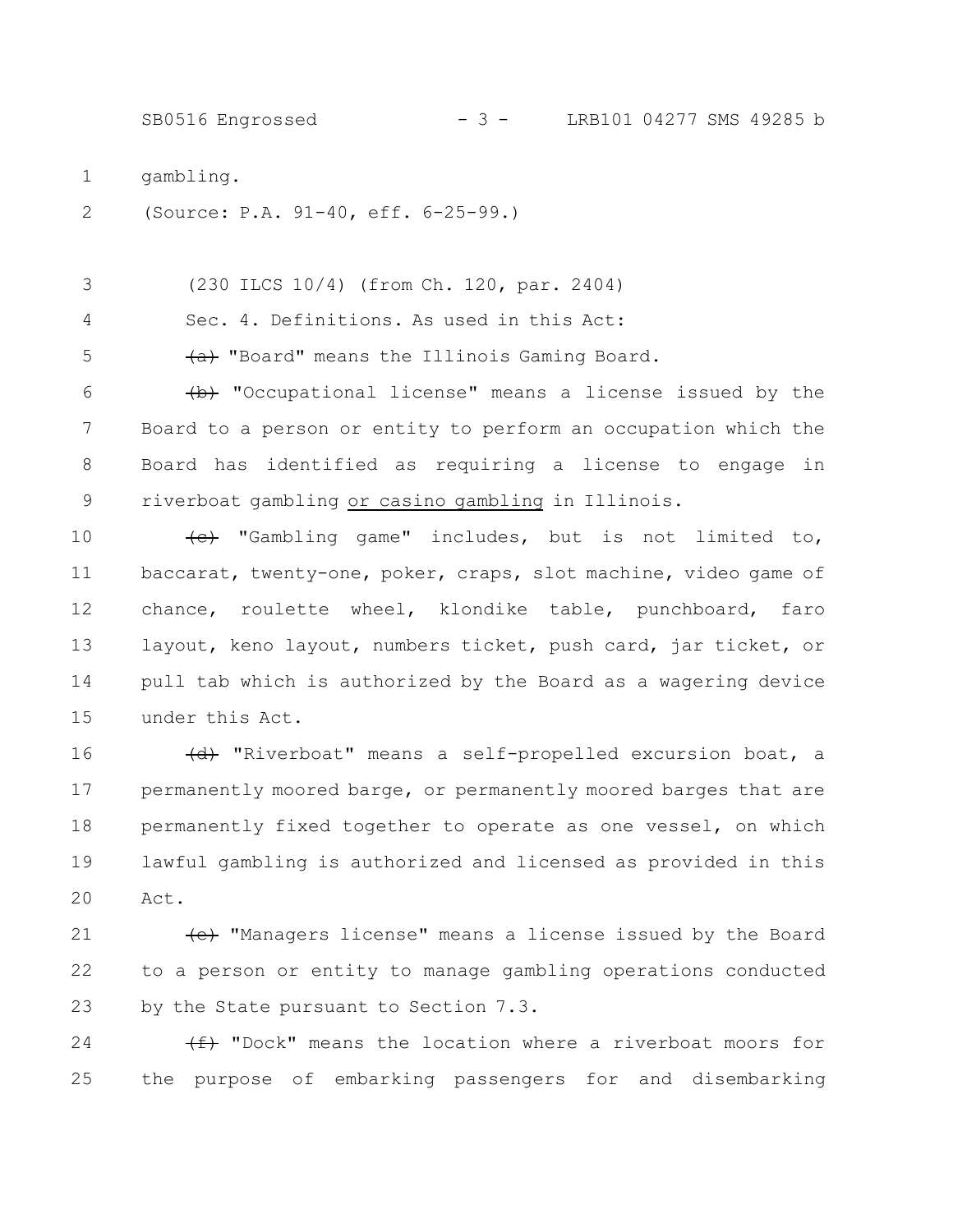SB0516 Engrossed - 4 - LRB101 04277 SMS 49285 b

passengers from the riverboat. 1

(g) "Gross receipts" means the total amount of money exchanged for the purchase of chips, tokens, or electronic cards by riverboat patrons. 2 3 4

(h) "Adjusted gross receipts" means the gross receipts less winnings paid to wagerers. 5 6

 $\leftrightarrow$  "Cheat" means to alter the selection of criteria which determine the result of a gambling game or the amount or frequency of payment in a gambling game. 7 8 9

 $\leftarrow$   $\leftarrow$   $\leftarrow$   $\leftarrow$ 10

 $\{k\}$  "Gambling operation" means the conduct of authorized gambling games authorized under this Act upon a riverboat or in a casino. 11 12 13

 $\{1\}$  "License bid" means the lump sum amount of money that an applicant bids and agrees to pay the State in return for an owners license that is re-issued on or after July 1, 2003. 14 15 16

 $\frac{1}{2}$  The terms "minority person", "woman", and "person with a disability" shall have the same meaning as defined in Section 2 of the Business Enterprise for Minorities, Women, and Persons with Disabilities Act. 17 18 19 20

"Casino" means a facility at which lawful gambling is authorized as provided in this Act. 21 22

"Owners license" means a license to conduct riverboat or casino gambling operations. 23 24

"Licensed owner" means a person who holds an owners license. 25 26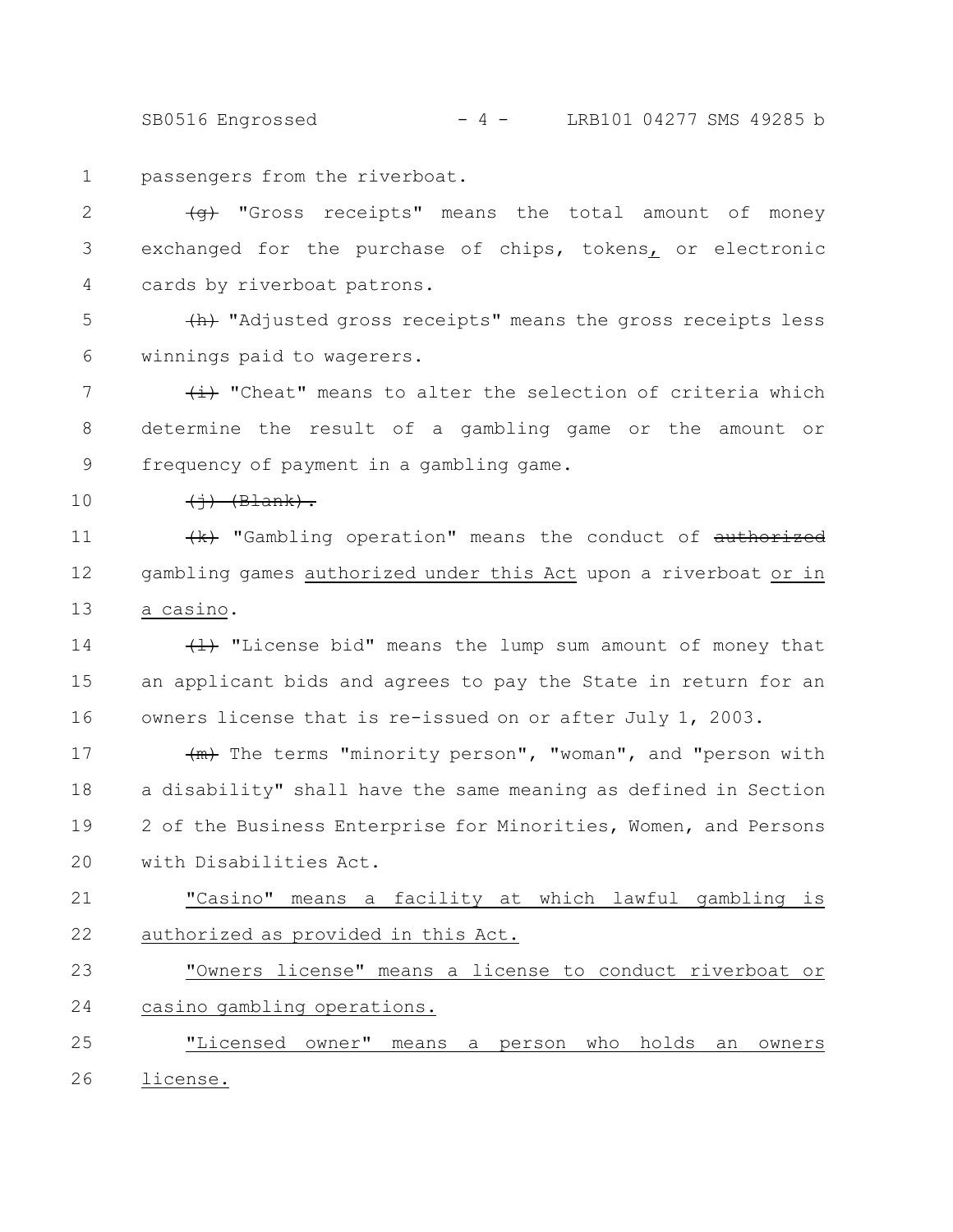SB0516 Engrossed - 5 - LRB101 04277 SMS 49285 b

(Source: P.A. 100-391, eff. 8-25-17.) 1

(230 ILCS 10/5) (from Ch. 120, par. 2405)

Sec. 5. Gaming Board. 3

2

(a) (1) There is hereby established the Illinois Gaming Board, which shall have the powers and duties specified in this Act, and all other powers necessary and proper to fully and effectively execute this Act for the purpose of administering, regulating, and enforcing the system of riverboat and casino gambling established by this Act. Its jurisdiction shall extend under this Act to every person, association, corporation, partnership and trust involved in riverboat and casino gambling operations in the State of Illinois. 4 5 6 7 8 9 10 11 12

(2) The Board shall consist of 5 members to be appointed by the Governor with the advice and consent of the Senate, one of whom shall be designated by the Governor to be chairperson chairman. Each member shall have a reasonable knowledge of the practice, procedure and principles of gambling operations. Each member shall either be a resident of Illinois or shall certify that he or she will become a resident of Illinois before taking office. At least one member shall be experienced in law enforcement and criminal investigation, at least one member shall be a certified public accountant experienced in accounting and auditing, and at least one member shall be a lawyer licensed to practice law in Illinois. 13 14 15 16 17 18 19 20 21 22 23 24

25

(3) The terms of office of the Board members shall be 3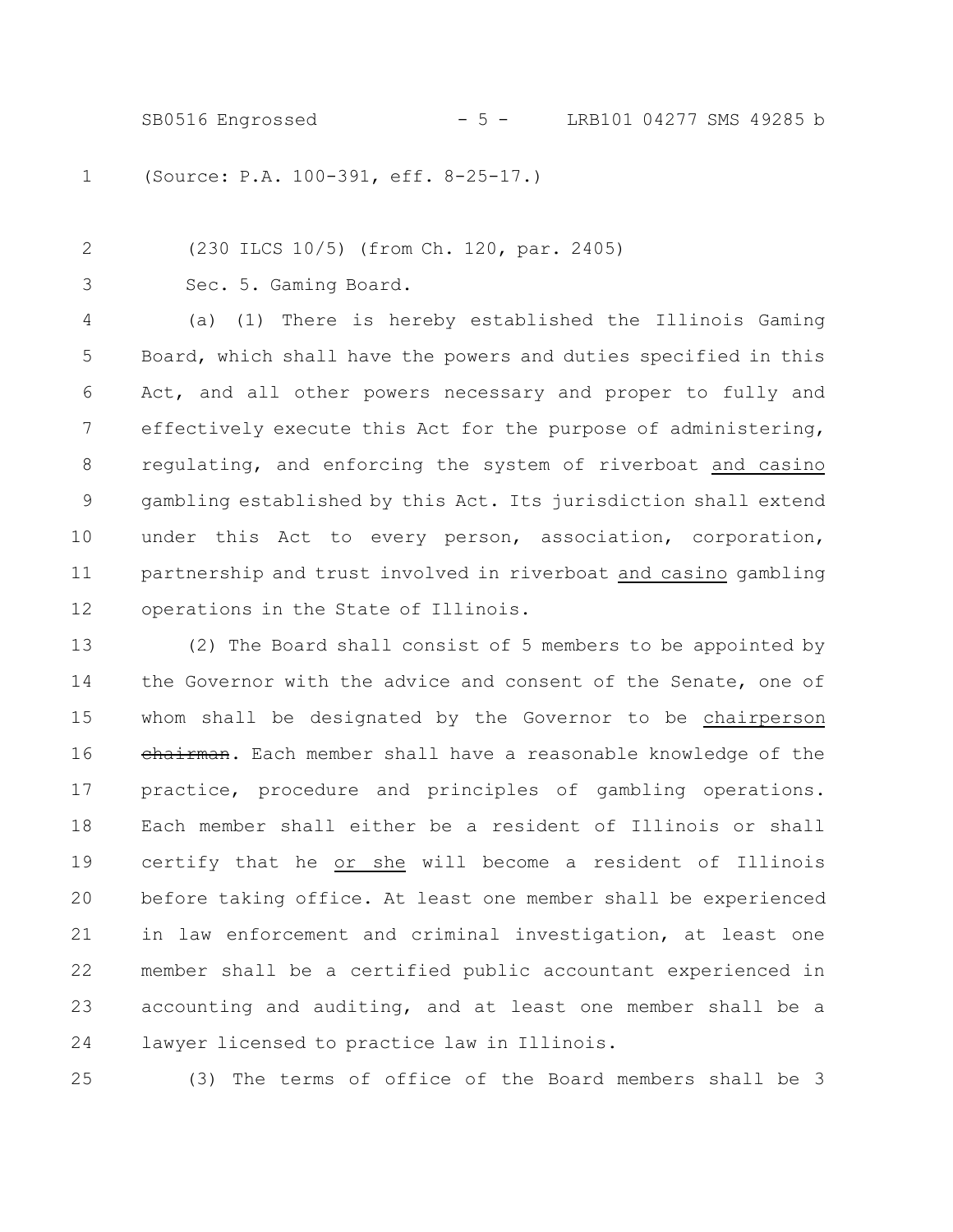SB0516 Engrossed - 6 - LRB101 04277 SMS 49285 b

years, except that the terms of office of the initial Board members appointed pursuant to this Act will commence from the effective date of this Act and run as follows: one for a term ending July 1, 1991, 2 for a term ending July 1, 1992, and 2 for a term ending July 1, 1993. Upon the expiration of the foregoing terms, the successors of such members shall serve a term for 3 years and until their successors are appointed and qualified for like terms. Vacancies in the Board shall be filled for the unexpired term in like manner as original appointments. Each member of the Board shall be eligible for reappointment at the discretion of the Governor with the advice and consent of the Senate. 1 2 3 4 5 6 7 8 9 10 11 12

(4) Each member of the Board shall receive \$300 for each day the Board meets and for each day the member conducts any hearing pursuant to this Act. Each member of the Board shall also be reimbursed for all actual and necessary expenses and disbursements incurred in the execution of official duties. 13 14 15 16 17

(5) No person shall be appointed a member of the Board or continue to be a member of the Board who is, or whose spouse, child or parent is, a member of the board of directors of, or a person financially interested in, any gambling operation subject to the jurisdiction of this Board, or any race track, race meeting, racing association or the operations thereof subject to the jurisdiction of the Illinois Racing Board. No Board member shall hold any other public office. No person shall be a member of the Board who is not of good moral 18 19 20 21 22 23 24 25 26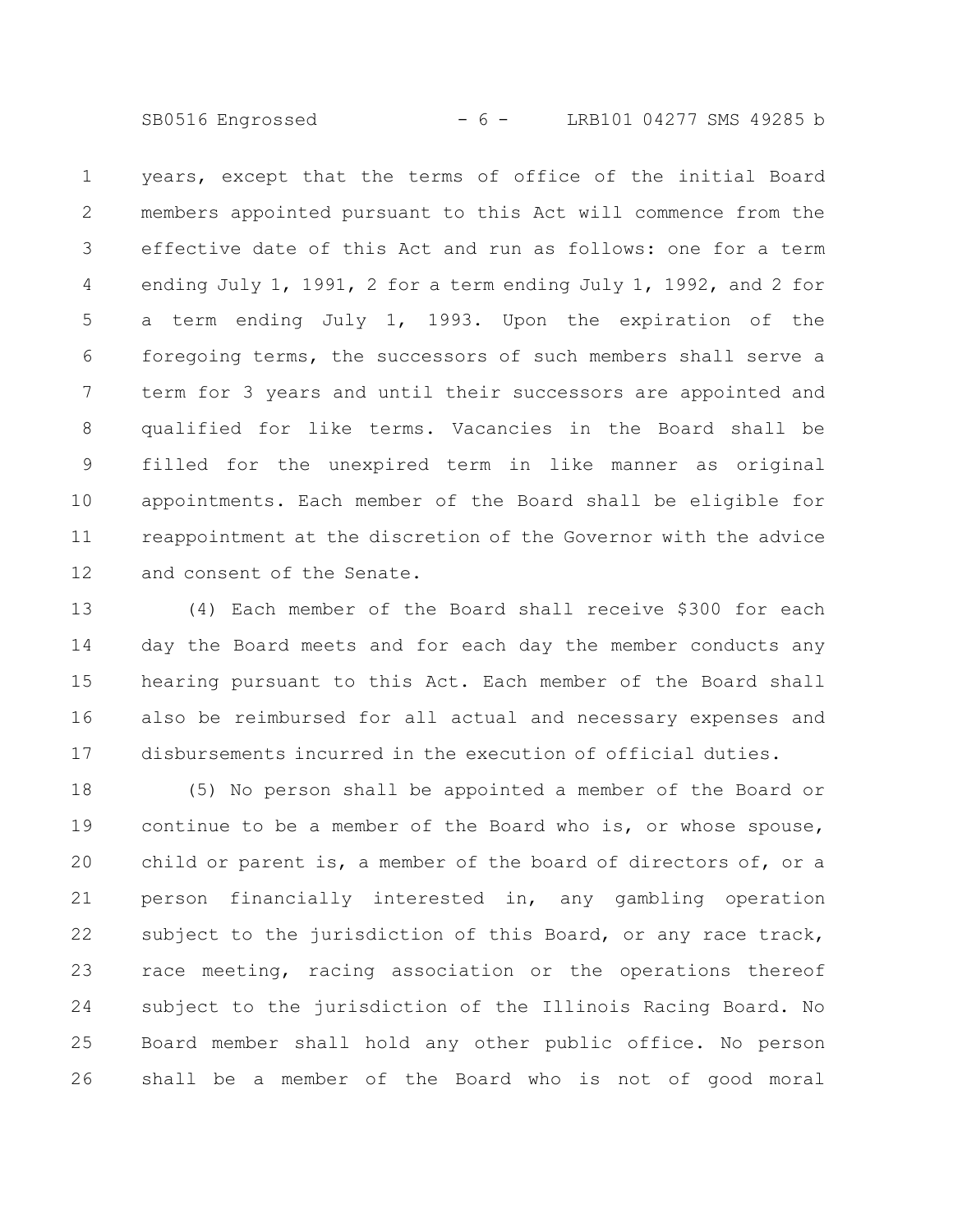SB0516 Engrossed - 7 - LRB101 04277 SMS 49285 b

character or who has been convicted of, or is under indictment for, a felony under the laws of Illinois or any other state, or the United States. 1 2 3

(5.5) No member of the Board shall engage in any political activity. For the purposes of this Section, "political" means any activity in support of or in connection with any campaign for federal, State, or local elective office or any political organization, but does not include activities (i) relating to the support or opposition of any executive, legislative, or administrative action (as those terms are defined in Section 2 of the Lobbyist Registration Act), (ii) relating to collective bargaining, or (iii) that are otherwise in furtherance of the person's official State duties or governmental and public service functions. 4 5 6 7 8 9 10 11 12 13 14

(6) Any member of the Board may be removed by the Governor for neglect of duty, misfeasance, malfeasance, or nonfeasance in office or for engaging in any political activity. 15 16 17

(7) Before entering upon the discharge of the duties of his office, each member of the Board shall take an oath that he will faithfully execute the duties of his office according to the laws of the State and the rules and regulations adopted therewith and shall give bond to the State of Illinois, approved by the Governor, in the sum of \$25,000. Every such bond, when duly executed and approved, shall be recorded in the office of the Secretary of State. Whenever the Governor determines that the bond of any member of the Board has become 18 19 20 21 22 23 24 25 26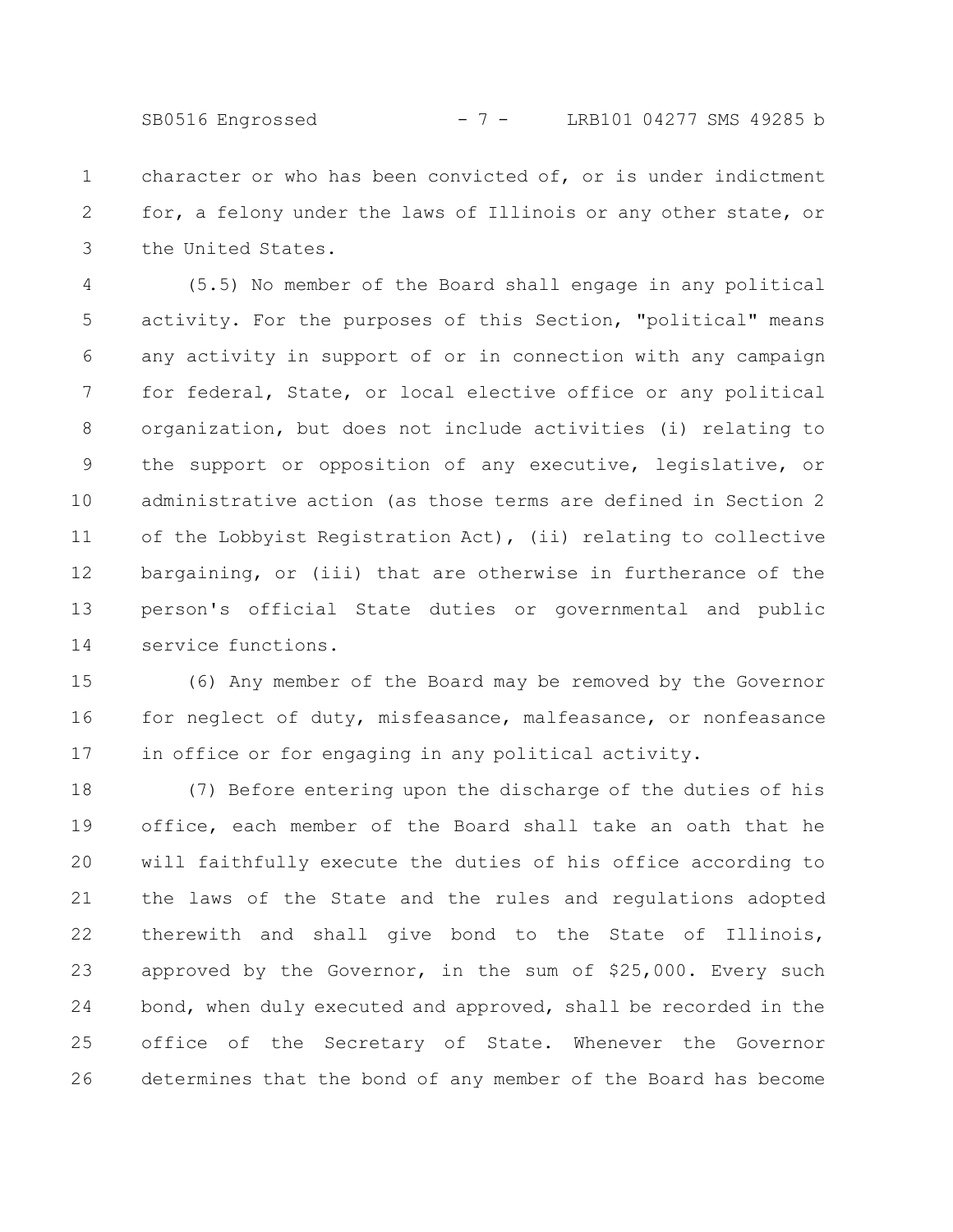SB0516 Engrossed - 8 - LRB101 04277 SMS 49285 b

or is likely to become invalid or insufficient, he shall require such member forthwith to renew his bond, which is to be approved by the Governor. Any member of the Board who fails to take oath and give bond within 30 days from the date of his appointment, or who fails to renew his bond within 30 days after it is demanded by the Governor, shall be guilty of neglect of duty and may be removed by the Governor. The cost of any bond given by any member of the Board under this Section shall be taken to be a part of the necessary expenses of the Board. 1 2 3 4 5 6 7 8 9 10

(7.5) For the examination of all mechanical, electromechanical, or electronic table games, slot machines, slot accounting systems, and other electronic gaming equipment for compliance with this Act, the Board may utilize the services of one or more independent outside testing laboratories that have been accredited by a national accreditation body and that, in the judgment of the Board, are qualified to perform such examinations. 11 12 13 14 15 16 17 18

(8) The Board shall employ such personnel as may be necessary to carry out its functions and shall determine the salaries of all personnel, except those personnel whose salaries are determined under the terms of a collective bargaining agreement. No person shall be employed to serve the Board who is, or whose spouse, parent or child is, an official of, or has a financial interest in or financial relation with, any operator engaged in gambling operations within this State 19 20 21 22 23 24 25 26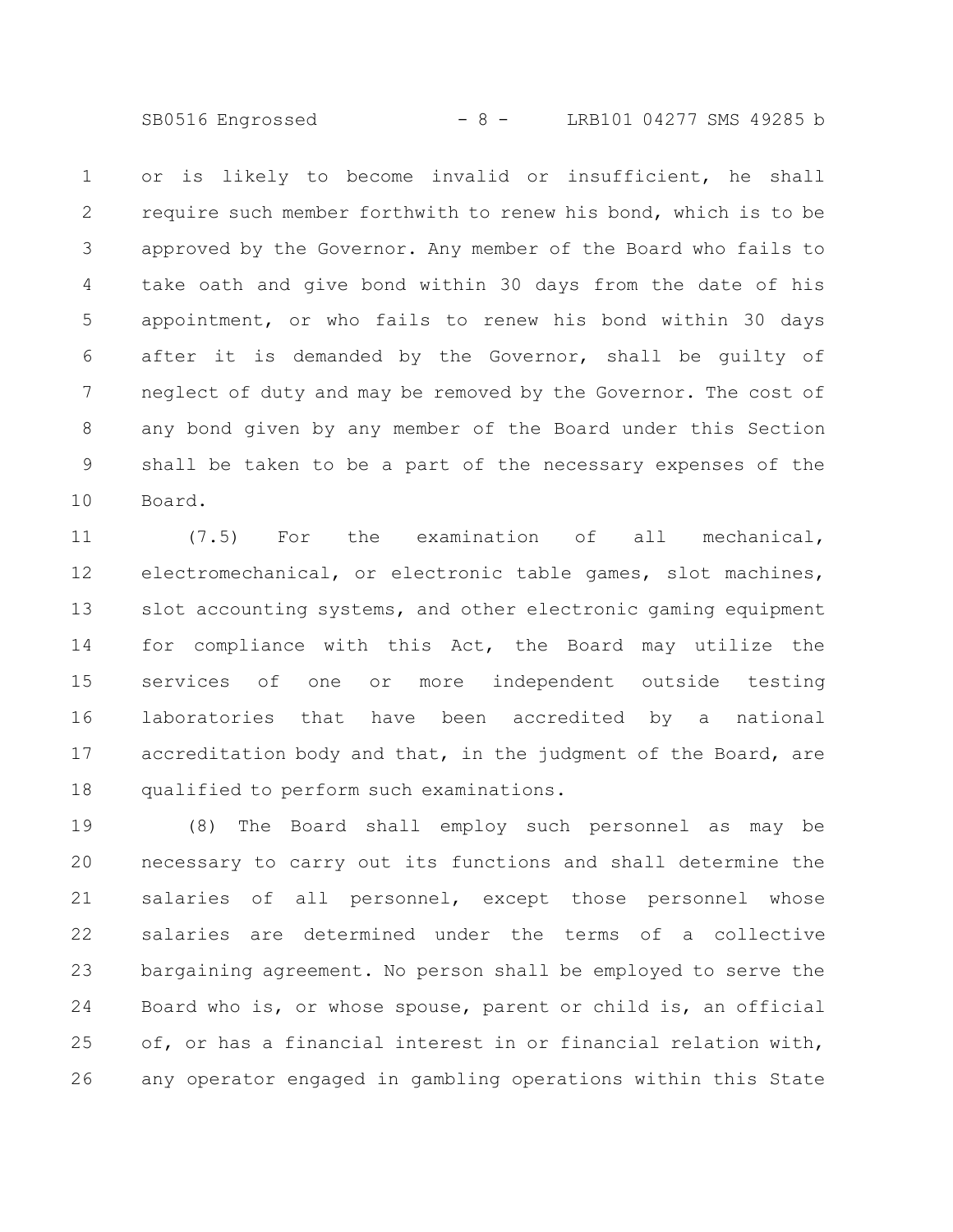SB0516 Engrossed - 9 - LRB101 04277 SMS 49285 b

or any organization engaged in conducting horse racing within this State. Any employee violating these prohibitions shall be subject to termination of employment. 1 2 3

(9) An Administrator shall perform any and all duties that the Board shall assign him. The salary of the Administrator shall be determined by the Board and, in addition, he shall be reimbursed for all actual and necessary expenses incurred by him in discharge of his official duties. The Administrator shall keep records of all proceedings of the Board and shall preserve all records, books, documents and other papers belonging to the Board or entrusted to its care. The Administrator shall devote his full time to the duties of the office and shall not hold any other office or employment. 4 5 6 7 8 9 10 11 12 13

(b) The Board shall have general responsibility for the implementation of this Act. Its duties include, without limitation, the following: 14 15 16

(1) To decide promptly and in reasonable order all license applications. Any party aggrieved by an action of the Board denying, suspending, revoking, restricting or refusing to renew a license may request a hearing before the Board. A request for a hearing must be made to the Board in writing within 5 days after service of notice of the action of the Board. Notice of the action of the Board shall be served either by personal delivery or by certified mail, postage prepaid, to the aggrieved party. Notice served by certified mail shall be deemed complete on the 17 18 19 20 21 22 23 24 25 26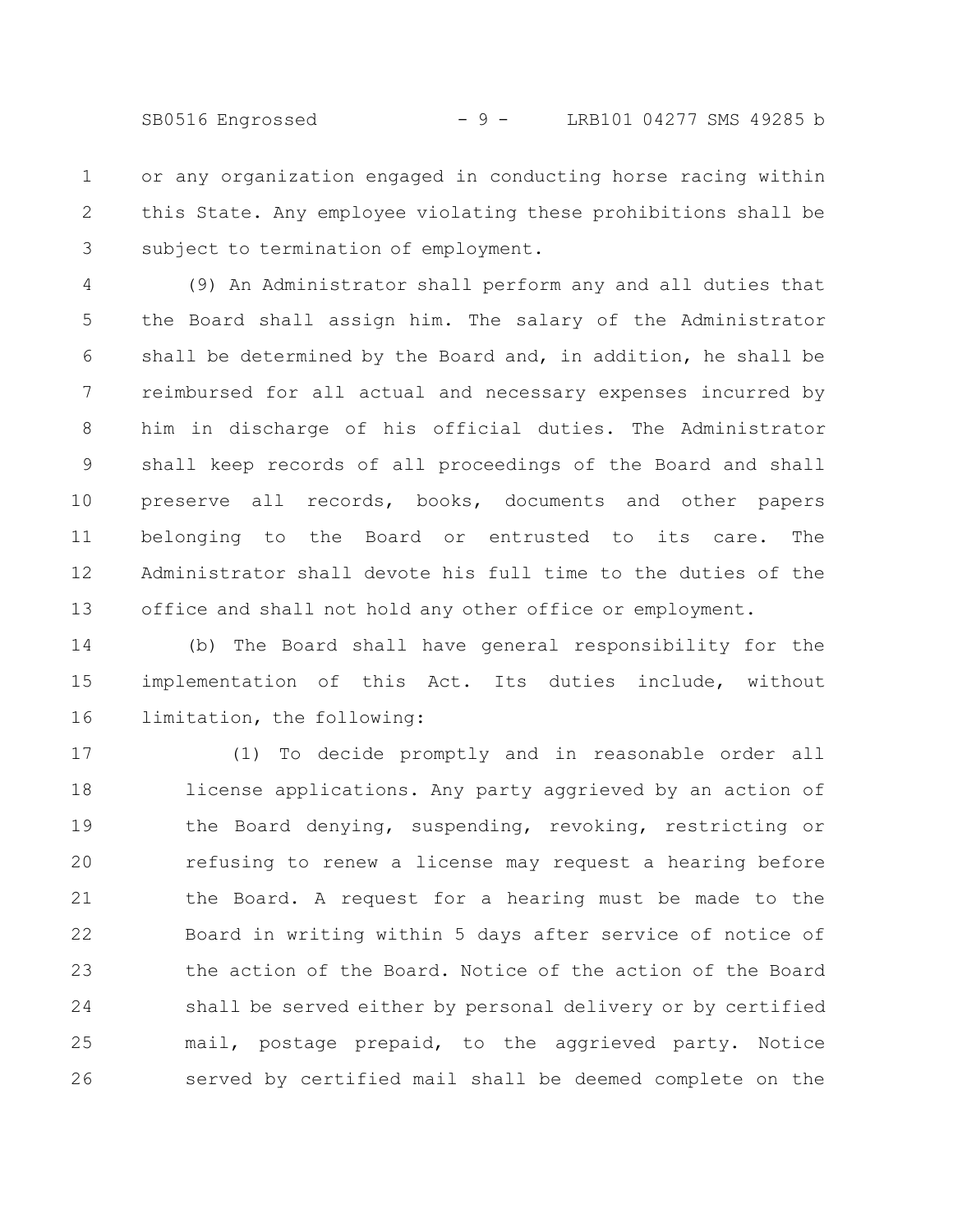SB0516 Engrossed - 10 - LRB101 04277 SMS 49285 b

business day following the date of such mailing. The Board shall conduct all requested hearings promptly and in reasonable order; 1 2 3

(2) To conduct all hearings pertaining to civil violations of this Act or rules and regulations promulgated hereunder; 4 5 6

(3) To promulgate such rules and regulations as in its judgment may be necessary to protect or enhance the credibility and integrity of gambling operations authorized by this Act and the regulatory process hereunder; 7 8 9 10 11

(4) To provide for the establishment and collection of all license and registration fees and taxes imposed by this Act and the rules and regulations issued pursuant hereto. All such fees and taxes shall be deposited into the State Gaming Fund; 12 13 14 15 16

(5) To provide for the levy and collection of penalties and fines for the violation of provisions of this Act and the rules and regulations promulgated hereunder. All such fines and penalties shall be deposited into the Education Assistance Fund, created by Public Act 86-0018, of the State of Illinois; 17 18 19 20 21 22

(6) To be present through its inspectors and agents any time gambling operations are conducted on any riverboat or in any casino for the purpose of certifying the revenue thereof, receiving complaints from the public, and 23 24 25 26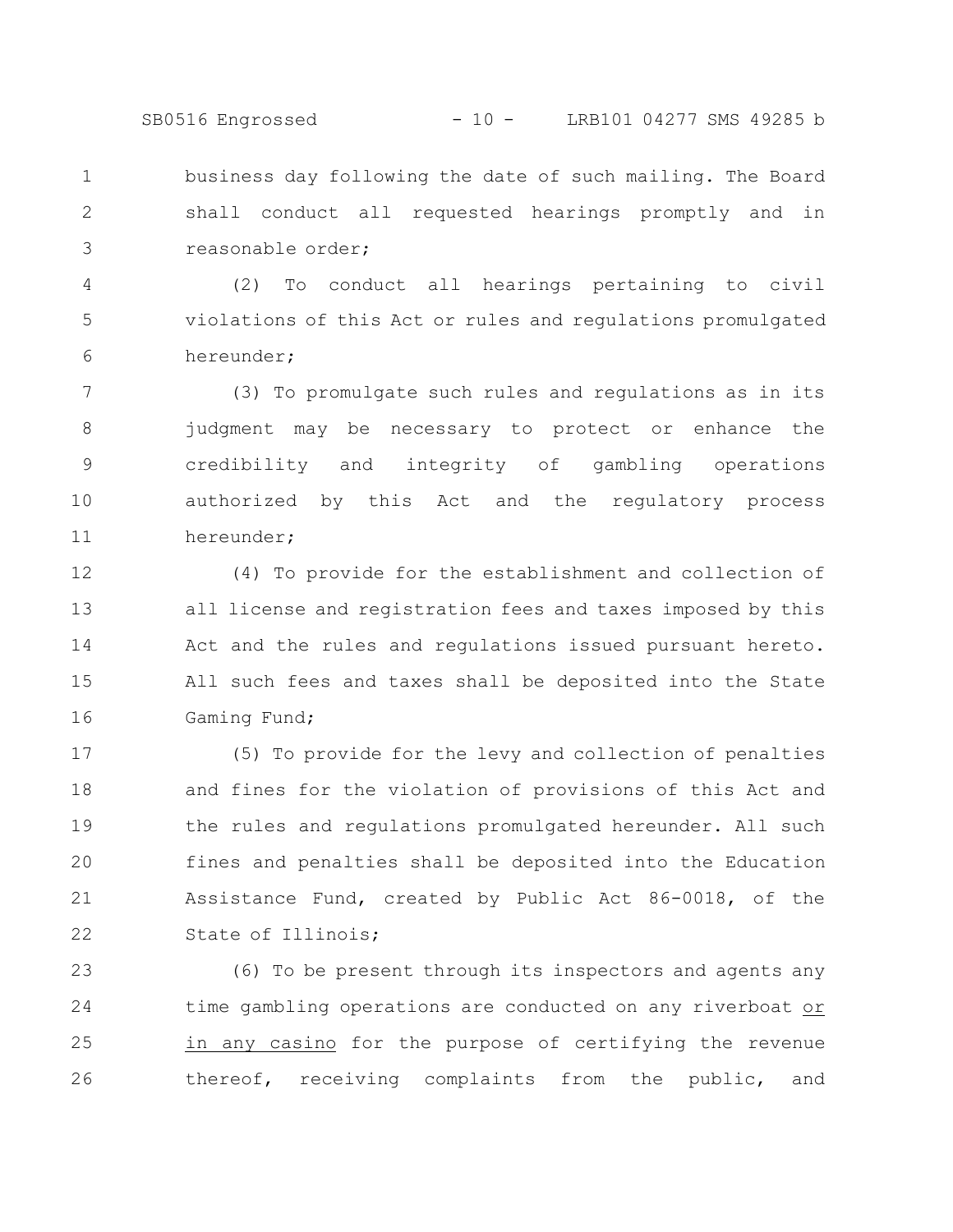conducting such other investigations into the conduct of the gambling games and the maintenance of the equipment as from time to time the Board may deem necessary and proper; 1 2 3

(7) To review and rule upon any complaint by a licensee regarding any investigative procedures of the State which are unnecessarily disruptive of gambling operations. The need to inspect and investigate shall be presumed at all times. The disruption of a licensee's operations shall be proved by clear and convincing evidence, and establish that: (A) the procedures had no reasonable law enforcement purposes, and (B) the procedures were so disruptive as to unreasonably inhibit gambling operations; 4 5 6 7 8 9 10 11 12

(8) To hold at least one meeting each quarter of the fiscal year. In addition, special meetings may be called by the Chairman or any 2 Board members upon 72 hours written notice to each member. All Board meetings shall be subject to the Open Meetings Act. Three members of the Board shall constitute a quorum, and 3 votes shall be required for any final determination by the Board. The Board shall keep a complete and accurate record of all its meetings. A majority of the members of the Board shall constitute a quorum for the transaction of any business, for the performance of any duty, or for the exercise of any power which this Act requires the Board members to transact, perform or exercise en banc, except that, upon order of the Board, one of the Board members or an administrative law 13 14 15 16 17 18 19 20 21 22 23 24 25 26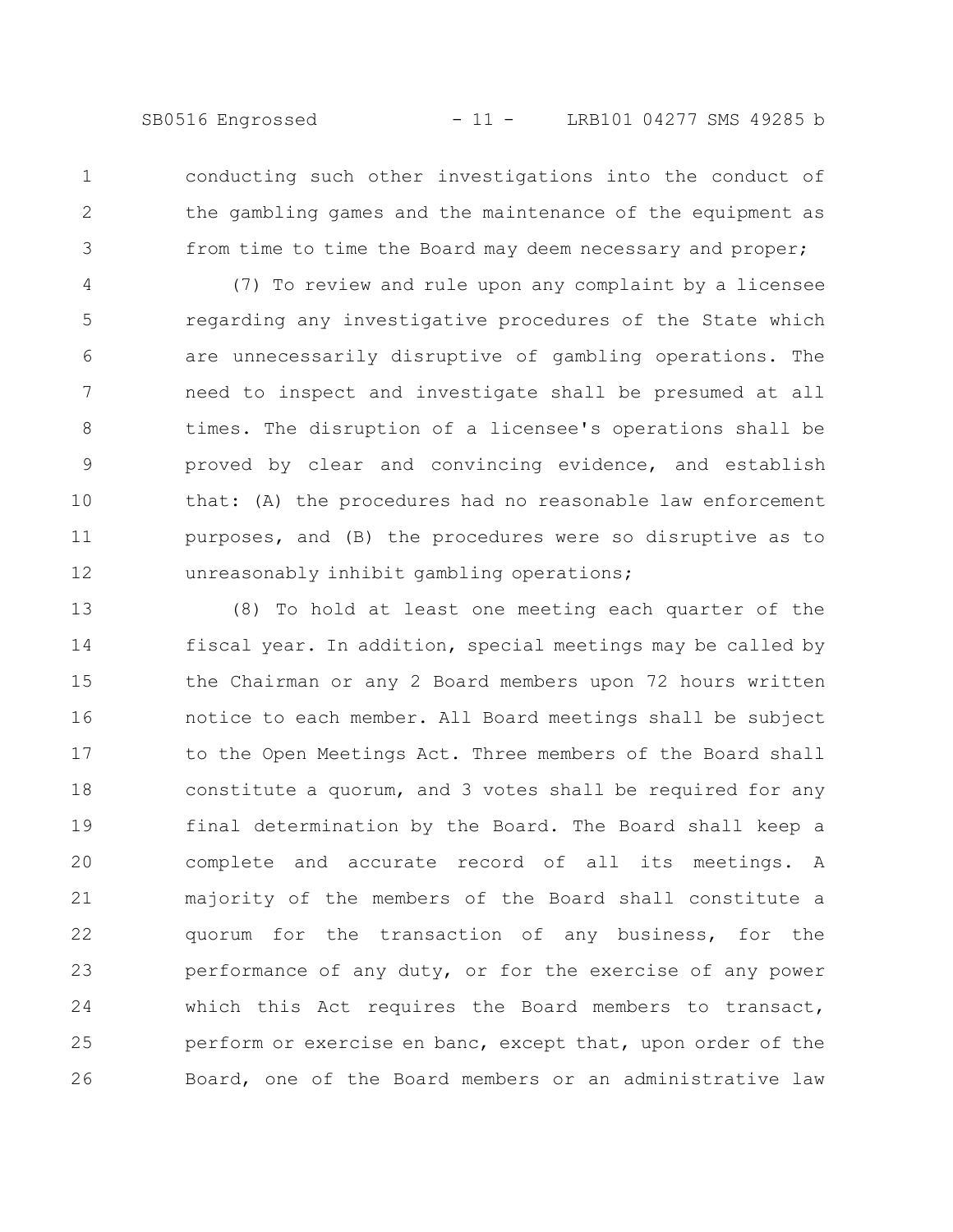SB0516 Engrossed - 12 - LRB101 04277 SMS 49285 b

judge designated by the Board may conduct any hearing provided for under this Act or by Board rule and may recommend findings and decisions to the Board. The Board member or administrative law judge conducting such hearing shall have all powers and rights granted to the Board in this Act. The record made at the time of the hearing shall be reviewed by the Board, or a majority thereof, and the findings and decision of the majority of the Board shall constitute the order of the Board in such case; 1 2 3 4 5 6 7 8 9

(9) To maintain records which are separate and distinct from the records of any other State board or commission. Such records shall be available for public inspection and shall accurately reflect all Board proceedings; 10 11 12 13

(10) To file a written annual report with the Governor on or before July 1 each year and such additional reports as the Governor may request. The annual report shall include a statement of receipts and disbursements by the Board, actions taken by the Board, and any additional information and recommendations which the Board may deem valuable or which the Governor may request; 14 15 16 17 18 19 20

(11) (Blank); 21

22

(12) (Blank);

(13) To assume responsibility for administration and enforcement of the Video Gaming Act; and 23 24

(14) To adopt, by rule, a code of conduct governing Board members and employees that ensure, to the maximum 25 26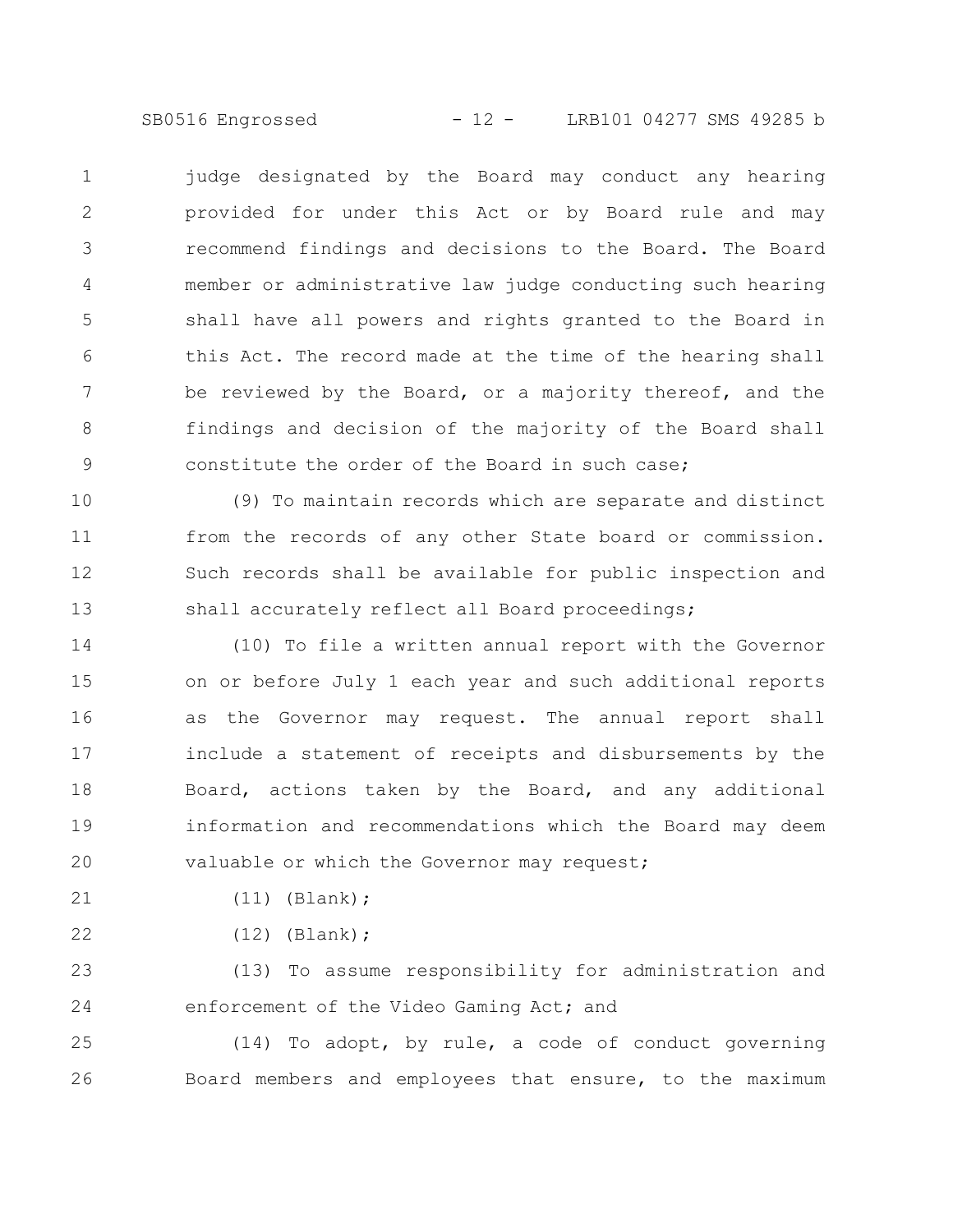SB0516 Engrossed - 13 - LRB101 04277 SMS 49285 b

extent possible, that persons subject to this Code avoid situations, relationships, or associations that may represent or lead to a conflict of interest. 1 2 3

(c) The Board shall have jurisdiction over and shall supervise all gambling operations governed by this Act. The Board shall have all powers necessary and proper to fully and effectively execute the provisions of this Act, including, but not limited to, the following: 4 5 6 7 8

(1) To investigate applicants and determine the eligibility of applicants for licenses and to select among competing applicants the applicants which best serve the interests of the citizens of Illinois. 9 10 11 12

(2) To have jurisdiction and supervision over all riverboat gambling operations authorized under this Act in this State and all persons in places on riverboats where gambling operations are conducted. 13 14 15 16

(3) To promulgate rules and regulations for the purpose of administering the provisions of this Act and to prescribe rules, regulations and conditions under which all riverboat gambling operations subject to this Act in the State shall be conducted. Such rules and regulations are to provide for the prevention of practices detrimental to the public interest and for the best interests of riverboat gambling, including rules and regulations regarding the inspection of casinos and such riverboats, and the review of any permits or licenses necessary to 17 18 19 20 21 22 23 24 25 26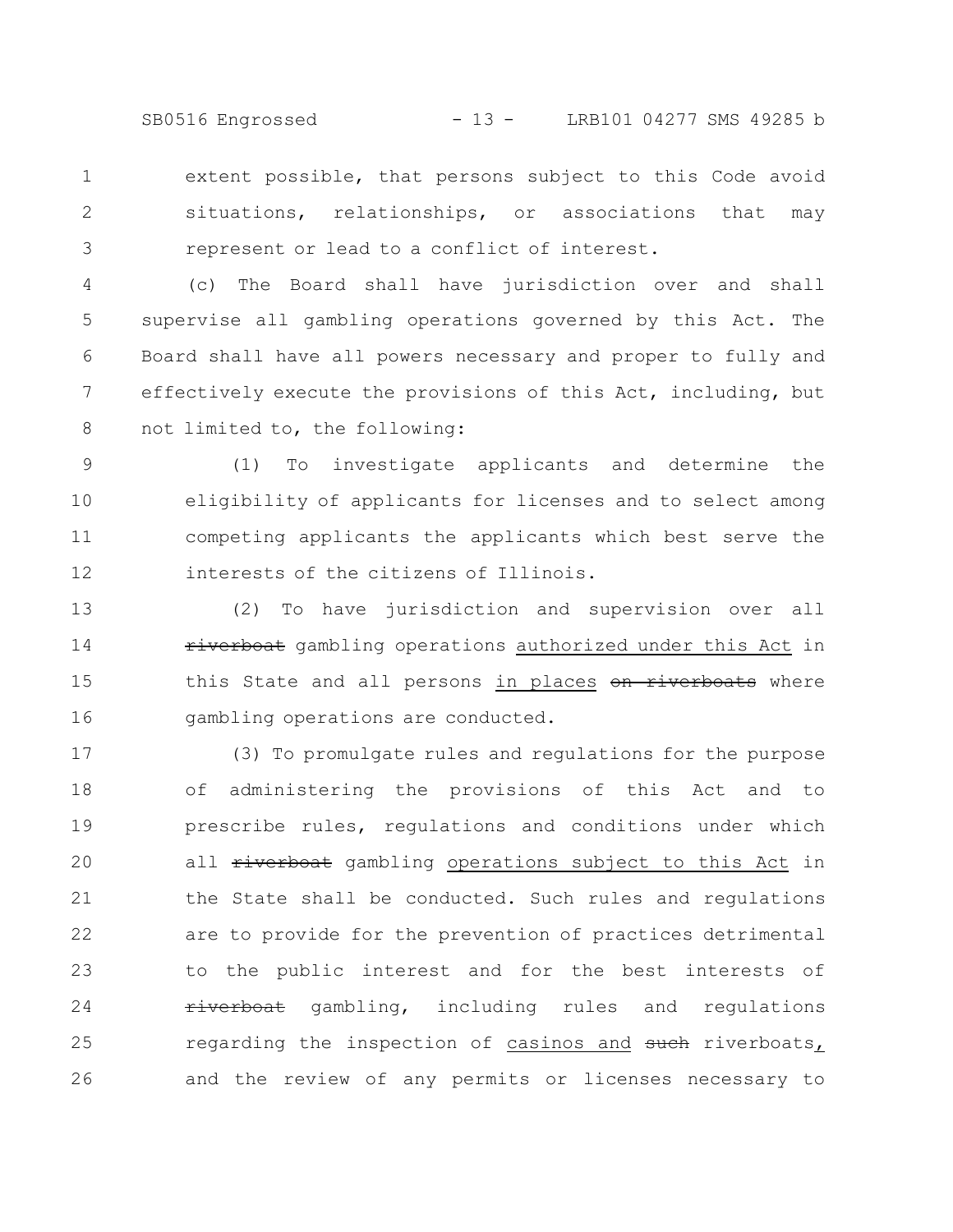SB0516 Engrossed - 14 - LRB101 04277 SMS 49285 b

operate a riverboat or casino under any laws or regulations applicable to riverboats or casinos $\tau$  and to impose penalties for violations thereof. 1 2 3

(4) To enter the office, riverboats, casinos, facilities, or other places of business of a licensee, where evidence of the compliance or noncompliance with the provisions of this Act is likely to be found. 4 5 6 7

(5) To investigate alleged violations of this Act or the rules of the Board and to take appropriate disciplinary action against a licensee or a holder of an occupational license for a violation, or institute appropriate legal action for enforcement, or both. 8 9 10 11 12

(6) To adopt standards for the licensing of all persons and entities under this Act, as well as for electronic or mechanical gambling games, and to establish fees for such licenses. 13 14 15 16

(7) To adopt appropriate standards for all riverboats, casinos, and facilities authorized under this Act. 17 18

(8) To require that the records, including financial or other statements of any licensee under this Act, shall be kept in such manner as prescribed by the Board and that any such licensee involved in the ownership or management of gambling operations submit to the Board an annual balance sheet and profit and loss statement, list of the stockholders or other persons having a 1% or greater beneficial interest in the gambling activities of each 19 20 21 22 23 24 25 26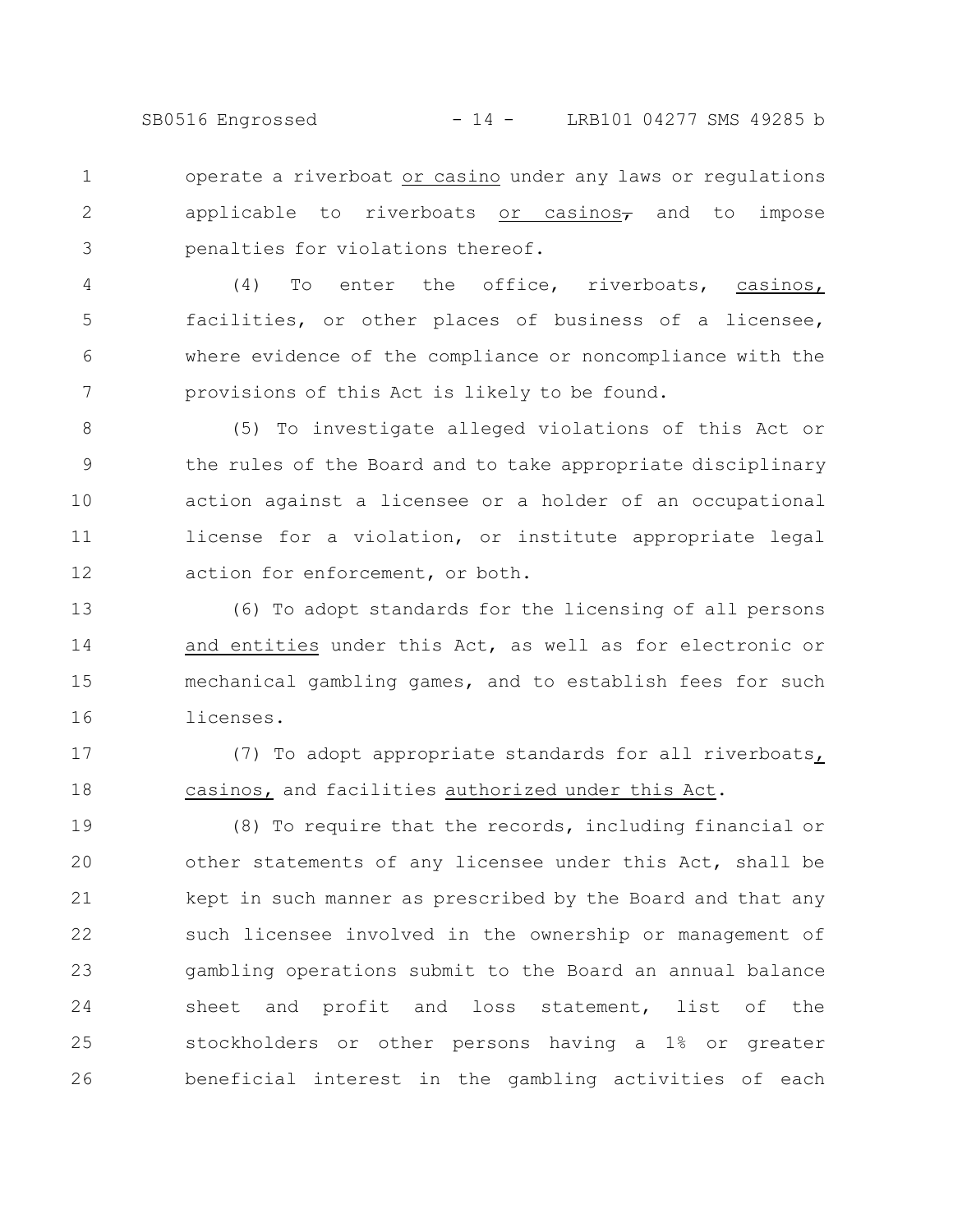SB0516 Engrossed - 15 - LRB101 04277 SMS 49285 b

licensee, and any other information the Board deems necessary in order to effectively administer this Act and all rules, regulations, orders and final decisions promulgated under this Act. 1 2 3 4

(9) To conduct hearings, issue subpoenas for the attendance of witnesses and subpoenas duces tecum for the production of books, records and other pertinent documents in accordance with the Illinois Administrative Procedure Act, and to administer oaths and affirmations to the witnesses, when, in the judgment of the Board, it is necessary to administer or enforce this Act or the Board rules. 5 6 7 8 9 10 11 12

(10) To prescribe a form to be used by any licensee involved in the ownership or management of gambling operations as an application for employment for their employees. 13 14 15 16

(11) To revoke or suspend licenses, as the Board may see fit and in compliance with applicable laws of the State regarding administrative procedures, and to review applications for the renewal of licenses. The Board may suspend an owners license, without notice or hearing upon a determination that the safety or health of patrons or employees is jeopardized by continuing a gambling operation conducted under that license riverboat's operation. The suspension may remain in effect until the Board determines that the cause for suspension has been 17 18 19 20 21 22 23 24 25 26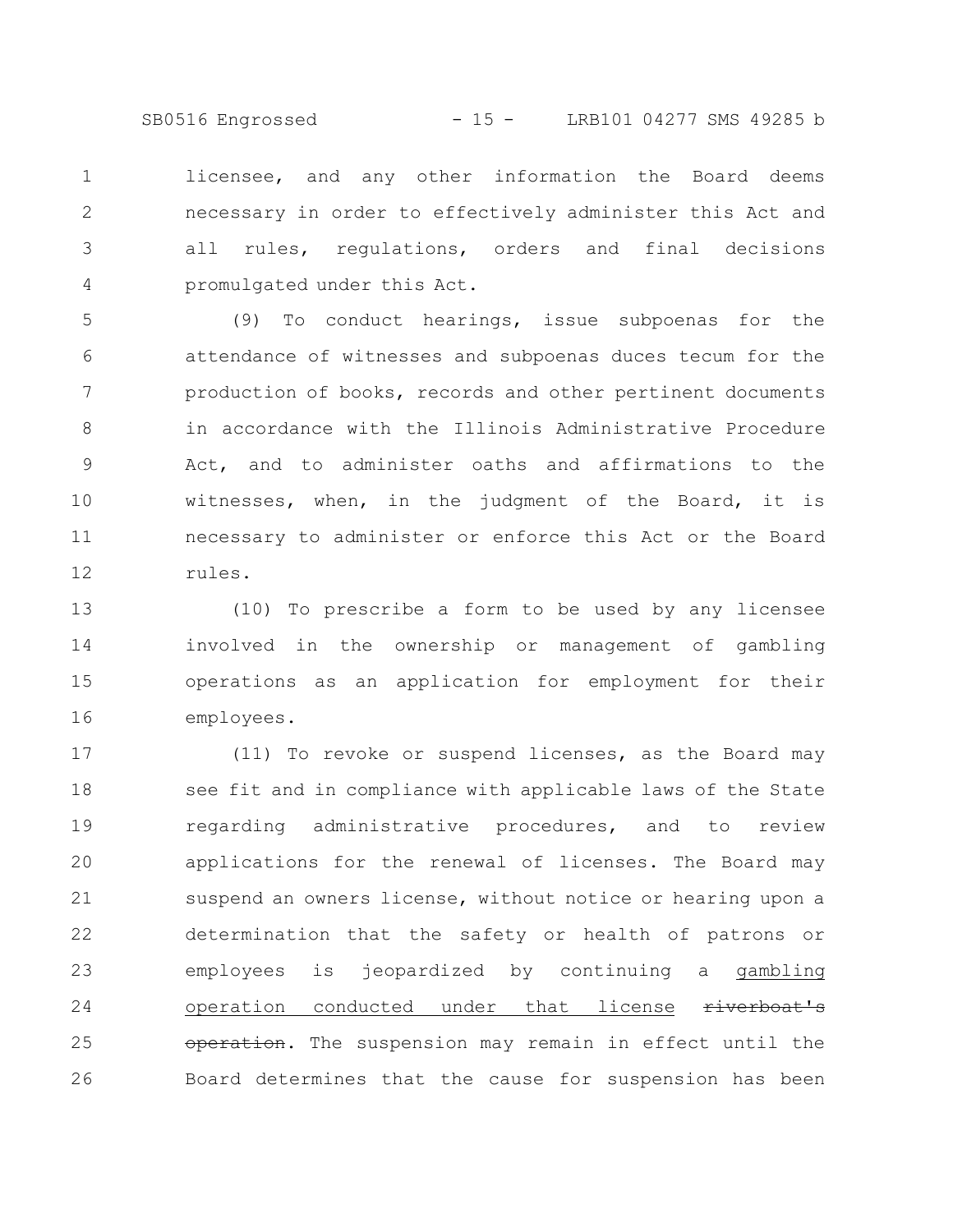SB0516 Engrossed - 16 - LRB101 04277 SMS 49285 b

abated. The Board may revoke the owners license upon a determination that the owner has not made satisfactory progress toward abating the hazard. 1 2 3

(12) To eject or exclude or authorize the ejection or exclusion of, any person from riverboat gambling facilities where that such person is in violation of this Act, rules and regulations thereunder, or final orders of the Board, or where such person's conduct or reputation is such that his or her presence within the riverboat gambling facilities may, in the opinion of the Board, call into question the honesty and integrity of the gambling operations or interfere with the orderly conduct thereof; provided that the propriety of such ejection or exclusion is subject to subsequent hearing by the Board. 4 5 6 7 8 9 10 11 12 13 14

(13) To require all licensees of gambling operations to utilize a cashless wagering system whereby all players' money is converted to tokens, electronic cards, or chips which shall be used only for wagering in the gambling establishment. 15 16 17 18 19

20

(14) (Blank).

(15) To suspend, revoke or restrict licenses, to require the removal of a licensee or an employee of a licensee for a violation of this Act or a Board rule or for engaging in a fraudulent practice, and to impose civil penalties of up to \$5,000 against individuals and up to \$10,000 or an amount equal to the daily gross receipts, 21 22 23 24 25 26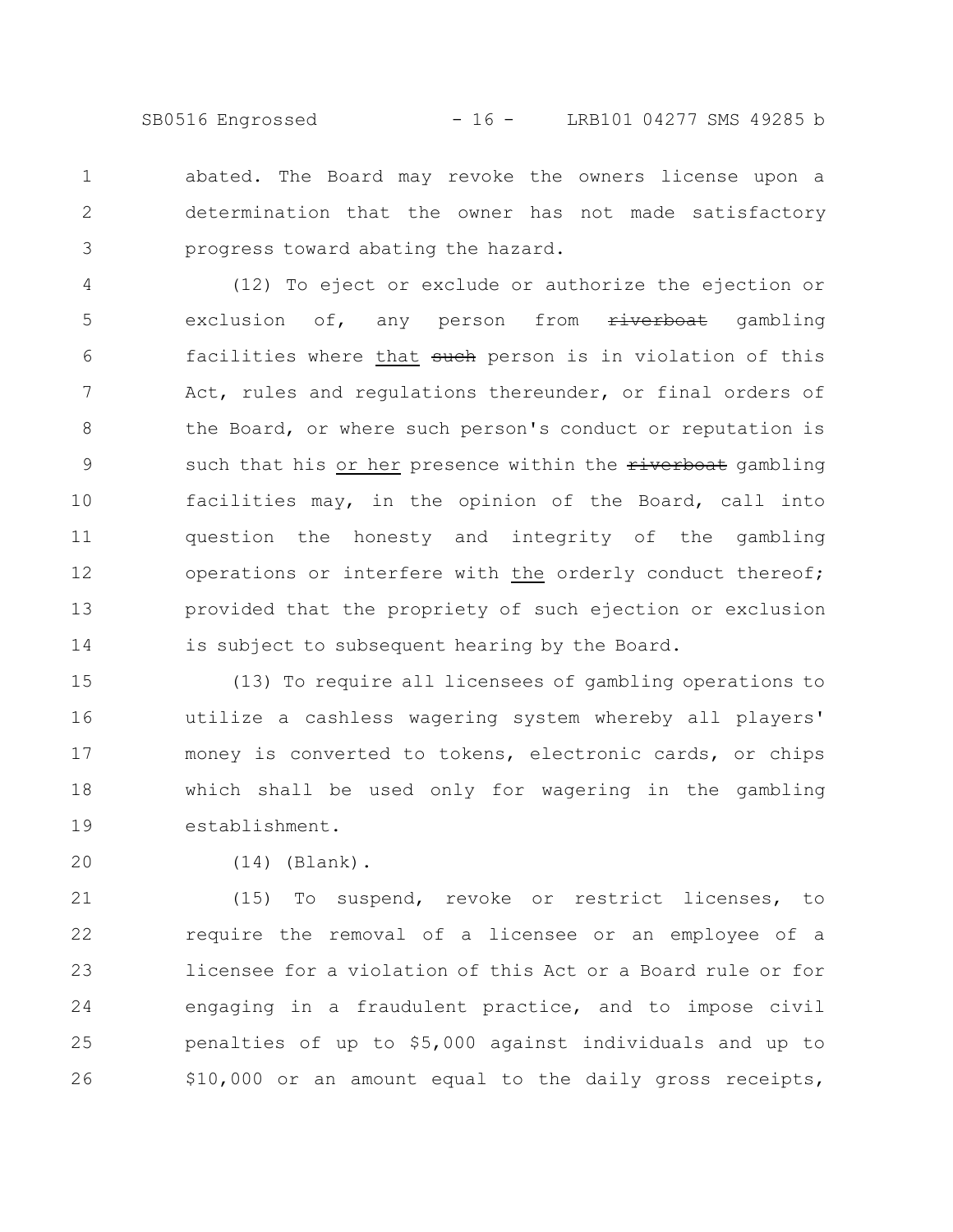SB0516 Engrossed - 17 - LRB101 04277 SMS 49285 b

whichever is larger, against licensees for each violation of any provision of the Act, any rules adopted by the Board, any order of the Board or any other action which, in the Board's discretion, is a detriment or impediment to riverboat gambling operations. 1 2 3 4 5

(16) To hire employees to gather information, conduct investigations and carry out any other tasks contemplated under this Act. 6 7 8

(17) To establish minimum levels of insurance to be maintained by licensees. 9 10

(18) To authorize a licensee to sell or serve alcoholic liquors, wine or beer as defined in the Liquor Control Act of 1934 on board a riverboat or in a casino and to have exclusive authority to establish the hours for sale and consumption of alcoholic liquor on board a riverboat or in a casino, notwithstanding any provision of the Liquor Control Act of 1934 or any local ordinance, and regardless of whether the riverboat makes excursions. The establishment of the hours for sale and consumption of alcoholic liquor on board a riverboat or in a casino is an exclusive power and function of the State. A home rule unit may not establish the hours for sale and consumption of alcoholic liquor on board a riverboat or in a casino. This subdivision (18) amendatory Act of 1991 is a denial and limitation of home rule powers and functions under subsection (h) of Section 6 of Article VII of the Illinois 11 12 13 14 15 16 17 18 19 20 21 22 23 24 25 26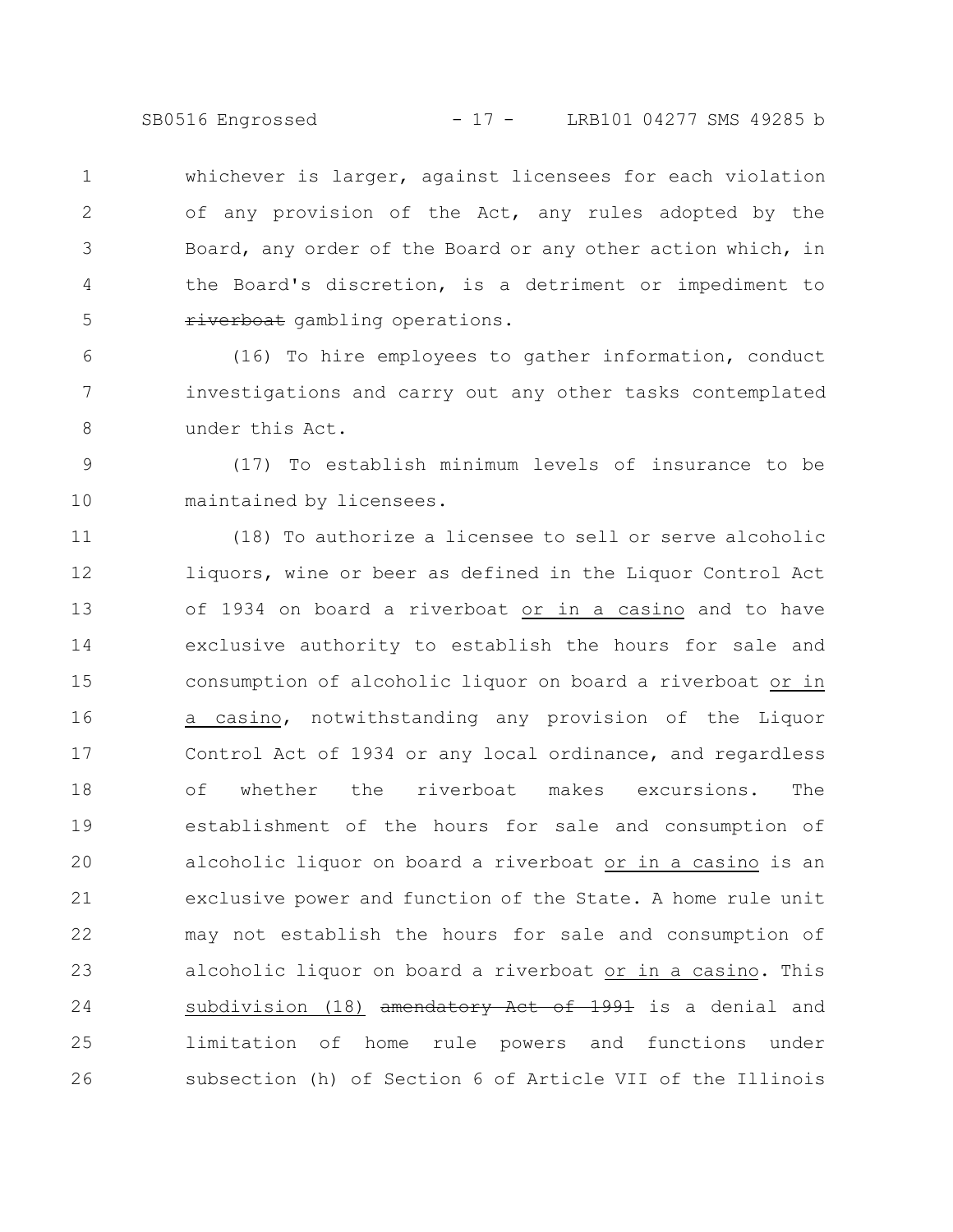SB0516 Engrossed - 18 - LRB101 04277 SMS 49285 b

Constitution. 1

(19) After consultation with the U.S. Army Corps of Engineers, to establish binding emergency orders upon the concurrence of a majority of the members of the Board regarding the navigability of water, relative to excursions, in the event of extreme weather conditions, acts of God or other extreme circumstances. 2 3 4 5 6 7

(20) To delegate the execution of any of its powers under this Act for the purpose of administering and enforcing this Act and its rules and regulations hereunder. 8 9 10

(20.5) To approve any contract entered into on its behalf. 11 12

(20.6) To appoint investigators to conduct investigations, searches, seizures, arrests, and other duties imposed under this Act, as deemed necessary by the Board. These investigators have and may exercise all of the rights and powers of peace officers, provided that these powers shall be limited to offenses or violations occurring or committed in a casino or on a riverboat or dock, as defined in subsections (d) and (f) of Section 4, or as otherwise provided by this Act or any other law. 13 14 15 16 17 18 19 20 21

(20.7) To contract with the Department of State Police for the use of trained and qualified State police officers and with the Department of Revenue for the use of trained and qualified Department of Revenue investigators to conduct investigations, searches, seizures, arrests, and 22 23 24 25 26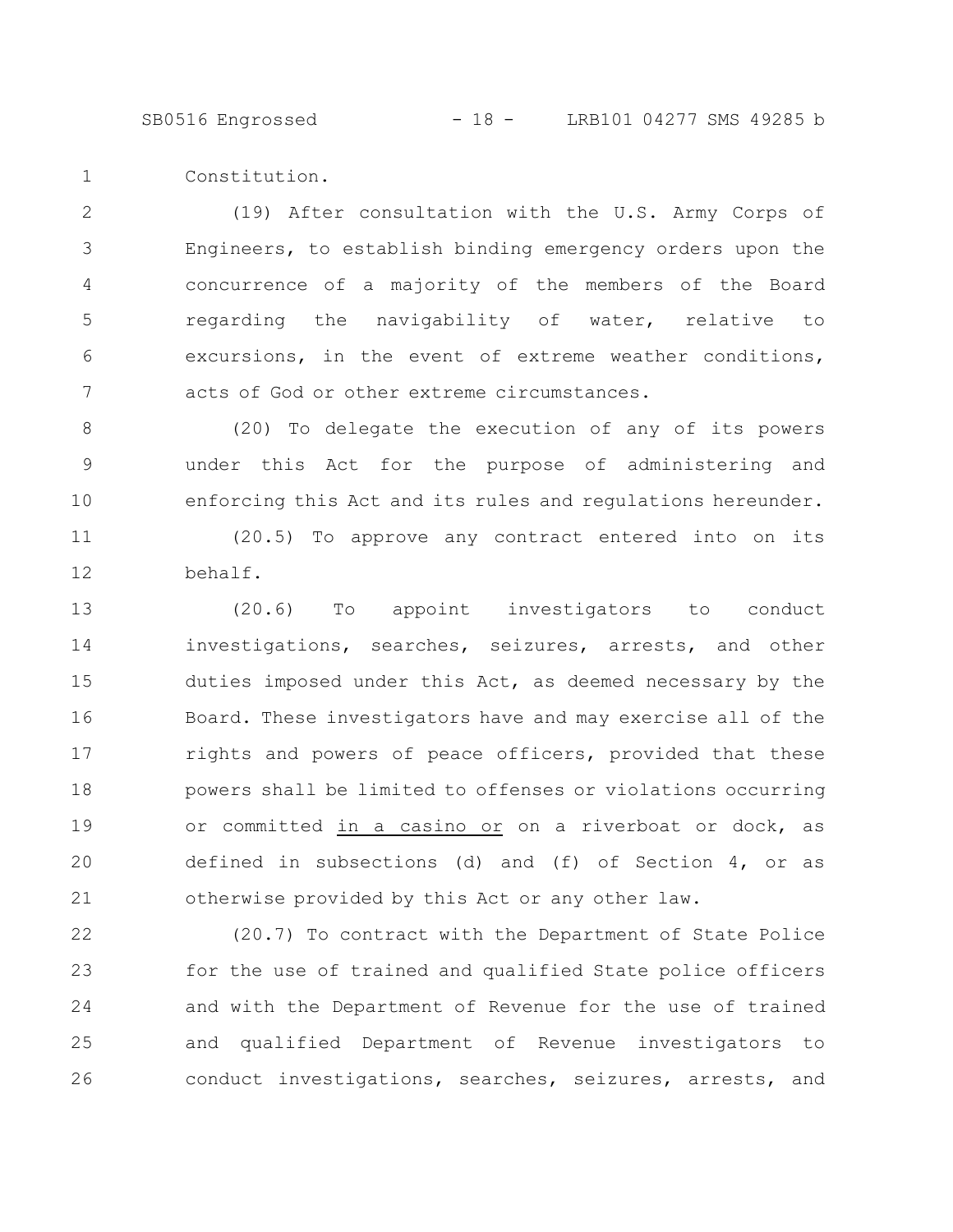SB0516 Engrossed - 19 - LRB101 04277 SMS 49285 b

other duties imposed under this Act and to exercise all of the rights and powers of peace officers, provided that the powers of Department of Revenue investigators under this subdivision (20.7) shall be limited to offenses or violations occurring or committed in a casino or on a riverboat or dock, as defined in subsections (d) and (f) of Section 4, or as otherwise provided by this Act or any other law. In the event the Department of State Police or the Department of Revenue is unable to fill contracted police or investigative positions, the Board may appoint investigators to fill those positions pursuant to subdivision (20.6). 1 2 3 4 5 6 7 8 9 10 11 12

(21) To have the same jurisdiction and supervision over casinos as the Board has over riverboats, including, but not limited to, the power to (i) investigate, review, and approve contracts as that power is applied to riverboats, (ii) adopt rules for administering the provisions of this Act, (iii) adopt standards for the licensing of all persons involved with a casino, (iv) investigate alleged violations of this Act by any person involved with a casino, and (v) require that records, including financial or other statements of any casino, shall be kept in such manner as prescribed by the Board. 13 14 15 16 17 18 19 20 21 22 23

(22)  $(21)$  To take any other action as may be reasonable or appropriate to enforce this Act and rules and regulations hereunder. 24 25 26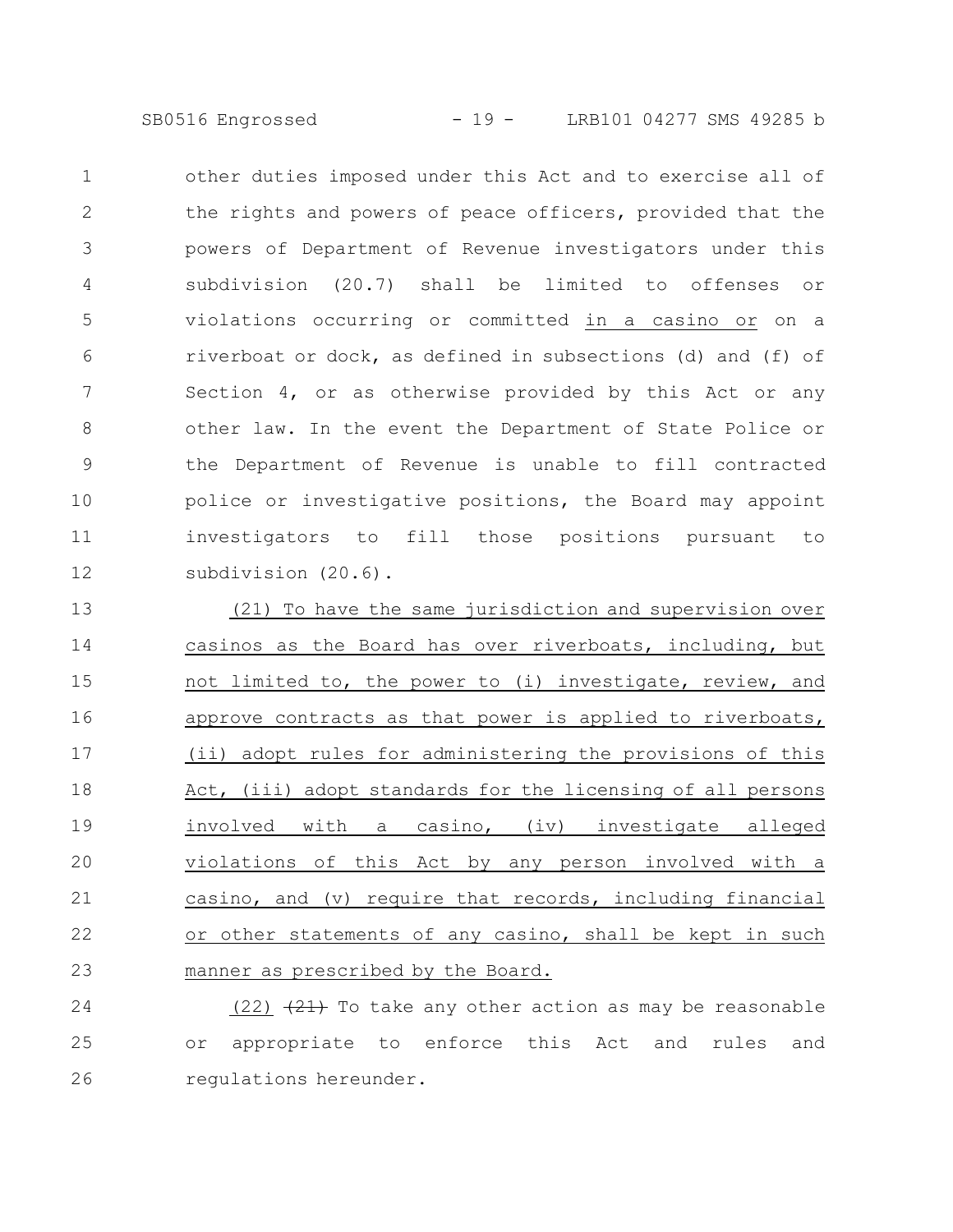SB0516 Engrossed - 20 - LRB101 04277 SMS 49285 b

(d) The Board may seek and shall receive the cooperation of the Department of State Police in conducting background investigations of applicants and in fulfilling its responsibilities under this Section. Costs incurred by the Department of State Police as a result of such cooperation shall be paid by the Board in conformance with the requirements of Section 2605-400 of the Department of State Police Law (20 ILCS 2605/2605-400). 1 2 3 4 5 6 7 8

(e) The Board must authorize to each investigator and to any other employee of the Board exercising the powers of a peace officer a distinct badge that, on its face, (i) clearly states that the badge is authorized by the Board and (ii) contains a unique identifying number. No other badge shall be authorized by the Board. 9 10 11 12 13 14

(Source: P.A. 100-1152, eff. 12-14-18.) 15

(230 ILCS 10/5.1) (from Ch. 120, par. 2405.1) 16

Sec. 5.1. Disclosure of records. 17

(a) Notwithstanding any applicable statutory provision to the contrary, the Board shall, on written request from any person, provide information furnished by an applicant or licensee concerning the applicant or licensee, his products, services or gambling enterprises and his business holdings, as follows: 18 19 20 21 22 23

(1) The name, business address and business telephone number of any applicant or licensee. 24 25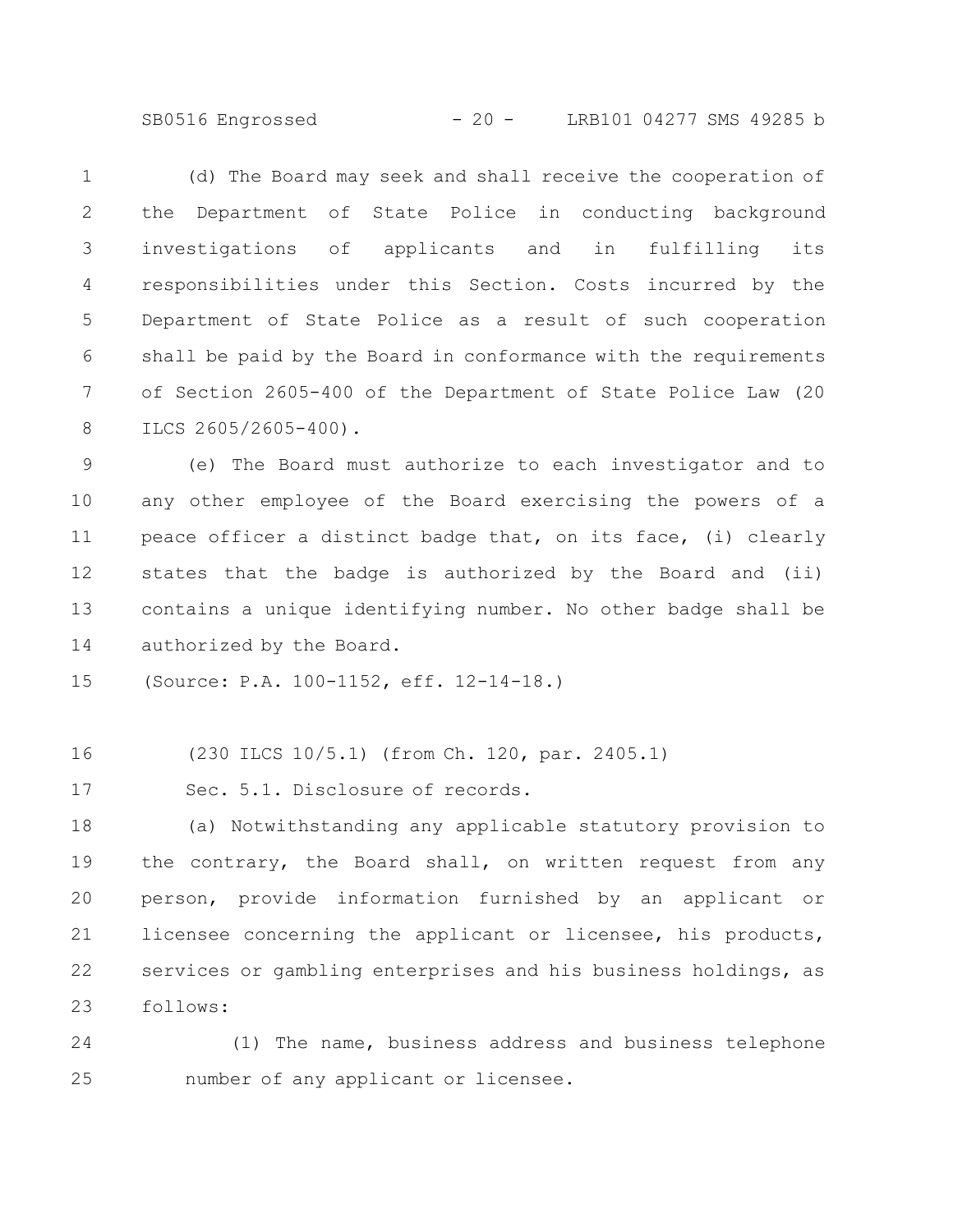(2) An identification of any applicant or licensee including, if an applicant or licensee is not an individual, the state of incorporation or registration, the corporate officers, and the identity of all shareholders or participants. If an applicant or licensee has a pending registration statement filed with the Securities and Exchange Commission, only the names of those persons or entities holding interest of 5% or more must be provided. 1 2 3 4 5 6 7 8 9

(3) An identification of any business, including, if applicable, the state of incorporation or registration, in which an applicant or licensee or an applicant's or licensee's spouse or children has an equity interest of more than 1%. If an applicant or licensee is a corporation, partnership or other business entity, the applicant or licensee shall identify any other corporation, partnership or business entity in which it has an equity interest of 1% or more, including, if applicable, the state of incorporation or registration. This information need not be provided by a corporation, partnership or other business entity that has a pending registration statement filed with the Securities and Exchange Commission. 10 11 12 13 14 15 16 17 18 19 20 21 22

(4) Whether an applicant or licensee has been indicted, convicted, pleaded guilty or nolo contendere, or forfeited bail concerning any criminal offense under the laws of any jurisdiction, either felony or misdemeanor (except for 23 24 25 26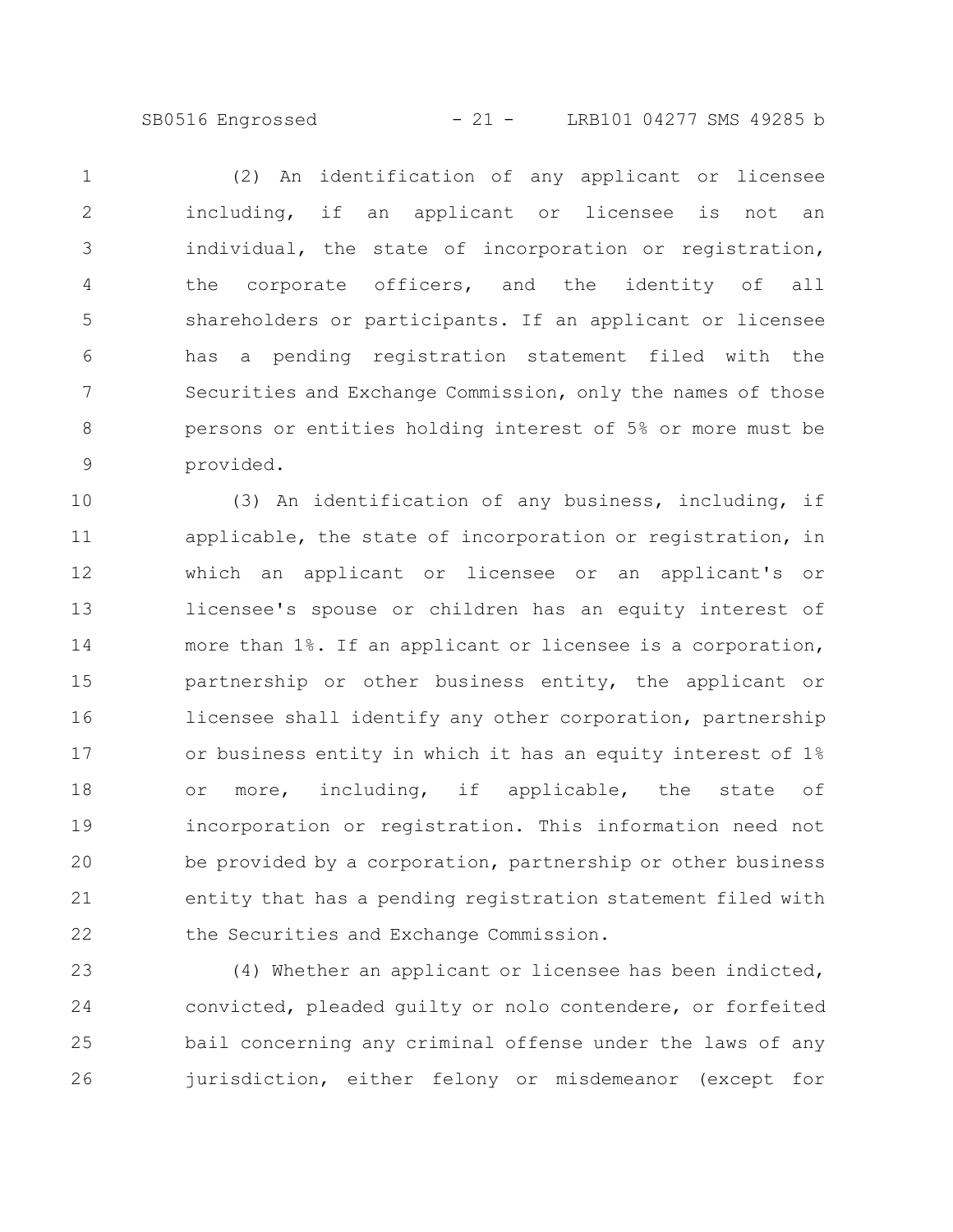SB0516 Engrossed - 22 - LRB101 04277 SMS 49285 b

traffic violations), including the date, the name and location of the court, arresting agency and prosecuting agency, the case number, the offense, the disposition and the location and length of incarceration. 1 2 3 4

(5) Whether an applicant or licensee has had any license or certificate issued by a licensing authority in Illinois or any other jurisdiction denied, restricted, suspended, revoked or not renewed and a statement describing the facts and circumstances concerning the denial, restriction, suspension, revocation or non-renewal, including the licensing authority, the date each such action was taken, and the reason for each such action. 5 6 7 8 9 10 11 12 13

(6) Whether an applicant or licensee has ever filed or had filed against it a proceeding in bankruptcy or has ever been involved in any formal process to adjust, defer, suspend or otherwise work out the payment of any debt including the date of filing, the name and location of the court, the case and number of the disposition. 14 15 16 17 18 19

(7) Whether an applicant or licensee has filed, or been served with a complaint or other notice filed with any public body, regarding the delinquency in the payment of, or a dispute over the filings concerning the payment of, any tax required under federal, State or local law, including the amount, type of tax, the taxing agency and time periods involved. 20 21 22 23 24 25 26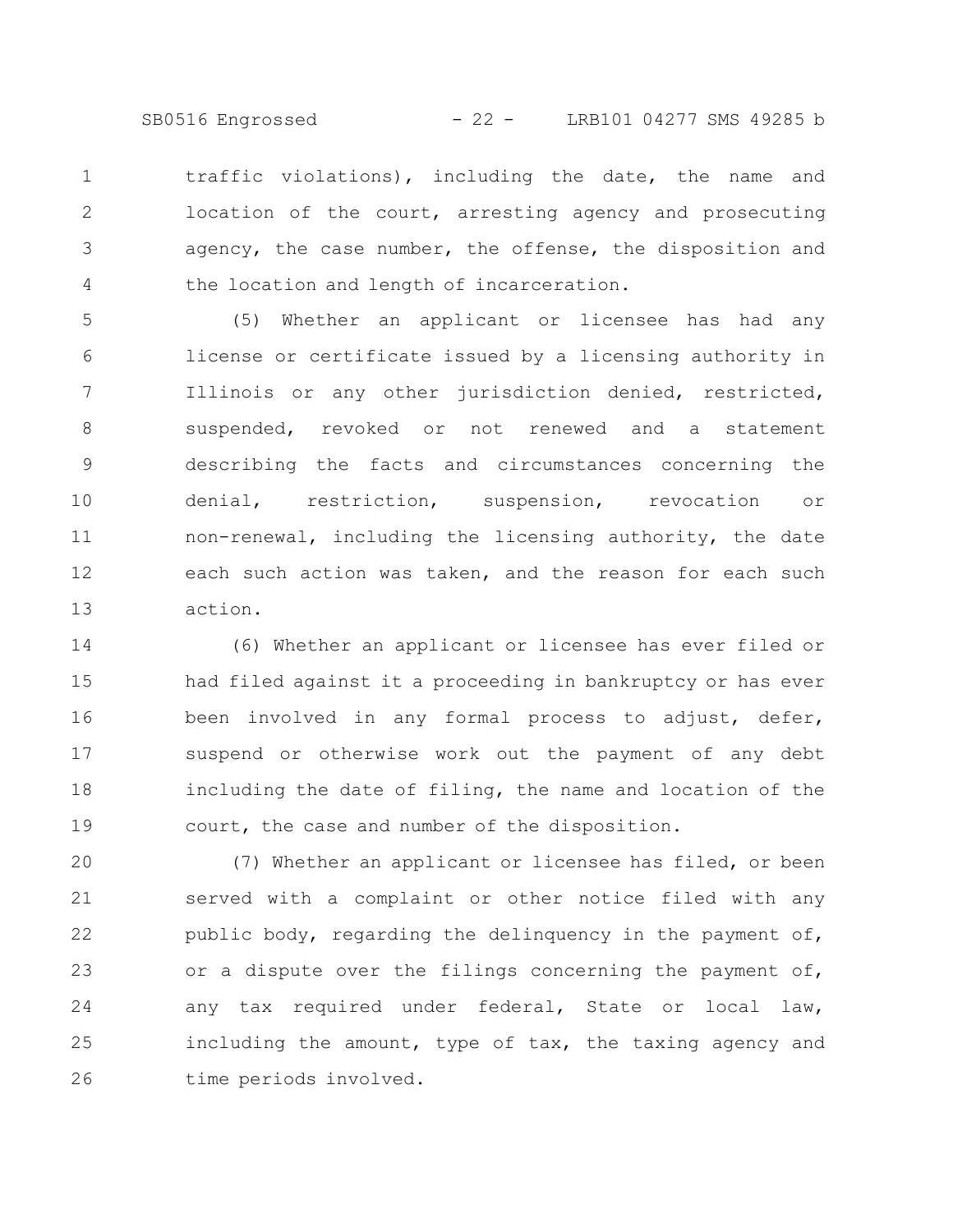SB0516 Engrossed - 23 - LRB101 04277 SMS 49285 b

(8) A statement listing the names and titles of all public officials or officers of any unit of government, and relatives of said public officials or officers who, directly or indirectly, own any financial interest in, have any beneficial interest in, are the creditors of or hold any debt instrument issued by, or hold or have any interest in any contractual or service relationship with, an applicant or licensee. 1 2 3 4 5 6 7 8

(9) Whether an applicant or licensee has made, directly or indirectly, any political contribution, or any loans, donations or other payments, to any candidate or office holder, within 5 years from the date of filing the application, including the amount and the method of payment. 9 10 11 12 13 14

(10) The name and business telephone number of the counsel representing an applicant or licensee in matters before the Board. 15 16 17

(11) A description of any proposed or approved gambling riverboat gaming operation, including the type of boat, home dock, or casino or gaming location, expected economic benefit to the community, anticipated or actual number of employees, any statement from an applicant or licensee regarding compliance with federal and State affirmative action guidelines, projected or actual admissions and projected or actual adjusted gross gaming receipts. 18 19 20 21 22 23 24 25

26

(12) A description of the product or service to be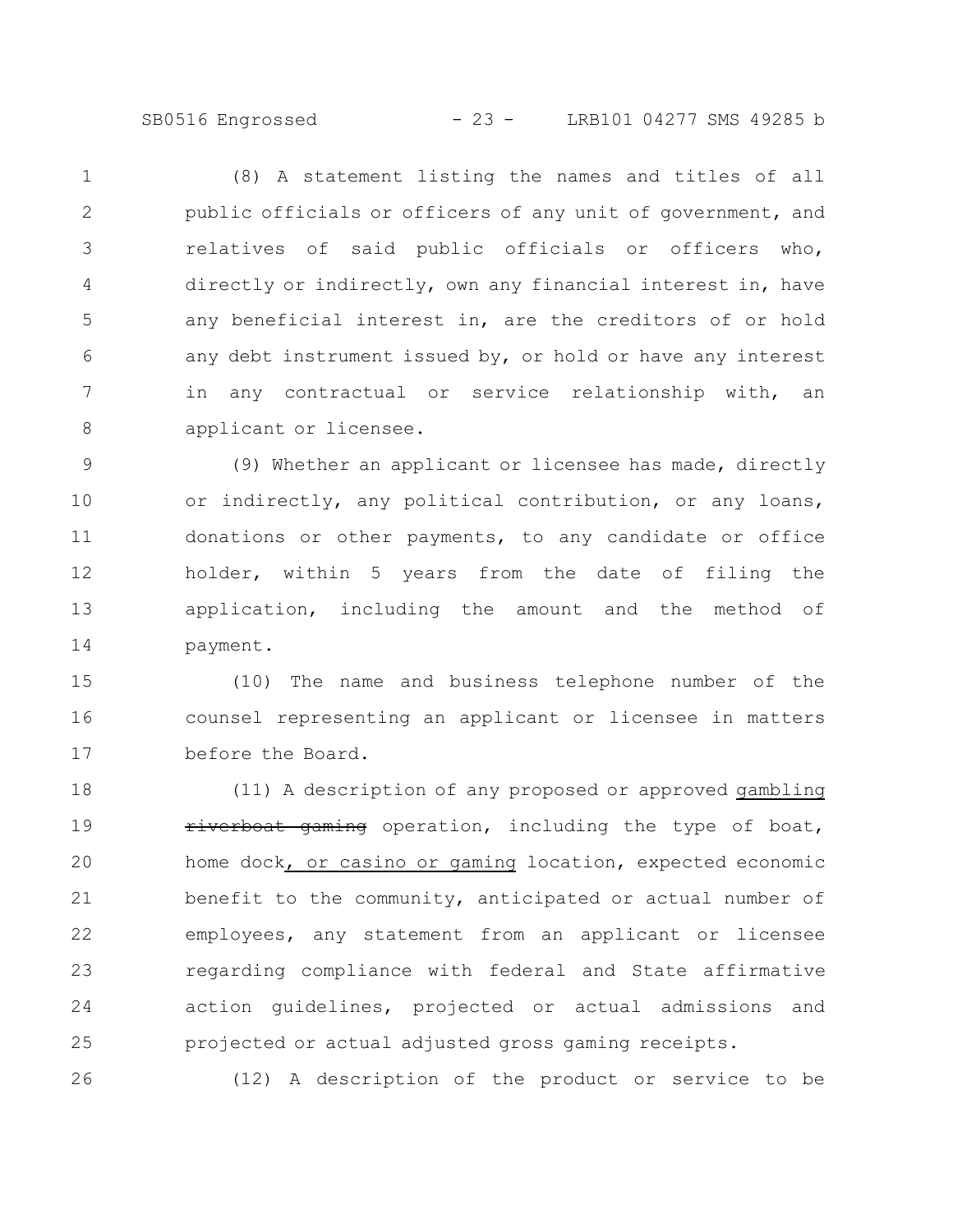SB0516 Engrossed - 24 - LRB101 04277 SMS 49285 b

supplied by an applicant for a supplier's license. (b) Notwithstanding any applicable statutory provision to the contrary, the Board shall, on written request from any person, also provide the following information: (1) The amount of the wagering tax and admission tax paid daily to the State of Illinois by the holder of an owner's license. (2) Whenever the Board finds an applicant for an owner's license unsuitable for licensing, a copy of the written letter outlining the reasons for the denial. (3) Whenever the Board has refused to grant leave for an applicant to withdraw his application, a copy of the letter outlining the reasons for the refusal. (c) Subject to the above provisions, the Board shall not disclose any information which would be barred by: (1) Section 7 of the Freedom of Information Act; or (2) The statutes, rules, regulations or intergovernmental agreements of any jurisdiction. (d) The Board may assess fees for the copying of information in accordance with Section 6 of the Freedom of Information Act. (Source: P.A. 96-1392, eff. 1-1-11.) (230 ILCS 10/6) (from Ch. 120, par. 2406) Sec. 6. Application for Owners License. 1 2 3 4 5 6 7 8 9 10 11 12 13 14 15 16 17 18 19 20 21 22 23 24

(a) A qualified person may apply to the Board for an owners 25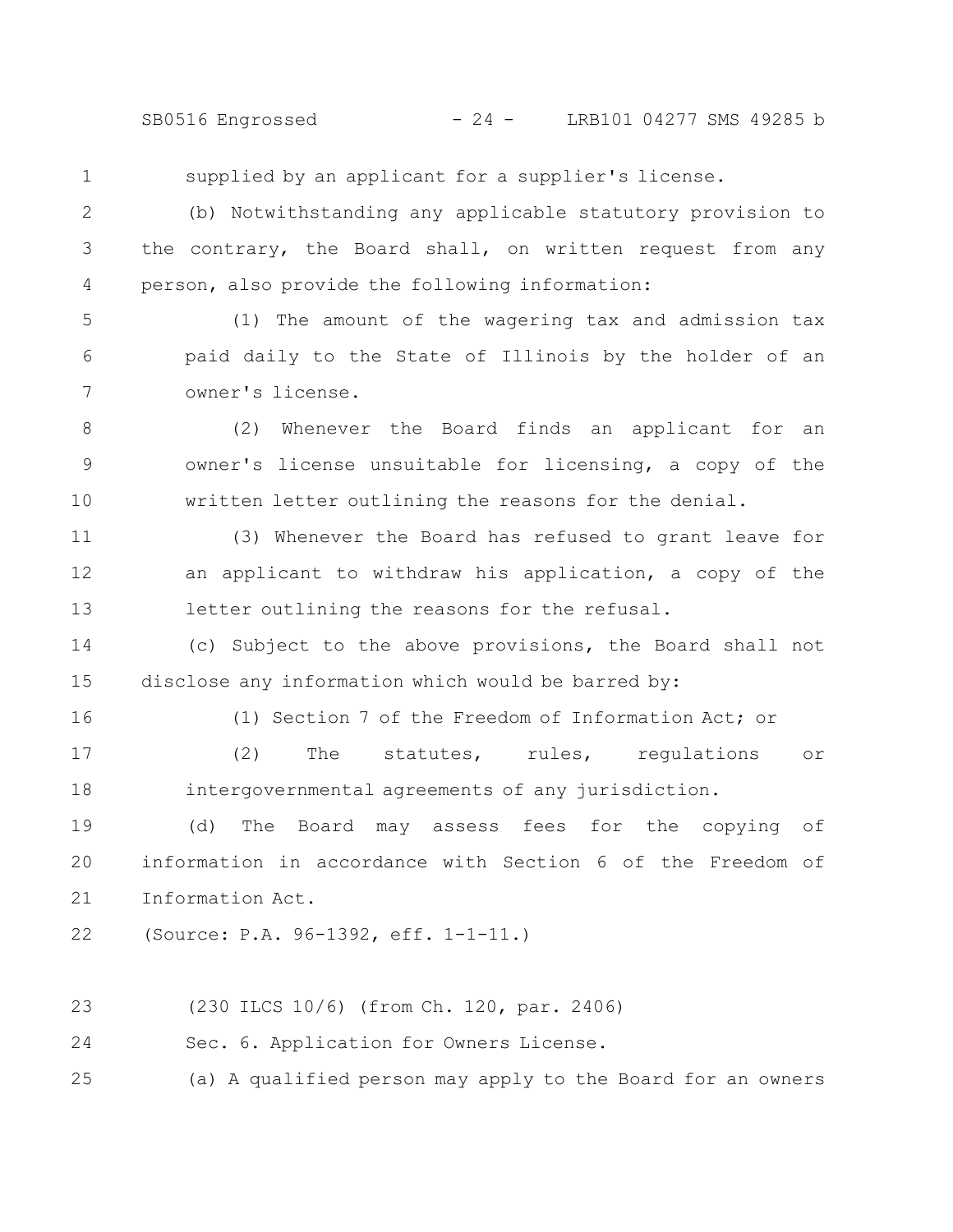license to conduct a riverboat gambling operation as provided in this Act. The application shall be made on forms provided by the Board and shall contain such information as the Board prescribes, including, but not limited to, the identity of the riverboat on which such gambling operation is to be conducted, if applicable, and the exact location where such riverboat or casino will be located docked, a certification that the riverboat will be registered under this Act at all times during which gambling operations are conducted on board, detailed information regarding the ownership and management of the applicant, and detailed personal information regarding the applicant. Any application for an owners license to be re-issued on or after June 1, 2003 shall also include the applicant's license bid in a form prescribed by the Board. Information provided on the application shall be used as a basis for a thorough background investigation which the Board shall conduct with respect to each applicant. An incomplete application shall be cause for denial of a license by the Board. 1 2 3 4 5 6 7 8 9 10 11 12 13 14 15 16 17 18 19

(b) Applicants shall submit with their application all documents, resolutions, and letters of support from the governing body that represents the municipality or county wherein the licensee will be located dock. 20 21 22 23

(c) Each applicant shall disclose the identity of every person or entity  $\tau$  association, trust or corporation having a greater than 1% direct or indirect pecuniary interest in the 24 25 26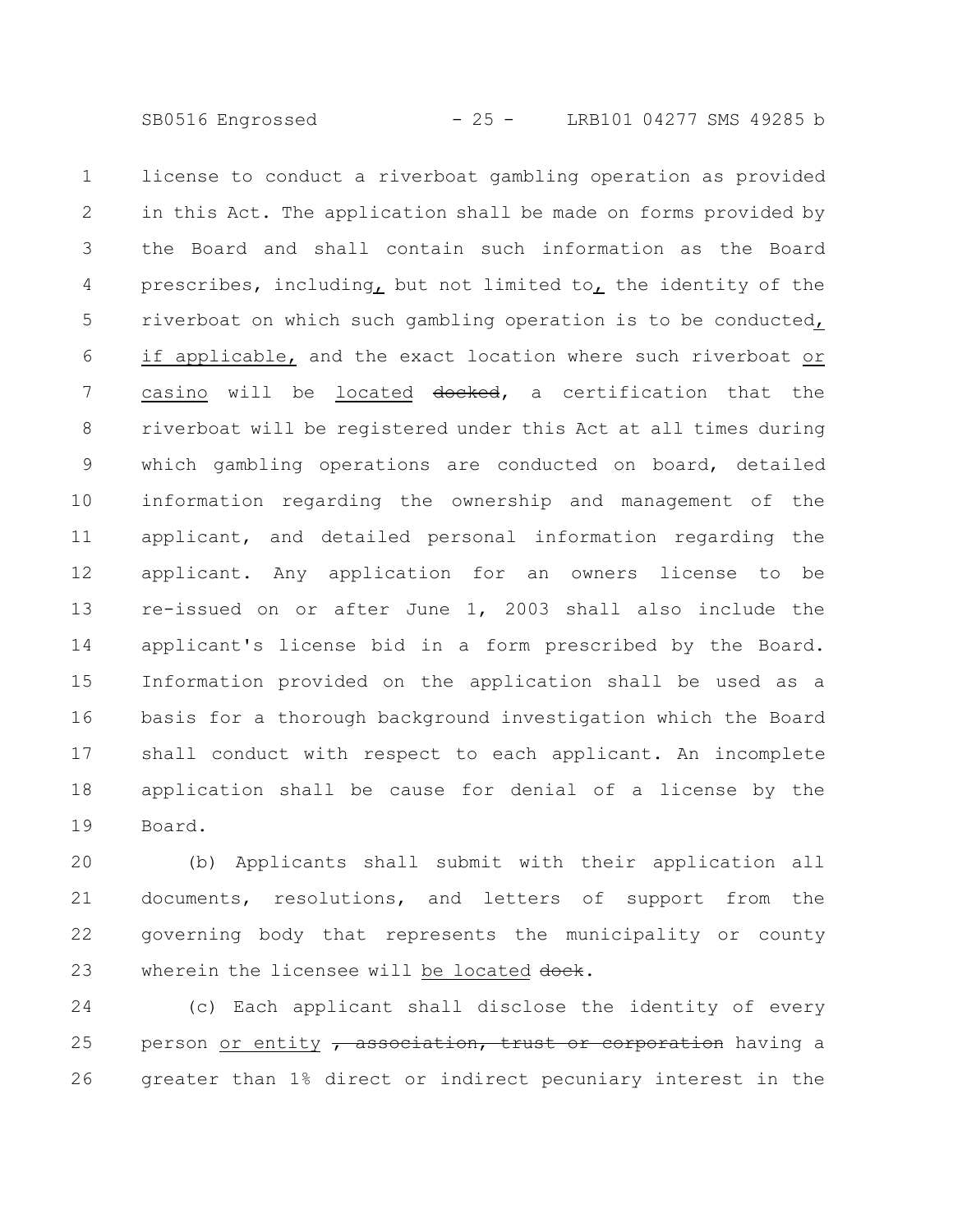SB0516 Engrossed - 26 - LRB101 04277 SMS 49285 b

riverboat gambling operation with respect to which the license is sought. If the disclosed entity is a trust, the application shall disclose the names and addresses of all the beneficiaries; if a corporation, the names and addresses of all stockholders and directors; if a partnership, the names and addresses of all partners, both general and limited. 1 2 3 4 5 6

(d) An application shall be filed and considered in accordance with the rules of the Board. Each application shall be accompanied by a non-refundable An application fee of \$100,000. In addition, a non-refundable fee of \$50,000 shall be paid at the time of filing to defray the costs associated with the background investigation conducted by the Board. If the costs of the investigation exceed \$50,000, the applicant shall pay the additional amount to the Board within 7 days after requested by the Board. If the costs of the investigation are less than \$50,000, the applicant shall receive a refund of the remaining amount. All information, records, interviews, reports, statements, memoranda or other data supplied to or used by the Board in the course of its review or investigation of an application for a license or a renewal under this Act shall be privileged, strictly confidential and shall be used only for the purpose of evaluating an applicant for a license or a renewal. Such information, records, interviews, reports, statements, memoranda or other data shall not be admissible as evidence, nor discoverable in any action of any kind in any court or before any tribunal, board, agency or person, except 7 8 9 10 11 12 13 14 15 16 17 18 19 20 21 22 23 24 25 26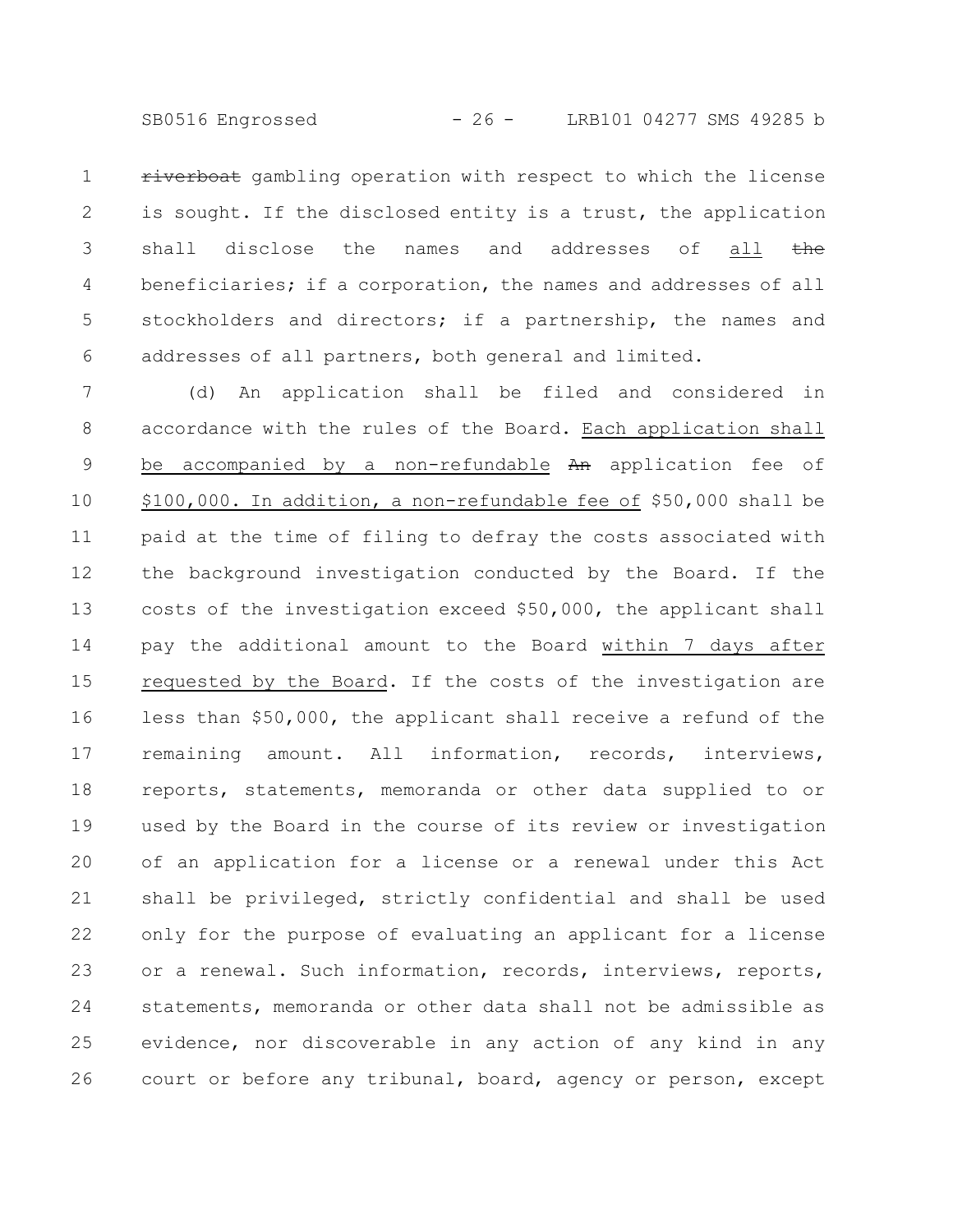SB0516 Engrossed - 27 - LRB101 04277 SMS 49285 b

for any action deemed necessary by the Board. 1

(e) The Board shall charge each applicant a fee set by the Department of State Police to defray the costs associated with the search and classification of fingerprints obtained by the Board with respect to the applicant's application. These fees shall be paid into the State Police Services Fund. 2 3 4 5 6

(f) The licensed owner shall be the person primarily responsible for the boat or casino itself. Only one riverboat gambling operation may be authorized by the Board on any riverboat or in any casino. The applicant must identify the each riverboat or premises it intends to use and certify that the riverboat or premises: (1) has the authorized capacity required in this Act; (2) is accessible to persons with disabilities; and (3) is fully registered and licensed in accordance with any applicable laws. 7 8 9 10 11 12 13 14 15

(g) A person who knowingly makes a false statement on an application is guilty of a Class A misdemeanor. 16 17

(Source: P.A. 99-143, eff. 7-27-15.) 18

(230 ILCS 10/7) (from Ch. 120, par. 2407) 19

20

Sec. 7. Owners licenses.

(a) The Board shall issue owners licenses to persons, firms or corporations which apply for such licenses upon payment to the Board of the non-refundable license fee set by the Board, upon payment of a \$25,000 license fee for the first year of operation and a \$5,000 license fee for each succeeding year and 21 22 23 24 25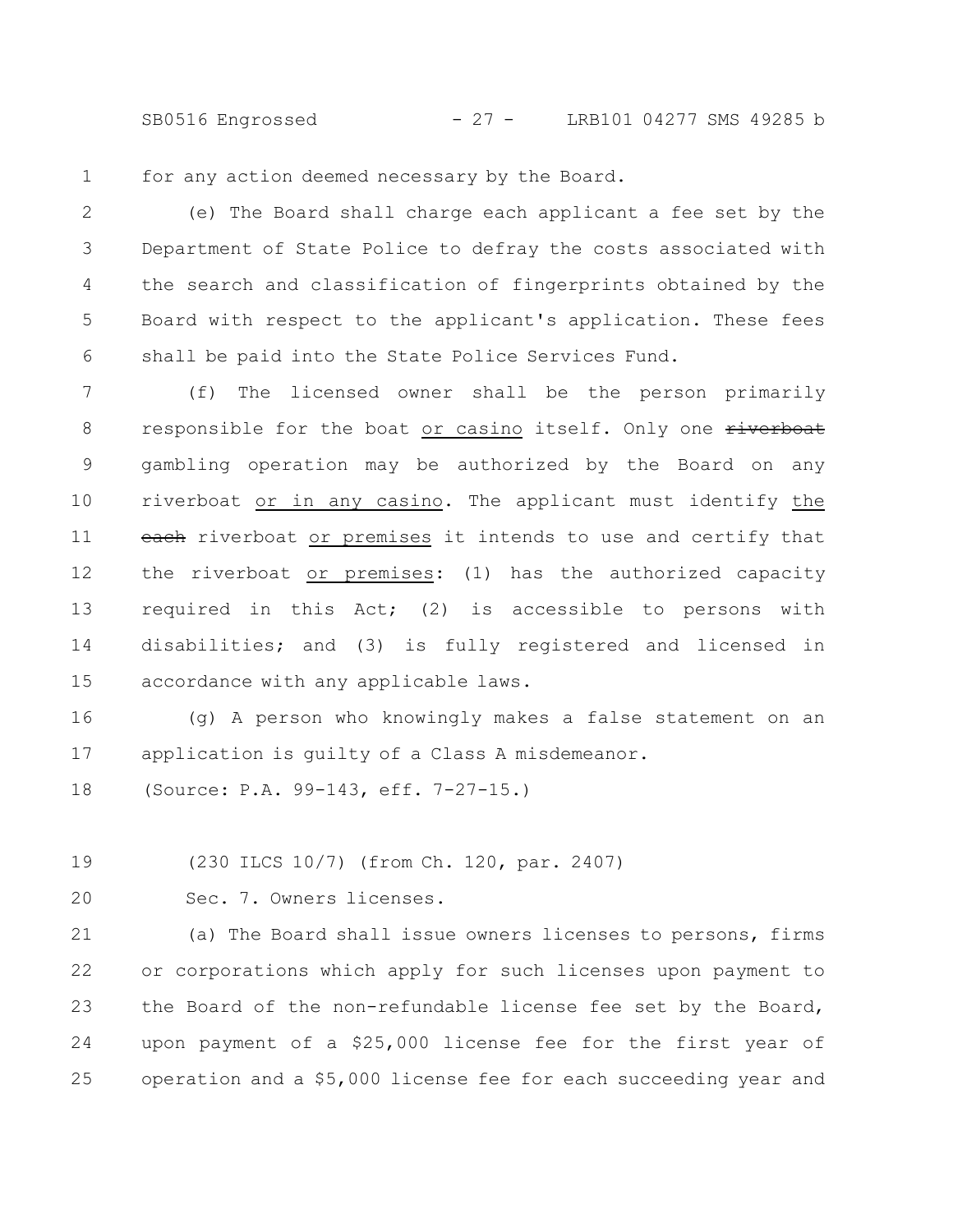upon a determination by the Board that the applicant is eligible for an owners license pursuant to this Act and the rules of the Board. From the effective date of this amendatory Act of the 95th General Assembly until (i) 3 years after the effective date of this amendatory Act of the 95th General Assembly, (ii) the date any organization licensee begins to operate a slot machine or video game of chance under the Illinois Horse Racing Act of 1975 or this Act, (iii) the date that payments begin under subsection (c-5) of Section 13 of the Act, or (iv) the wagering tax imposed under Section 13 of this Act is increased by law to reflect a tax rate that is at least as stringent or more stringent than the tax rate contained in subsection (a-3) of Section 13, whichever occurs first, as a condition of licensure and as an alternative source of payment for those funds payable under subsection (c-5) of Section 13 of the Riverboat Gambling Act, any owners licensee that holds or receives its owners license on or after the effective date of this amendatory Act of the 94th General Assembly, other than an owners licensee operating a riverboat with adjusted gross receipts in calendar year 2004 of less than \$200,000,000, must pay into the Horse Racing Equity Trust Fund, in addition to any other payments required under this Act, an amount equal to 3% of the adjusted gross receipts received by the owners licensee. The payments required under this Section shall be made by the owners licensee to the State Treasurer no later than 3:00 o'clock p.m. of the day after the day when the adjusted gross 1 2 3 4 5 6 7 8 9 10 11 12 13 14 15 16 17 18 19 20 21 22 23 24 25 26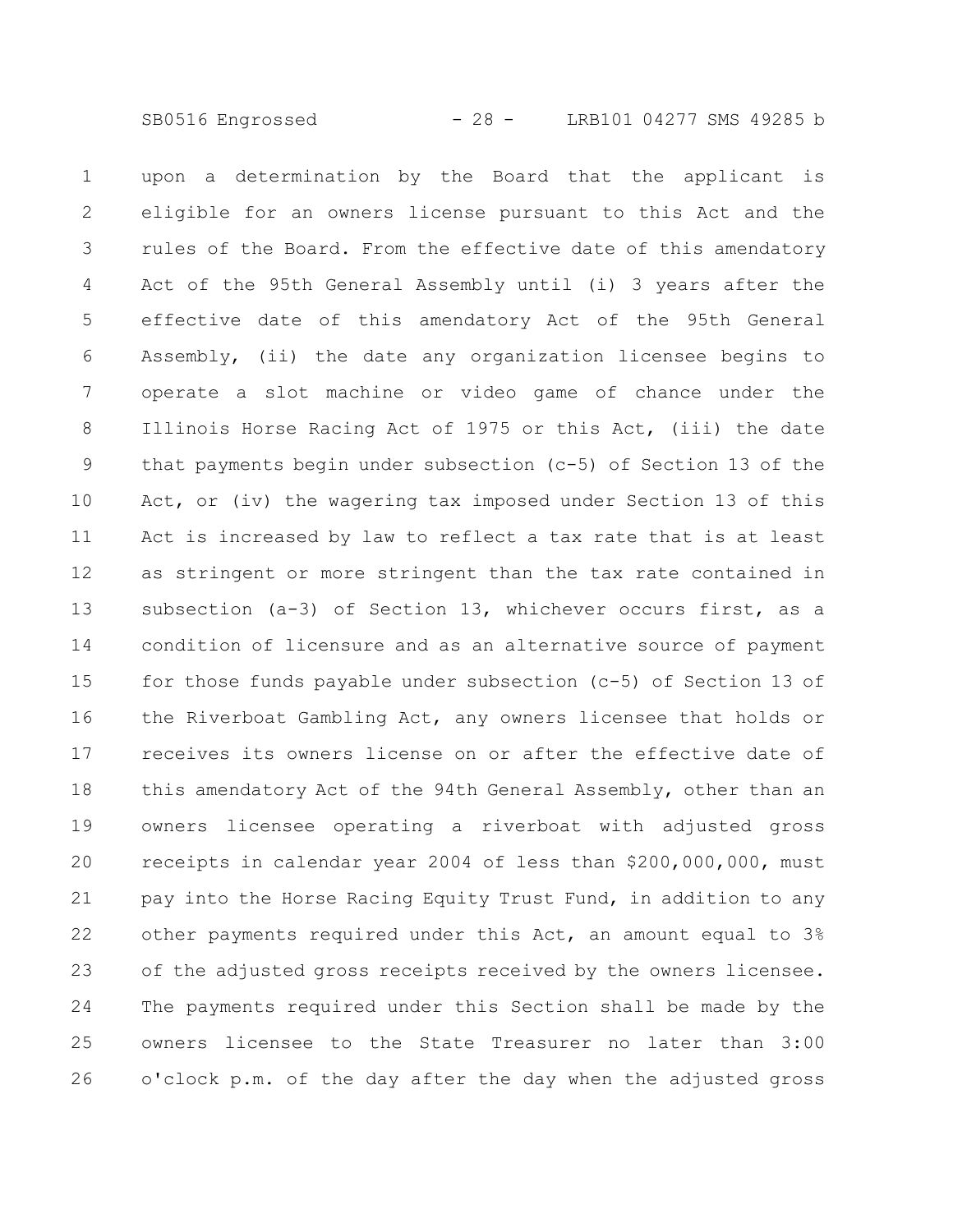SB0516 Engrossed - 29 - LRB101 04277 SMS 49285 b

receipts were received by the owners licensee. A person, firm or entity eorporation is ineligible to receive an owners license if: 1 2 3

4 5

(1) the person has been convicted of a felony under the laws of this State, any other state, or the United States;

(2) the person has been convicted of any violation of Article 28 of the Criminal Code of 1961 or the Criminal Code of 2012, or substantially similar laws of any other jurisdiction; 6 7 8 9

(3) the person has submitted an application for a license under this Act which contains false information; 10 11

12

(4) the person is a member of the Board;

(5) a person defined in  $(1)$ ,  $(2)$ ,  $(3)$  or  $(4)$  is an officer, director or managerial employee of the entity  $firm$ or corporation; 13 14 15

(6) the entity  $firm$  or corporation employs a person defined in  $(1)$ ,  $(2)$ ,  $(3)$  or  $(4)$  who participates in the management or operation of gambling operations authorized under this Act; 16 17 18 19

20

(7) (blank); or

(8) a license of the person or entity  $\frac{1}{\sqrt{1-\frac{1}{\sqrt{1-\frac{1}{\sqrt{1-\frac{1}{\sqrt{1-\frac{1}{\sqrt{1-\frac{1}{\sqrt{1-\frac{1}{\sqrt{1-\frac{1}{\sqrt{1-\frac{1}{\sqrt{1-\frac{1}{\sqrt{1-\frac{1}{\sqrt{1-\frac{1}{\sqrt{1-\frac{1}{\sqrt{1-\frac{1}{\sqrt{1-\frac{1}{\sqrt{1-\frac{1}{\sqrt{1-\frac{1}{\sqrt{1-\frac{1}{\sqrt{1-\frac{1}{\sqrt{1-\frac{1}{\sqrt{1-\frac$ corporation issued under this Act, or a license to own or operate gambling facilities in any other jurisdiction, has been revoked. 21 22 23 24

The Board is expressly prohibited from making changes to the requirement that licensees make payment into the Horse 25 26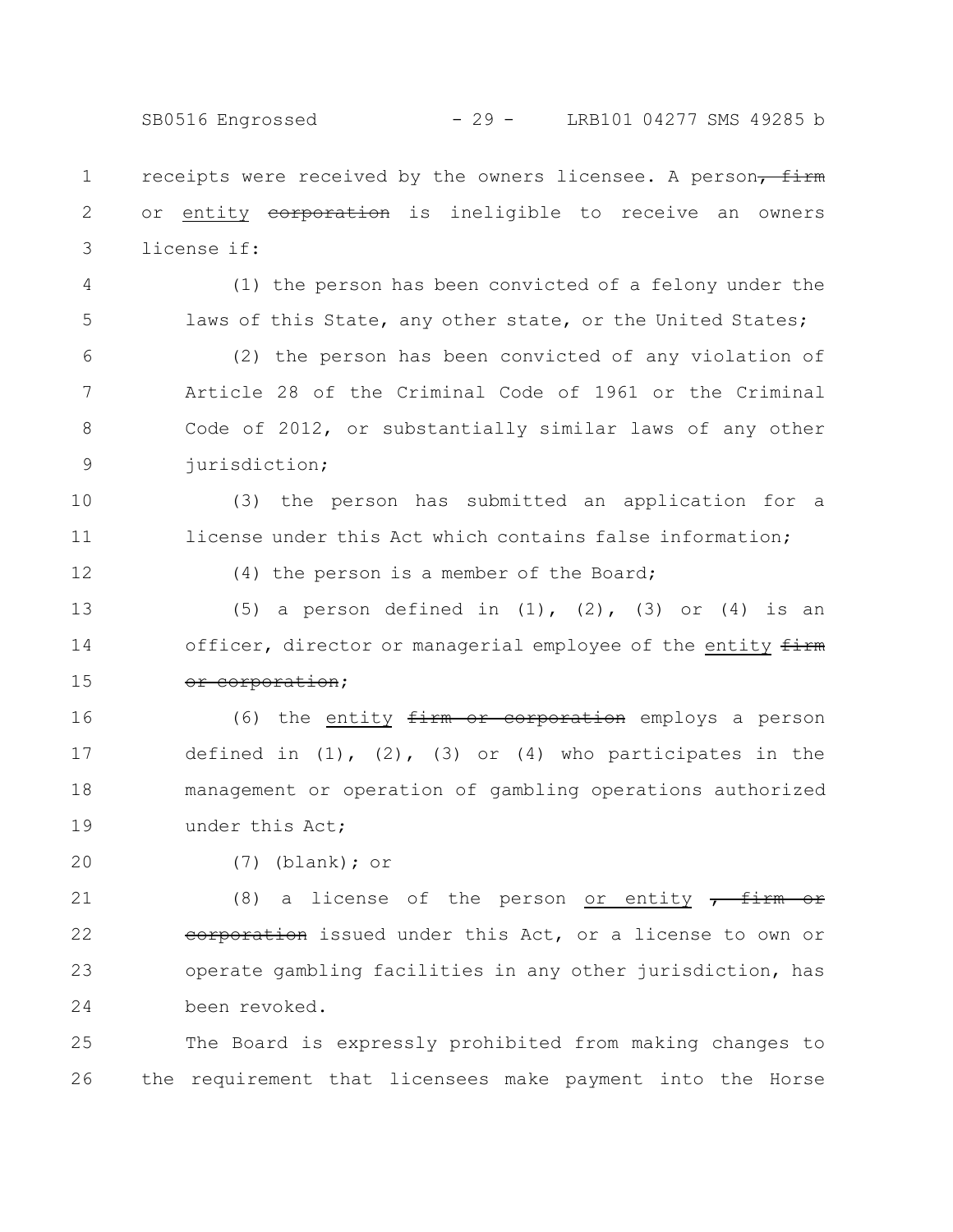SB0516 Engrossed - 30 - LRB101 04277 SMS 49285 b

Racing Equity Trust Fund without the express authority of the Illinois General Assembly and making any other rule to implement or interpret this amendatory Act of the 95th General Assembly. For the purposes of this paragraph, "rules" is given the meaning given to that term in Section 1-70 of the Illinois Administrative Procedure Act. 1 2 3 4 5 6

(b) In determining whether to grant an owners license to an applicant, the Board shall consider: 7 8

(1) the character, reputation, experience and financial integrity of the applicants and of any other or separate person that either: 9 10 11

(A) controls, directly or indirectly, such applicant, or 12 13

(B) is controlled, directly or indirectly, by such applicant or by a person which controls, directly or indirectly, such applicant; 14 15 16

(2) the facilities or proposed facilities for the conduct of riverboat gambling; 17 18

(3) the highest prospective total revenue to be derived by the State from the conduct of riverboat gambling; 19 20

(4) the extent to which the ownership of the applicant reflects the diversity of the State by including minority persons, women, and persons with a disability and the good faith affirmative action plan of each applicant to recruit, train and upgrade minority persons, women, and persons with a disability in all employment classifications; 21 22 23 24 25 26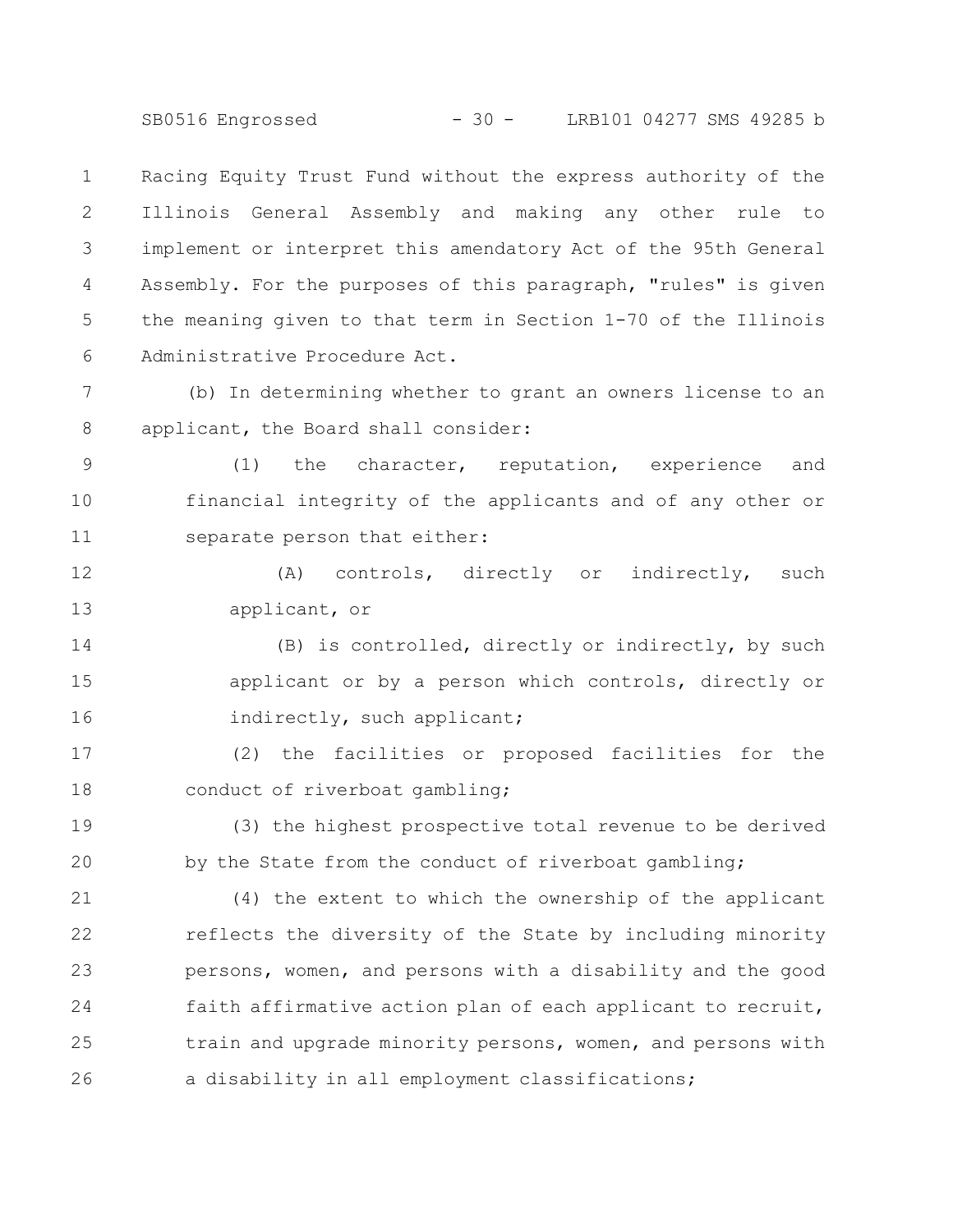SB0516 Engrossed - 31 - LRB101 04277 SMS 49285 b

(4.5) the extent to which the ownership of the applicant includes veterans of service in the armed forces of the United States, and the good faith affirmative action plan of each applicant to recruit, train, and upgrade veterans of service in the armed forces of the United States in all employment classifications; (5) the financial ability of the applicant to purchase and maintain adequate liability and casualty insurance; (6) whether the applicant has adequate capitalization to provide and maintain, for the duration of a license, a riverboat or casino; (7) the extent to which the applicant exceeds or meets other standards for the issuance of an owners license which the Board may adopt by rule; and (8) the  $\frac{m}{100}$  amount of the applicant's license bid;-(9) the extent to which the applicant or the proposed host municipality plans to enter into revenue sharing agreements with communities other than the host municipality; and (10) the extent to which the ownership of an applicant includes the most qualified number of minority persons, females, and persons with a disability. (c) Each owners license shall specify the place where the casino riverboats shall operate or the riverboat shall operate and dock. (d) Each applicant shall submit with his application, on 1 2 3 4 5 6 7 8 9 10 11 12 13 14 15 16 17 18 19 20 21 22 23 24 25 26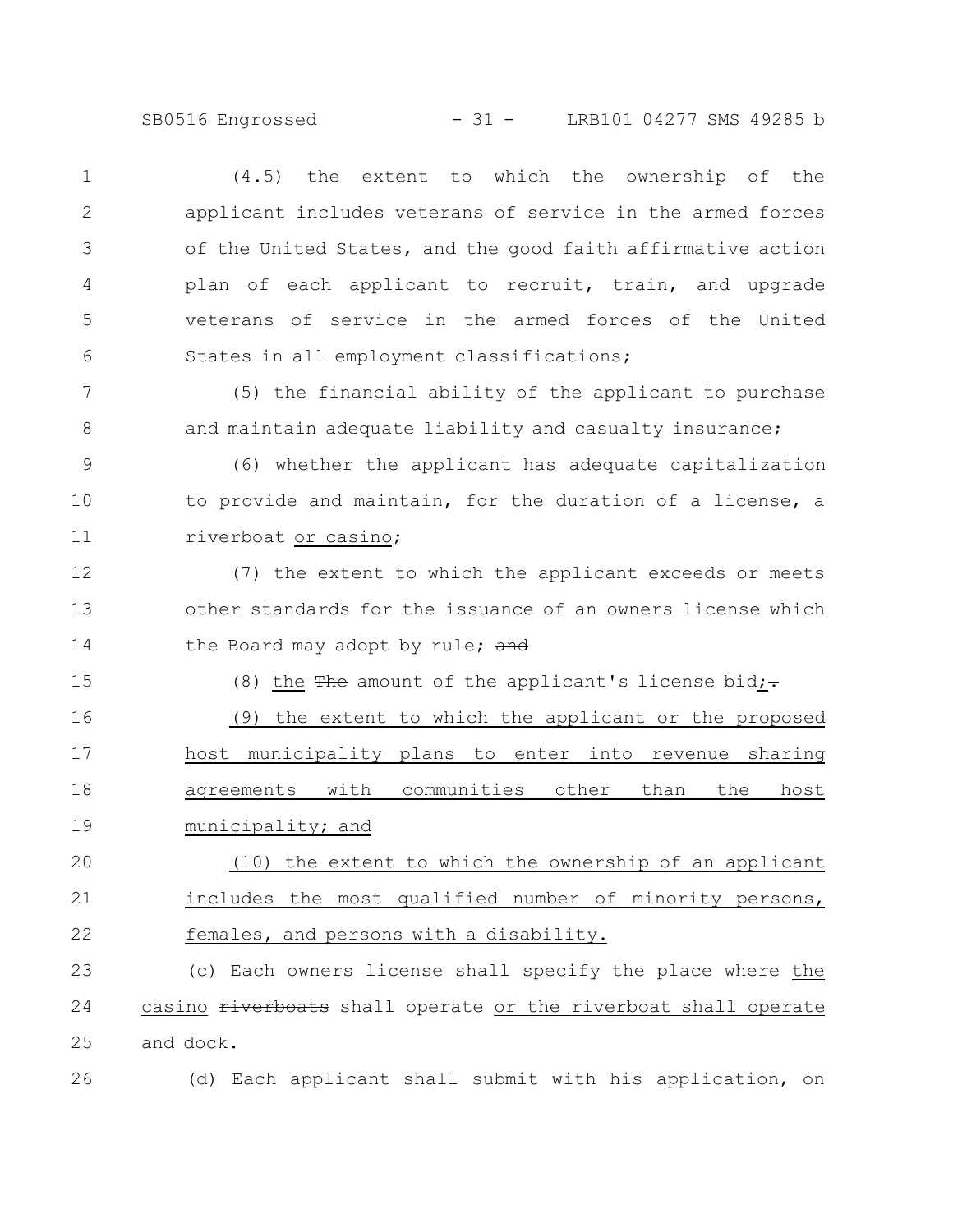SB0516 Engrossed - 32 - LRB101 04277 SMS 49285 b

1

forms provided by the Board, 2 sets of his fingerprints.

(e) The Board may issue up to 10 licenses authorizing the holders of such licenses to own riverboats. In the application for an owners license, the applicant shall state the dock at which the riverboat is based and the water on which the riverboat will be located. A riverboat may relocate to a new location from where it was docked on the effective date of this amendatory Act of the 101st General Assembly with approval from the Board. The Board shall approve relocations based on those plans that provide for the least amount of cannibalization of existing licensees' revenues generated pursuant to this Act. As used in this subsection (e), "cannibalization" means the diversion of revenues generated pursuant to this Act from existing licensees by an owners licensee authorized to relocate under this subsection (e) and by taking into consideration the best interest of the State. In determining whether cannibalization exists, the Board shall also consider the extent to which the applicant can attract from market areas of neighboring states. The Board shall issue 5 licenses to become effective not earlier than January 1, 1991. Three censes shall authorize riverboat gambling on the Mississippi with approval by the municipality verboat was docked on August 7, 2003 and with Board authorized to relocate to a new location, in a muni (1) borders on the Mississippi River or is within 5 the city limits of a municipality that 2 3 4 5 6 7 8 9 10 11 12 13 14 15 16 17 18 19 20 21 22 23 24 25 26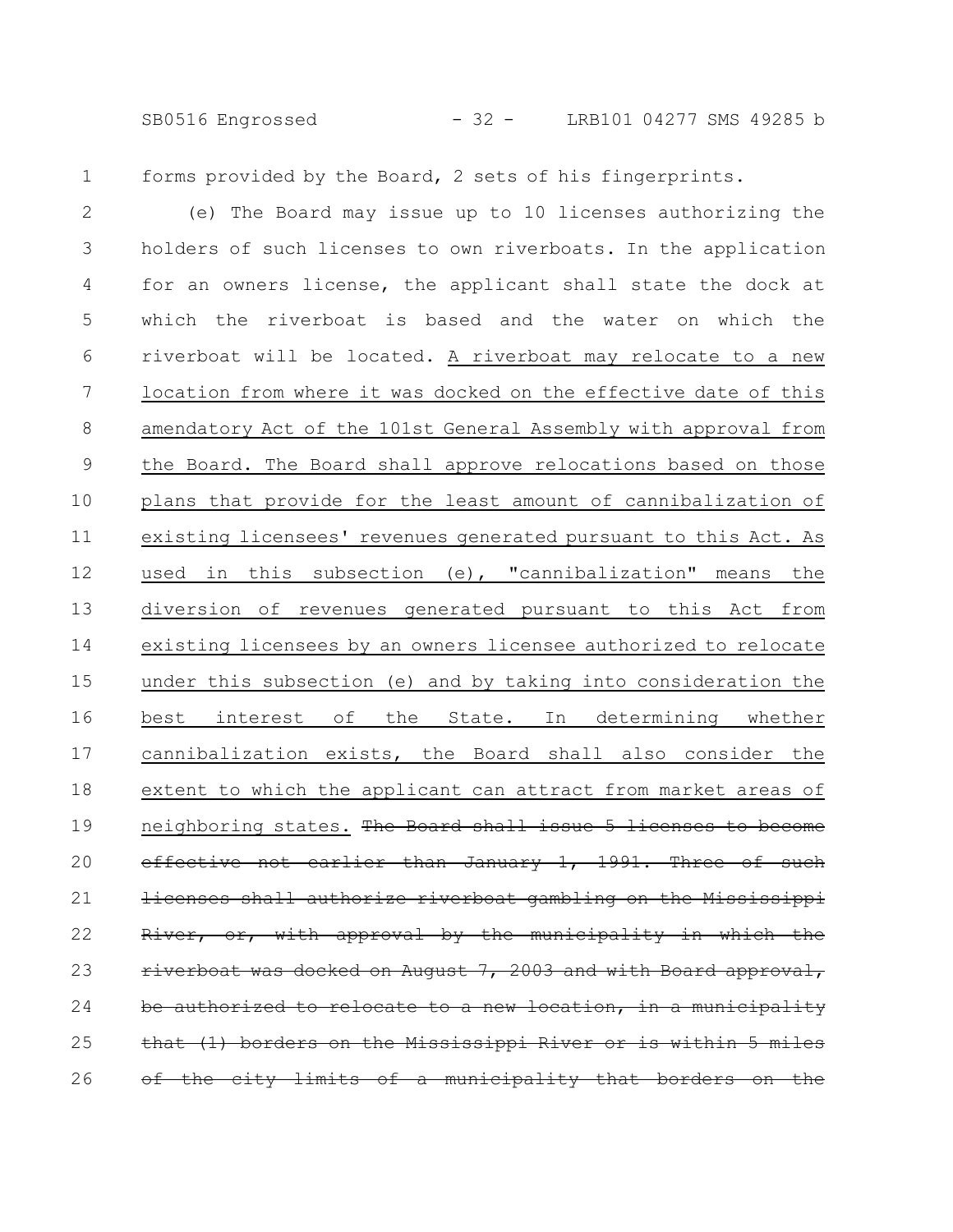Mississippi River and (2), on August 7, 2003, had a riverboat conducting riverboat gambling operations pursuant to a license issued under this Act; one of which shall authorize riverboat gambling from a home dock in the city of East shall authorize riverboat gambling Illinois River south of Marshall County. The Board shall issue one additional license to become effective not earlier than March 1, 1992, which shall authorize riverboat gambling Des Plaines River in Will County. The Board may issue 4 additional licenses to become effective not earlier than March 1, 1992. In determining the water upon which riverboats will operate, the Board shall consider the economic benefit which riverboat gambling confers on the State, and shall seek to assure that all regions of the State share in the economic benefits of riverboat gambling. 1 2 3 4 5 6 7 8 9 10 11 12 13 14 15

In granting all licenses, the Board may give favorable consideration to economically depressed areas of the State, to applicants presenting plans which provide for significant economic development over a large geographic area, and to applicants who currently operate non-gambling riverboats in Illinois. The Board shall review all applications for owners licenses, and shall inform each applicant of the Board's decision. The Board may grant an owners license to an applicant that has not submitted the highest license bid, but if it does not select the highest bidder, the Board shall issue a written decision explaining why another applicant was selected and 16 17 18 19 20 21 22 23 24 25 26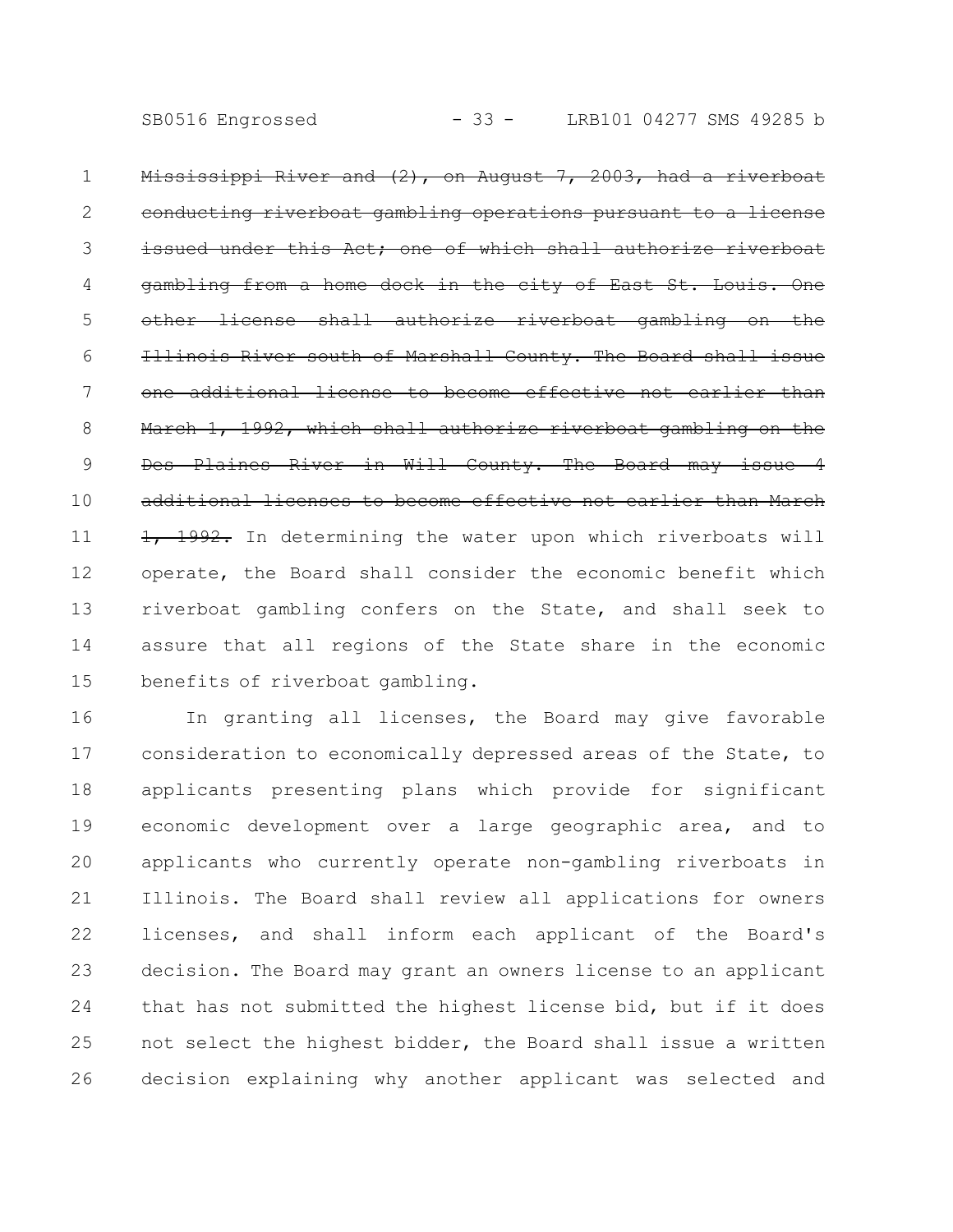SB0516 Engrossed - 34 - LRB101 04277 SMS 49285 b

identifying the factors set forth in this Section that favored the winning bidder. The fee for issuance or renewal of a license pursuant to this subsection (e) shall be \$100,000. 1 2 3

In addition to any other revocation powers granted to the Board under this Act, the Board may revoke the owners license of a licensee which fails to begin conducting gambling within 15 months of receipt of the Board's approval of the application if the Board determines that license revocation is in the best interests of the State. 4 5 6 7 8 9

(f) The first 10 owners licenses issued under this Act shall permit the holder to own up to 2 riverboats and equipment thereon for a period of 3 years after the effective date of the license. Holders of the first 10 owners licenses must pay the annual license fee for each of the 3 years during which they are authorized to own riverboats. 10 11 12 13 14 15

(g) Upon the termination, expiration, or revocation of each of the first 10 licenses, which shall be issued for a 3 year period, all licenses are renewable annually upon payment of the fee and a determination by the Board that the licensee continues to meet all of the requirements of this Act and the Board's rules. However, for licenses renewed on or after May 1, 1998, renewal shall be for a period of 4 years, unless the Board sets a shorter period. 16 17 18 19 20 21 22 23

(h) An owners license shall entitle the licensee to own up to 2 riverboats. A licensee shall limit the number of gambling participants to 1,200 for any such owners license. A licensee 24 25 26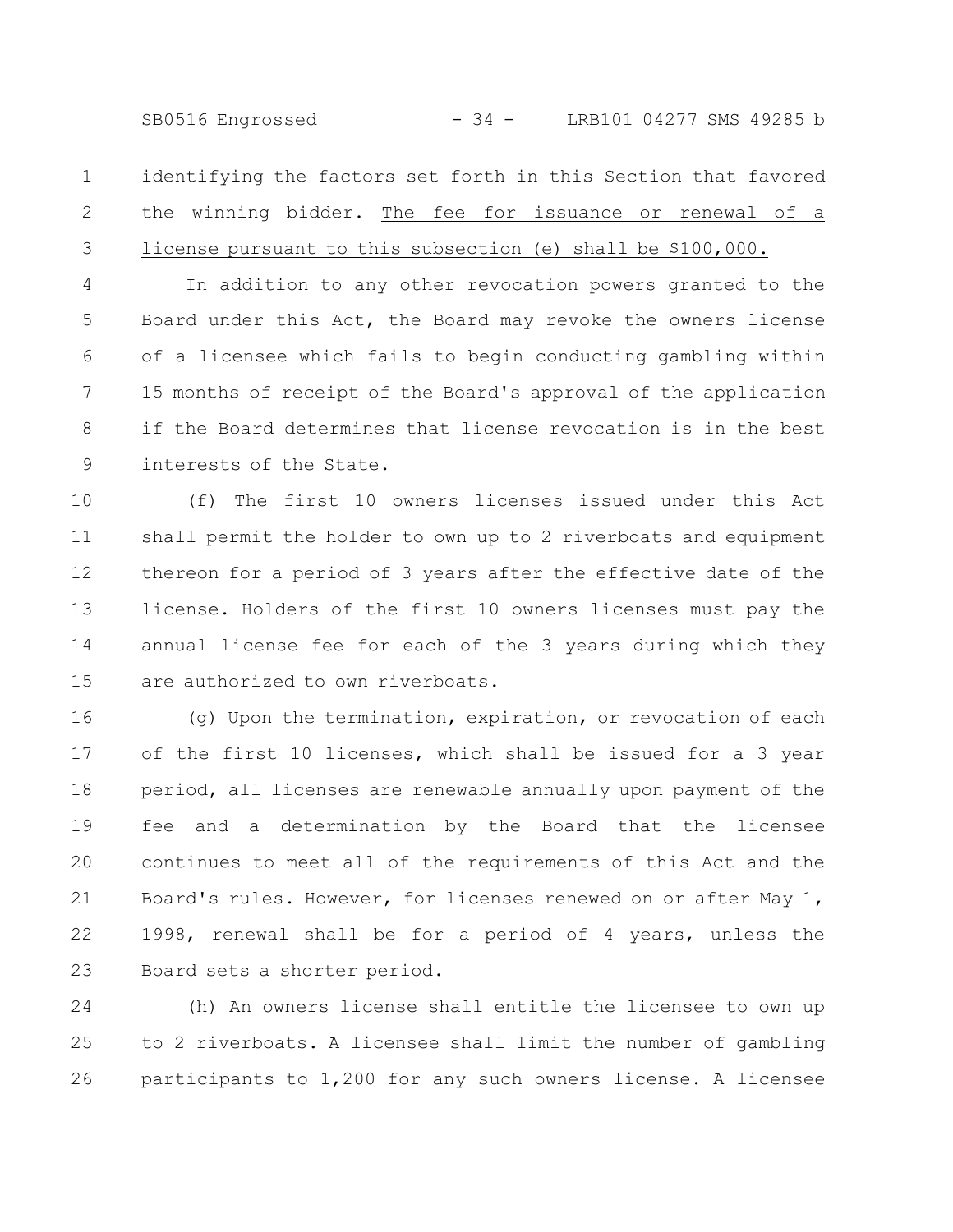SB0516 Engrossed - 35 - LRB101 04277 SMS 49285 b

may operate both of its riverboats concurrently, provided that the total number of gambling participants on both riverboats does not exceed 1,200. Riverboats licensed to operate on the Mississippi River and the Illinois River south of Marshall County shall have an authorized capacity of at least 500 persons. Any other riverboat licensed under this Act shall have an authorized capacity of at least 400 persons. 1 2 3 4 5 6 7

(i) A licensed owner is authorized to apply to the Board for and, if approved therefor, to receive all licenses from the Board necessary for the operation of a riverboat or casino, including a liquor license, a license to prepare and serve food for human consumption, and other necessary licenses. All use, occupation and excise taxes which apply to the sale of food and beverages in this State and all taxes imposed on the sale or use of tangible personal property apply to such sales aboard the riverboat or in the casino. 8 9 10 11 12 13 14 15 16

(j) The Board may issue or re-issue a license authorizing a riverboat to dock in a municipality or approve a relocation under Section 11.2 only if, prior to the issuance or re-issuance of the license or approval, the governing body of the municipality in which the riverboat will dock has by a majority vote approved the docking of riverboats in the municipality. The Board may issue or re-issue a license authorizing a riverboat to dock in areas of a county outside any municipality or approve a relocation under Section 11.2 only if, prior to the issuance or re-issuance of the license or 17 18 19 20 21 22 23 24 25 26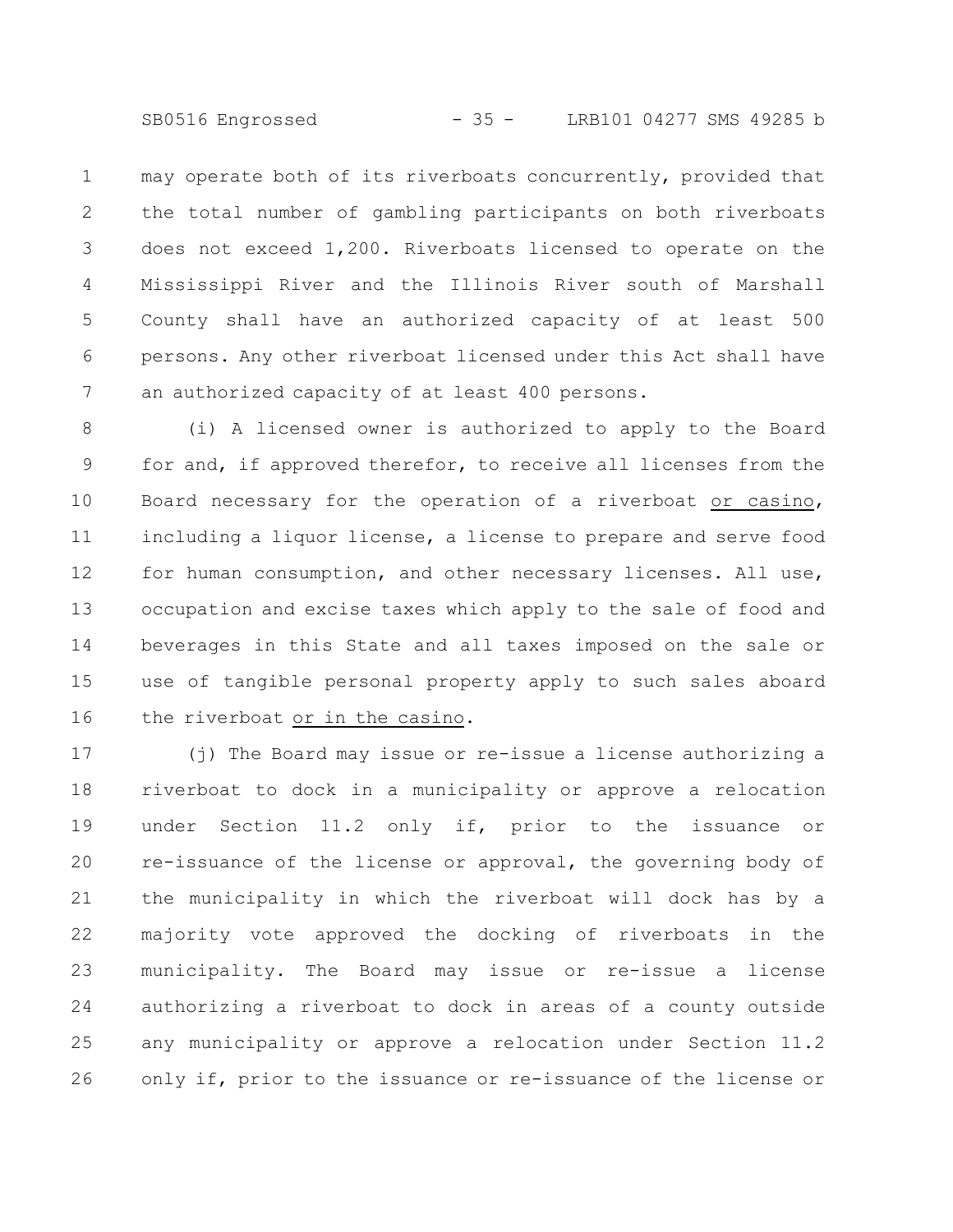SB0516 Engrossed - 36 - LRB101 04277 SMS 49285 b

- approval, the governing body of the county has by a majority vote approved of the docking of riverboats within such areas. 1 2
- (k) An owners licensee may conduct land-based gambling operations upon approval by the Board. 3 4
- (l) An owners licensee may conduct gaming at a temporary facility pending the construction of a permanent facility or the remodeling or relocation of an existing facility to accommodate gaming participants for up to 24 months after the temporary facility begins to conduct gaming. Upon request by an owners licensee and upon a showing of good cause by the owners licensee, the Board shall extend the period during which the licensee may conduct gaming at a temporary facility by up to 12 months. The Board shall make rules concerning the conduct of gaming from temporary facilities. 5 6 7 8 9 10 11 12 13 14
- (Source: P.A. 100-391, eff. 8-25-17; 100-1152, eff. 12-14-18.) 15
- 16

(230 ILCS 10/7.3)

Sec. 7.3. State conduct of gambling operations. 17

(a) If, after reviewing each application for a re-issued license, the Board determines that the highest prospective total revenue to the State would be derived from State conduct of the gambling operation in lieu of re-issuing the license, the Board shall inform each applicant of its decision. The Board shall thereafter have the authority, without obtaining an owners license, to conduct casino or riverboat gambling operations as previously authorized by the terminated, 18 19 20 21 22 23 24 25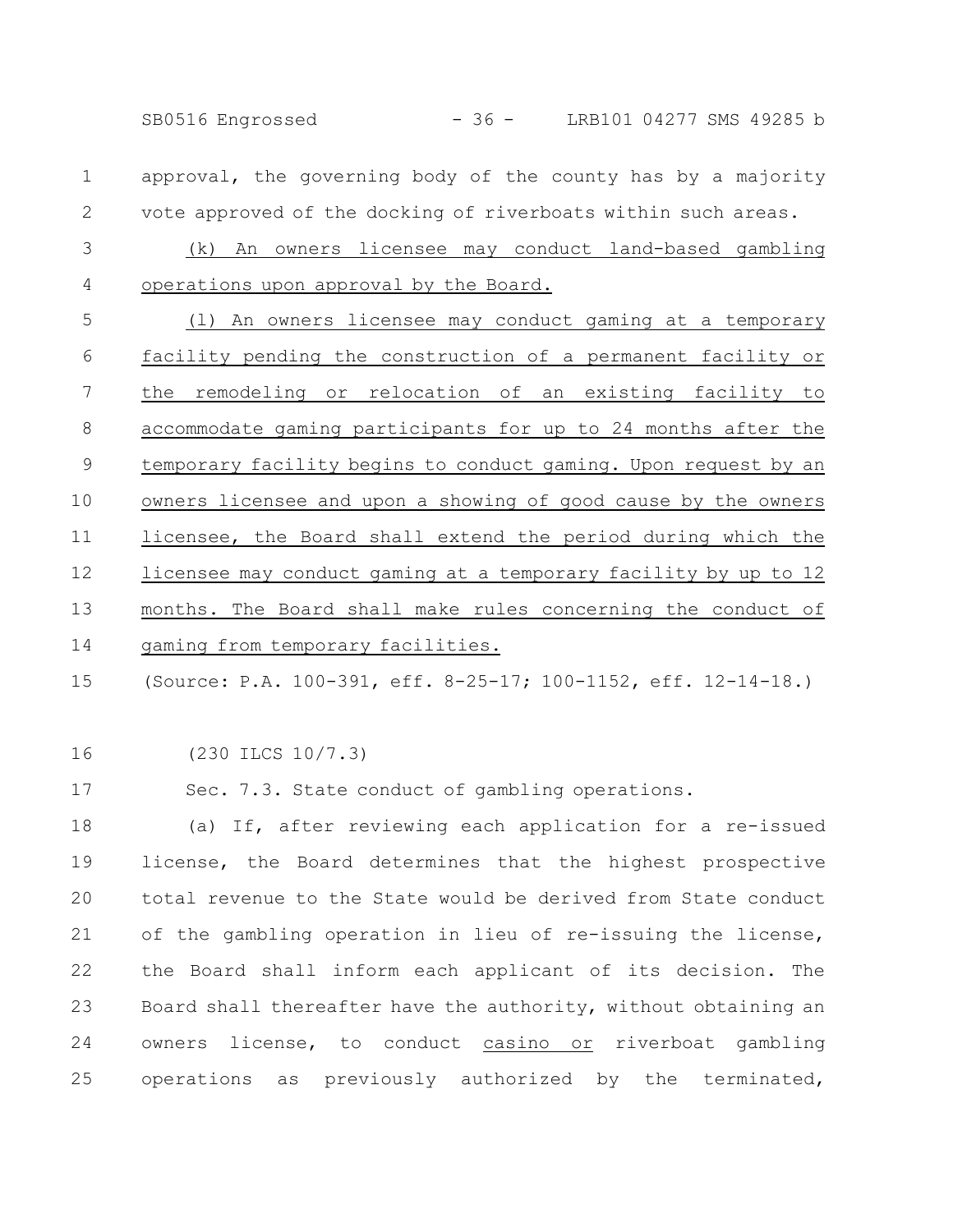SB0516 Engrossed - 37 - LRB101 04277 SMS 49285 b

expired, revoked, or nonrenewed license through a licensed manager selected pursuant to an open and competitive bidding process as set forth in Section 7.5 and as provided in Section 7.4. 1 2 3 4

(b) The Board may locate any casino or riverboat on which a gambling operation is conducted by the State in any home dock or other location authorized by Section 3(c) upon receipt of approval from a majority vote of the governing body of the municipality or county, as the case may be, in which the riverboat will dock. 5 6 7 8 9 10

(c) The Board shall have jurisdiction over and shall supervise all gambling operations conducted by the State provided for in this Act and shall have all powers necessary and proper to fully and effectively execute the provisions of this Act relating to gambling operations conducted by the State. 11 12 13 14 15 16

(d) The maximum number of owners licenses authorized under Section 7  $7$  (e) shall be reduced by one for each instance in which the Board authorizes the State to conduct a casino or riverboat gambling operation under subsection (a) in lieu of re-issuing a license to an applicant under Section 7.1. 17 18 19 20 21

(Source: P.A. 93-28, eff. 6-20-03.) 22

(230 ILCS 10/8) (from Ch. 120, par. 2408) 23

Sec. 8. Suppliers licenses. 24

(a) The Board may issue a suppliers license to such 25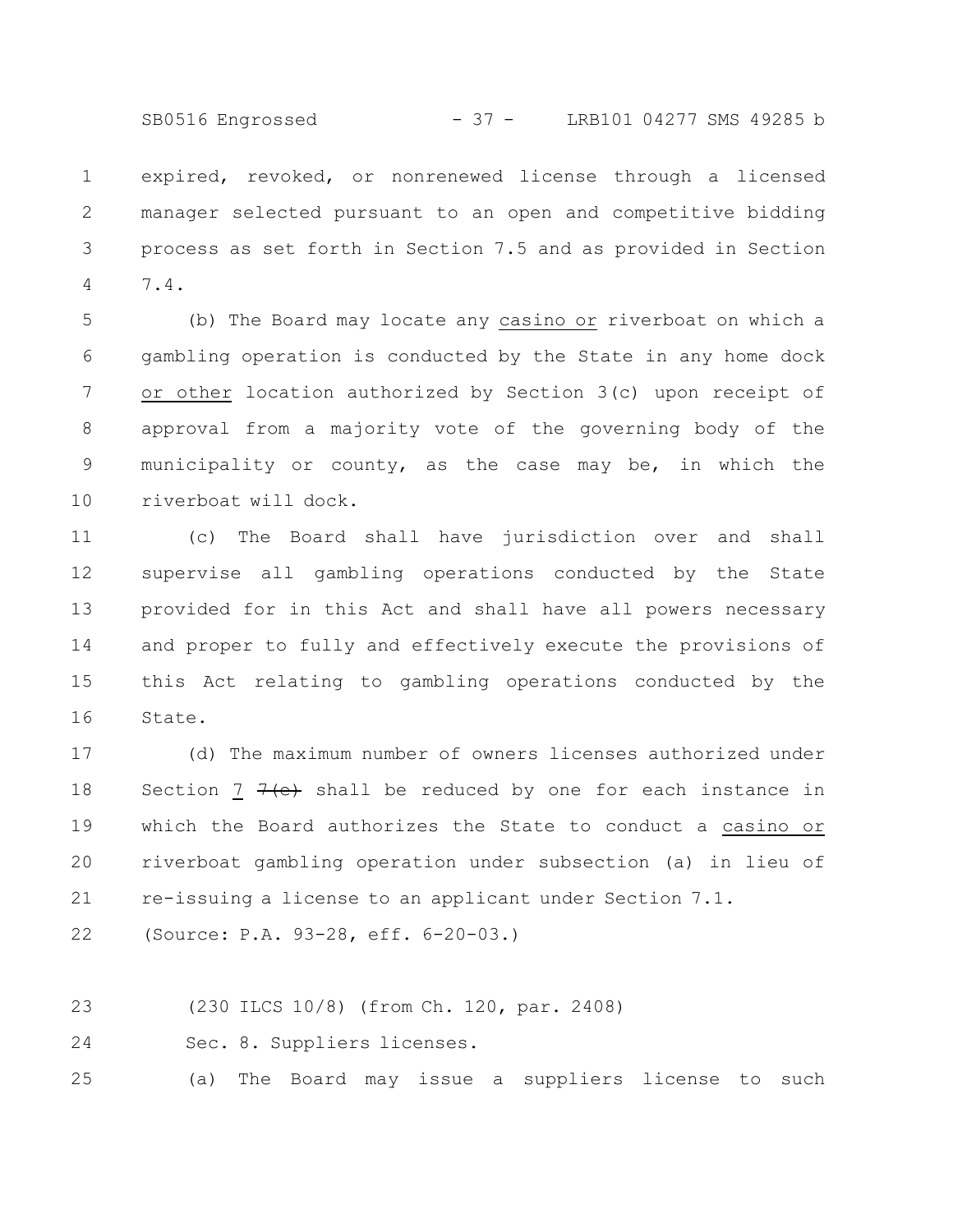SB0516 Engrossed - 38 - LRB101 04277 SMS 49285 b

persons, firms or corporations which apply therefor upon the payment of a non-refundable application fee set by the Board, upon a determination by the Board that the applicant is eligible for a suppliers license and upon payment of a \$5,000 annual license fee. 1 2 3 4 5

(b) The holder of a suppliers license is authorized to sell or lease, and to contract to sell or lease, gambling equipment and supplies to any licensee involved in the ownership or management of gambling operations. 6 7 8 9

(c) Gambling supplies and equipment may not be distributed unless supplies and equipment conform to standards adopted by rules of the Board. 10 11 12

(d) A person, firm or corporation is ineligible to receive a suppliers license if: 13 14

(1) the person has been convicted of a felony under the laws of this State, any other state, or the United States; 15 16

(2) the person has been convicted of any violation of Article 28 of the Criminal Code of 1961 or the Criminal Code of 2012, or substantially similar laws of any other jurisdiction; 17 18 19 20

(3) the person has submitted an application for a license under this Act which contains false information; 21 22

(4) the person is a member of the Board;

23

(5) the entity  $f{irm}$  or corporation is one in which a person defined in  $(1)$ ,  $(2)$ ,  $(3)$  or  $(4)$ , is an officer, director or managerial employee; 24 25 26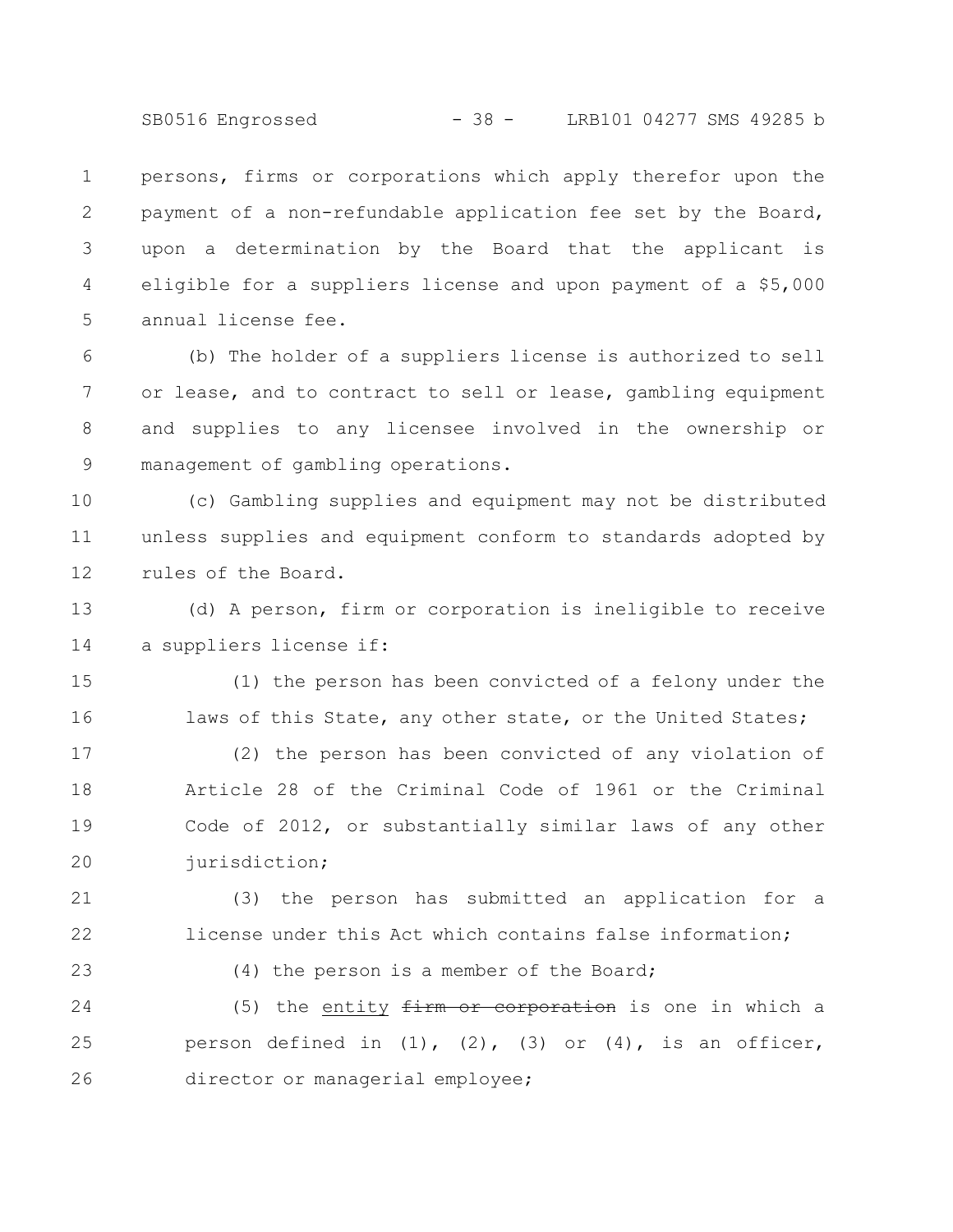SB0516 Engrossed - 39 - LRB101 04277 SMS 49285 b

(6) the firm or corporation employs a person who participates in the management or operation of riverboat gambling authorized under this Act; 1 2 3

(7) the license of the person, firm or corporation issued under this Act, or a license to own or operate gambling facilities in any other jurisdiction, has been revoked. 4 5 6 7

(e) Any person that supplies any equipment, devices, or supplies to a licensed riverboat gambling operation must first obtain a suppliers license. A supplier shall furnish to the Board a list of all equipment, devices and supplies offered for sale or lease in connection with gambling games authorized under this Act. A supplier shall keep books and records for the furnishing of equipment, devices and supplies to gambling operations separate and distinct from any other business that the supplier might operate. A supplier shall file a quarterly return with the Board listing all sales and leases. A supplier shall permanently affix its name or a distinctive logo or other mark or design element identifying the manufacturer or supplier to all its equipment, devices, and supplies, except gaming chips without a value impressed, engraved, or imprinted on it, for gambling operations. The Board may waive this requirement for any specific product or products if it determines that the requirement is not necessary to protect the integrity of the game. Items purchased from a licensed supplier may continue to be used even though the supplier subsequently changes its name, 8 9 10 11 12 13 14 15 16 17 18 19 20 21 22 23 24 25 26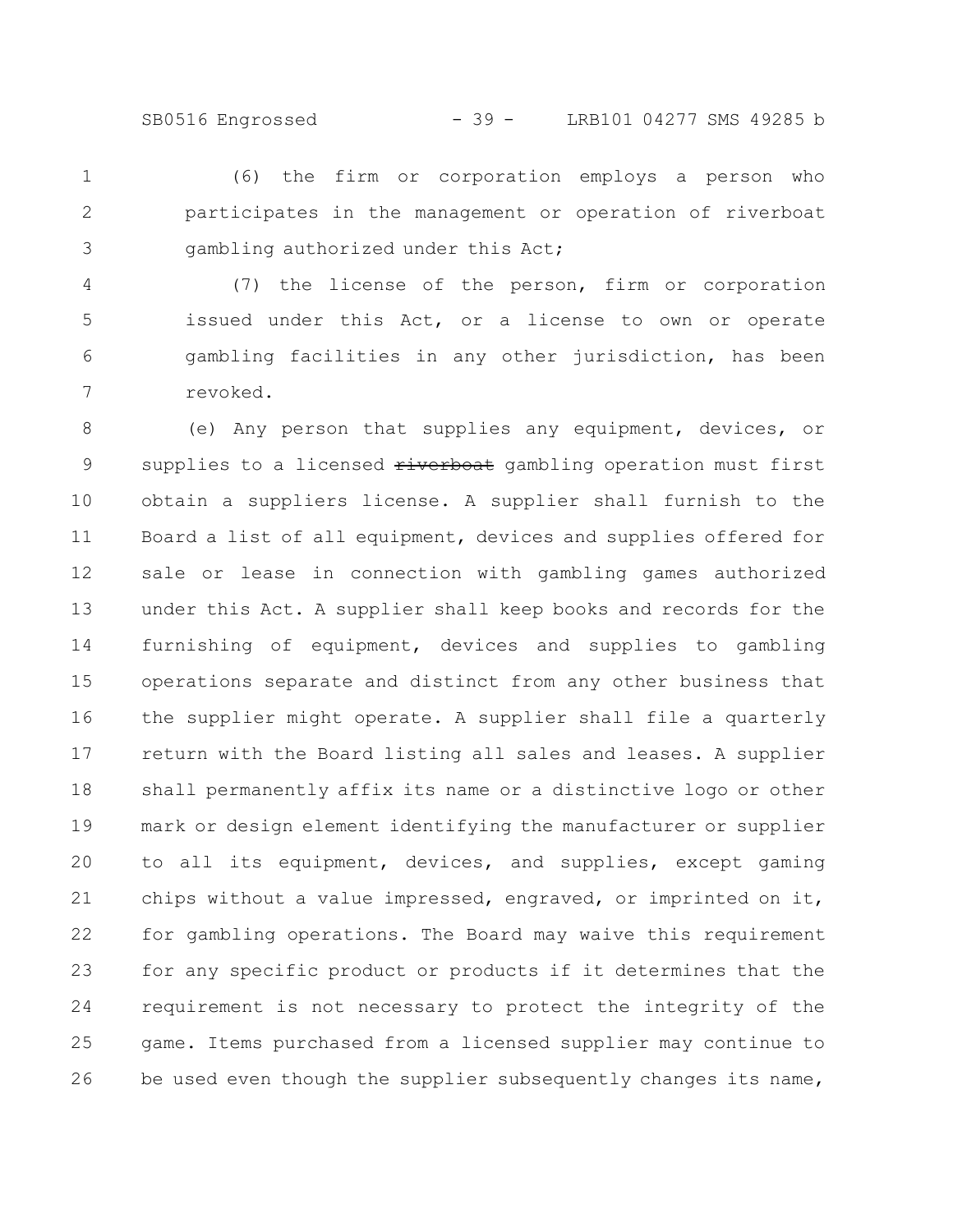SB0516 Engrossed - 40 - LRB101 04277 SMS 49285 b

distinctive logo, or other mark or design element; undergoes a change in ownership; or ceases to be licensed as a supplier for any reason. Any supplier's equipment, devices or supplies which are used by any person in an unauthorized gambling operation shall be forfeited to the State. A licensed owner may own its own equipment, devices and supplies. Each holder of an owners license under the Act shall file an annual report listing its inventories of gambling equipment, devices and supplies. 1 2 3 4 5 6 7 8

(f) Any person who knowingly makes a false statement on an application is guilty of a Class A misdemeanor. 9 10

(g) Any gambling equipment, devices and supplies provided by any licensed supplier may either be repaired on the riverboat or in the casino or removed from the riverboat or casino to a an on-shore facility owned by the holder of an owners license for repair. 11 12 13 14 15

(Source: P.A. 97-1150, eff. 1-25-13; 98-12, eff. 5-10-13; 98-756, eff. 7-16-14.) 16 17

(230 ILCS 10/9) (from Ch. 120, par. 2409) 18

Sec. 9. Occupational licenses. 19

(a) The Board may issue an occupational license to an applicant upon the payment of a non-refundable fee set by the Board, upon a determination by the Board that the applicant is eligible for an occupational license and upon payment of an annual license fee in an amount to be established. To be eligible for an occupational license, an applicant must: 20 21 22 23 24 25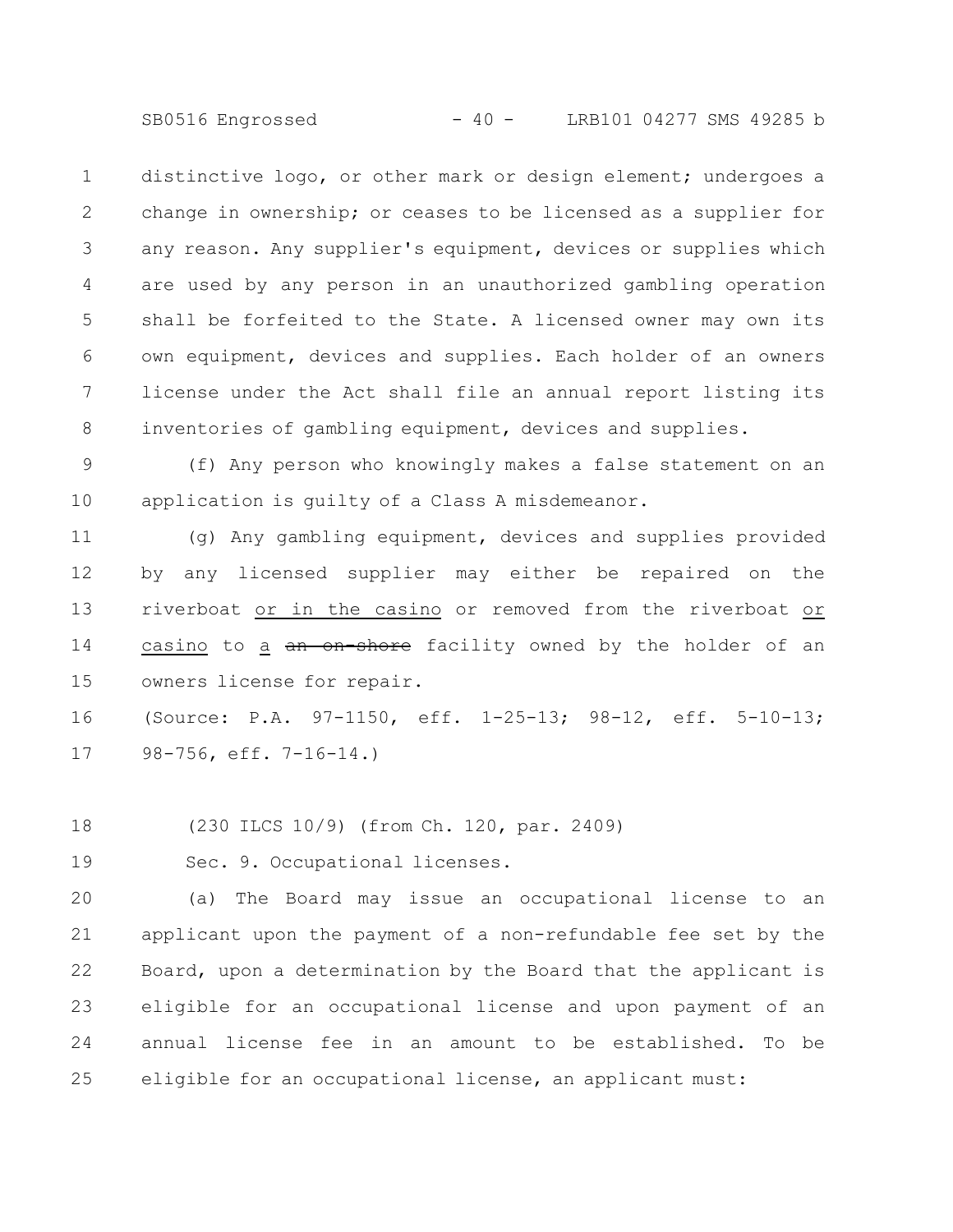(1) be at least 21 years of age if the applicant will perform any function involved in gaming by patrons. Any applicant seeking an occupational license for a non-gaming function shall be at least 18 years of age; 1 2 3 4

(2) not have been convicted of a felony offense, a violation of Article 28 of the Criminal Code of 1961 or the Criminal Code of 2012, or a similar statute of any other jurisdiction; 5 6 7 8

(2.5) not have been convicted of a crime, other than a crime described in item (2) of this subsection (a), involving dishonesty or moral turpitude, except that the Board may, in its discretion, issue an occupational license to a person who has been convicted of a crime described in this item (2.5) more than 10 years prior to his or her application and has not subsequently been convicted of any other crime; 9 10 11 12 13 14 15 16

(3) have demonstrated a level of skill or knowledge which the Board determines to be necessary in order to operate gambling aboard a riverboat or in a casino; and 17 18 19

(4) have met standards for the holding of an occupational license as adopted by rules of the Board. Such rules shall provide that any person or entity seeking an occupational license to manage gambling operations hereunder shall be subject to background inquiries and further requirements similar to those required of applicants for an owners license. Furthermore, such rules 20 21 22 23 24 25 26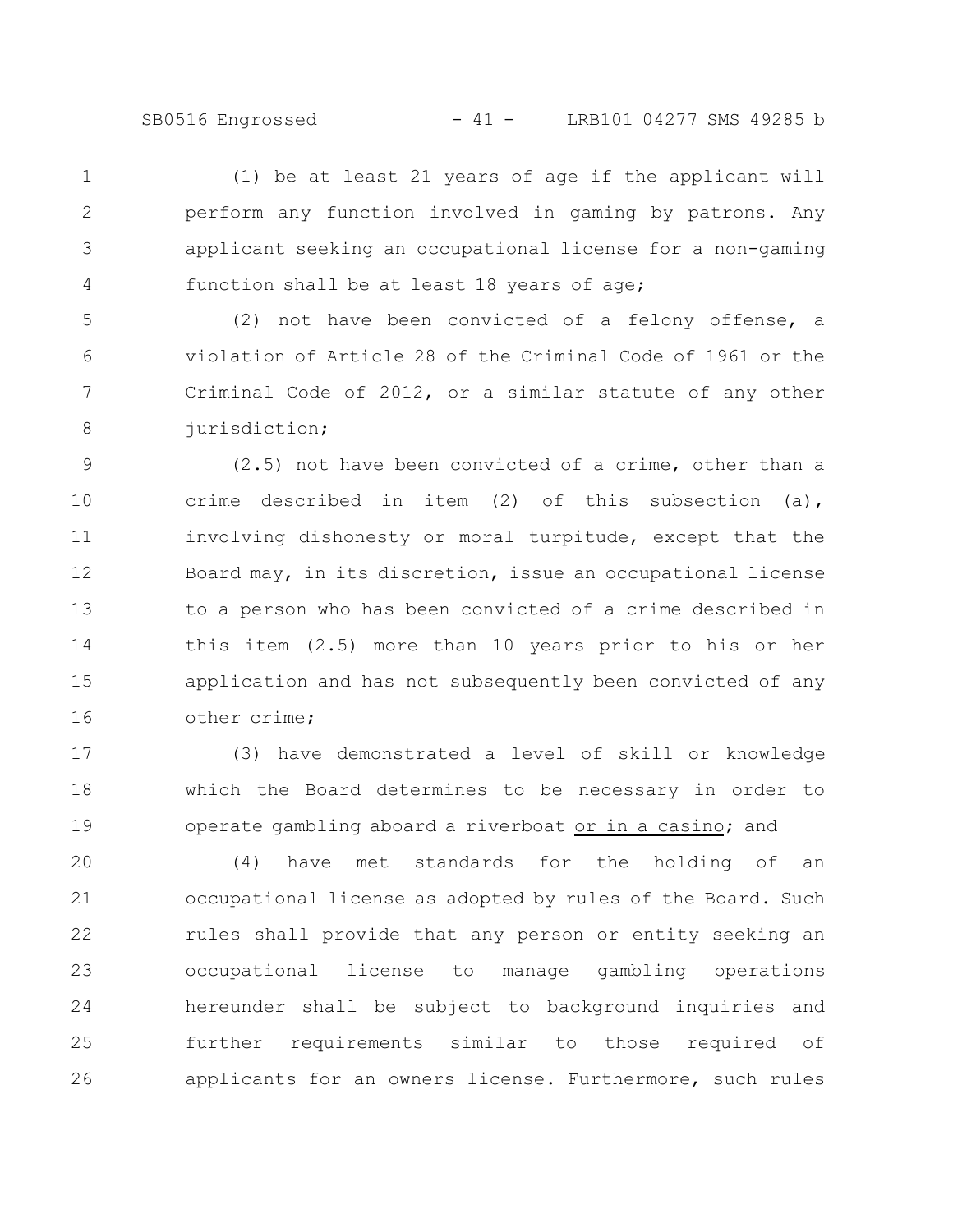SB0516 Engrossed - 42 - LRB101 04277 SMS 49285 b

1 2

shall provide that each such entity shall be permitted to manage gambling operations for only one licensed owner.

(b) Each application for an occupational license shall be on forms prescribed by the Board and shall contain all information required by the Board. The applicant shall set forth in the application: whether he has been issued prior gambling related licenses; whether he has been licensed in any other state under any other name, and, if so, such name and his age; and whether or not a permit or license issued to him in any other state has been suspended, restricted or revoked, and, if so, for what period of time. 3 4 5 6 7 8 9 10 11

(c) Each applicant shall submit with his application, on forms provided by the Board, 2 sets of his fingerprints. The Board shall charge each applicant a fee set by the Department of State Police to defray the costs associated with the search and classification of fingerprints obtained by the Board with respect to the applicant's application. These fees shall be paid into the State Police Services Fund. 12 13 14 15 16 17 18

(d) The Board may in its discretion refuse an occupational license to any person: (1) who is unqualified to perform the duties required of such applicant; (2) who fails to disclose or states falsely any information called for in the application; (3) who has been found guilty of a violation of this Act or whose prior gambling related license or application therefor has been suspended, restricted, revoked or denied for just cause in any other state; or (4) for any other just cause. 19 20 21 22 23 24 25 26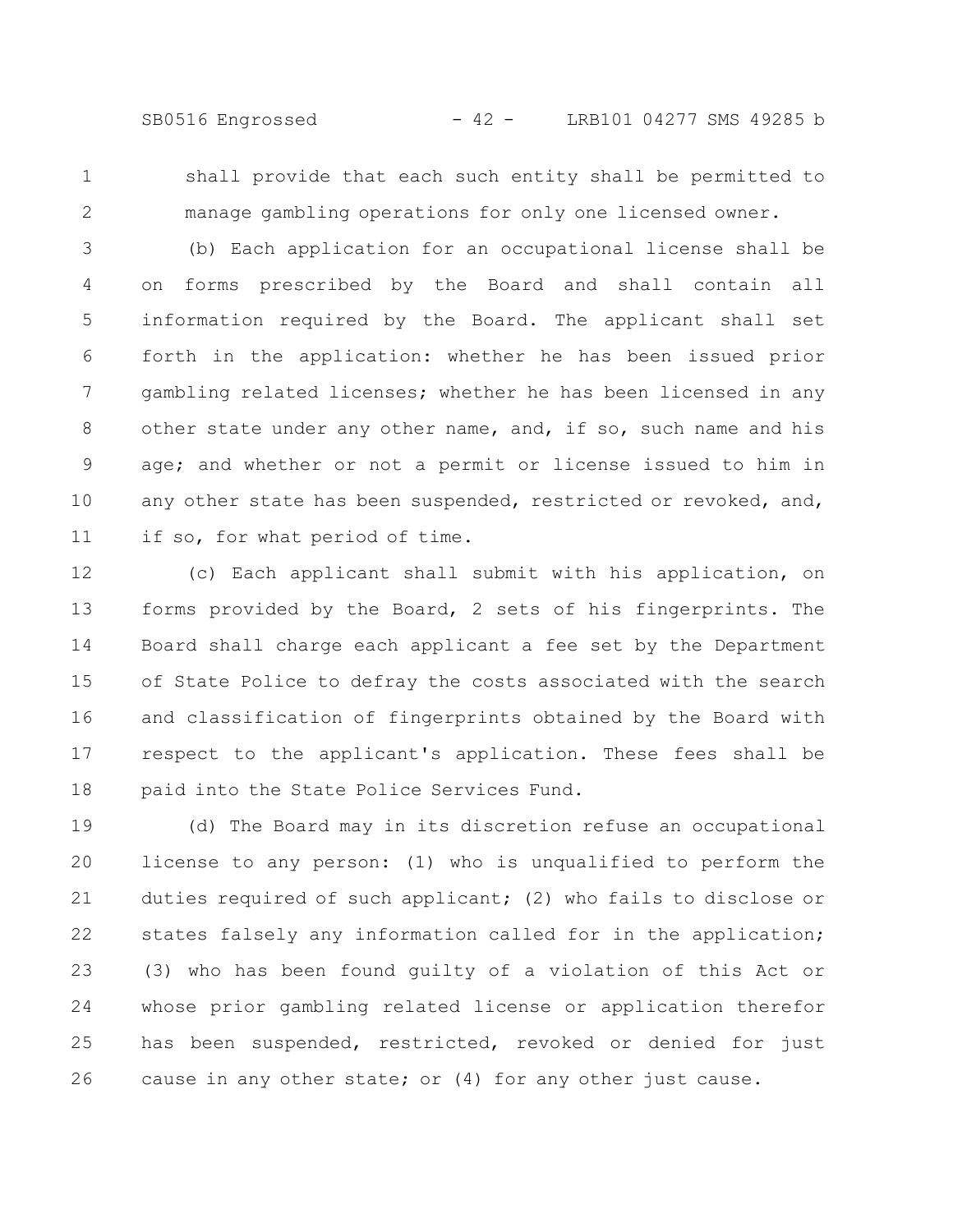SB0516 Engrossed - 43 - LRB101 04277 SMS 49285 b

(e) The Board may suspend, revoke or restrict any occupational licensee: (1) for violation of any provision of this Act; (2) for violation of any of the rules and regulations of the Board; (3) for any cause which, if known to the Board, would have disqualified the applicant from receiving such license; or (4) for default in the payment of any obligation or debt due to the State of Illinois; or (5) for any other just cause. 1 2 3 4 5 6 7 8

(f) A person who knowingly makes a false statement on an application is guilty of a Class A misdemeanor. 9 10

(g) Any license issued pursuant to this Section shall be valid for a period of one year from the date of issuance. 11 12

(h) Nothing in this Act shall be interpreted to prohibit a licensed owner from entering into an agreement with a public community college or a school approved under the Private Business and Vocational Schools Act of 2012 for the training of any occupational licensee. Any training offered by such a school shall be in accordance with a written agreement between the licensed owner and the school. 13 14 15 16 17 18 19

(i) Any training provided for occupational licensees may be conducted either at the site of the gambling facility on the riverboat or at a school with which a licensed owner has entered into an agreement pursuant to subsection (h). (Source: P.A. 96-1392, eff. 1-1-11; 97-650, eff. 2-1-12; 97-1150, eff. 1-25-13.) 20 21 22 23 24 25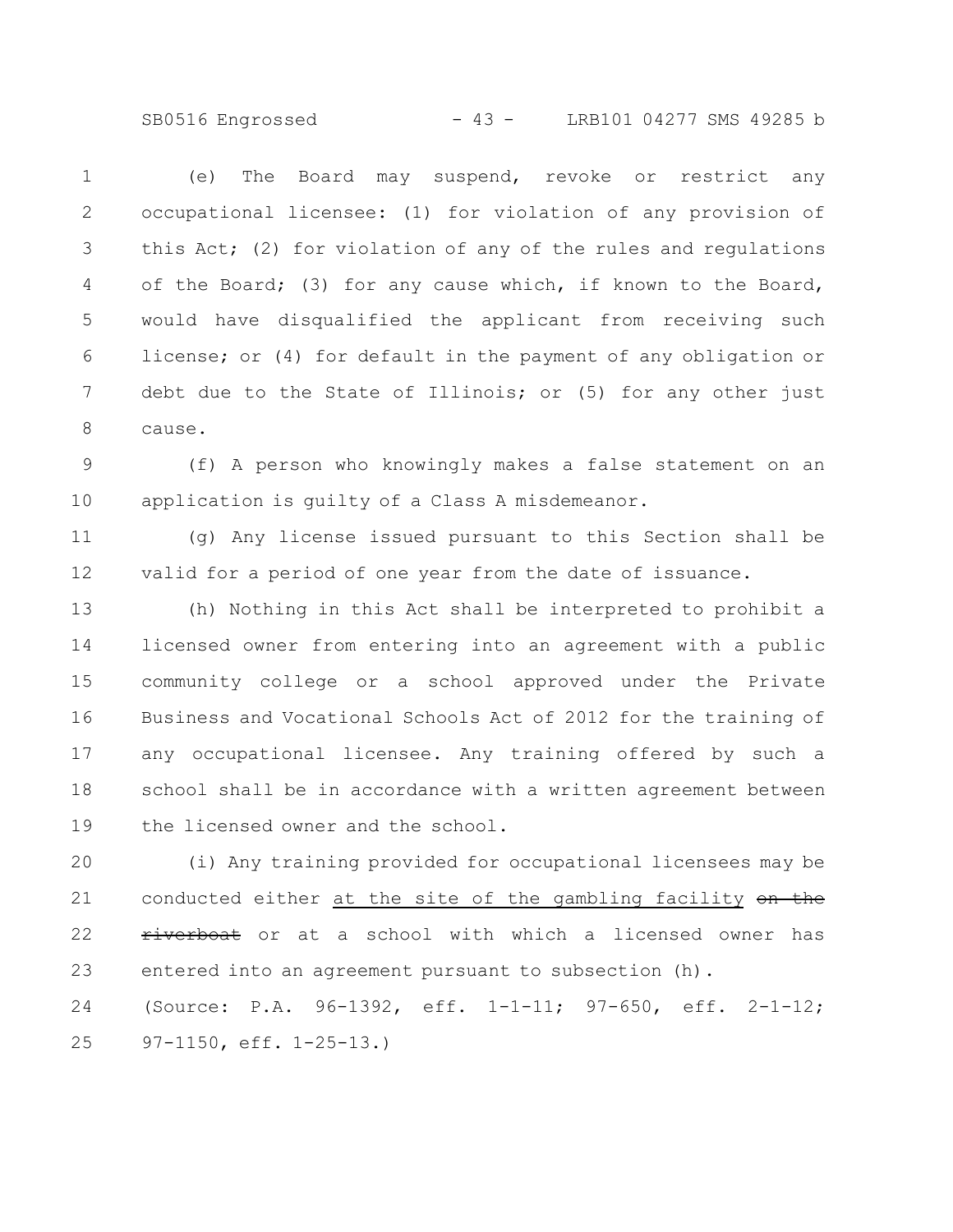SB0516 Engrossed - 44 - LRB101 04277 SMS 49285 b

(230 ILCS 10/11) (from Ch. 120, par. 2411) 1

Sec. 11. Conduct of gambling. Gambling may be conducted by licensed owners or licensed managers on behalf of the State aboard riverboats or at casinos, subject to the following standards: 2 3 4 5

(1) A licensee may conduct riverboat gambling authorized under this Act regardless of whether it conducts excursion cruises. A licensee may permit the continuous ingress and egress of patrons passengers on a riverboat not used for excursion cruises for the purpose of gambling. Excursion cruises shall not exceed 4 hours for a round trip. However, the Board may grant express approval for an extended cruise on a case-by-case basis. 6 7 8 9 10 11 12 13

14

(2) (Blank).

(3) Minimum and maximum wagers on games shall be set by the licensee. 15 16

(4) Agents of the Board and the Department of State Police may board and inspect any riverboat or enter and inspect any portion of a casino at any time for the purpose of determining whether this Act is being complied with. Every riverboat, if under way and being hailed by a law enforcement officer or agent of the Board, must stop immediately and lay to. 17 18 19 20 21 22 23

(5) Employees of the Board shall have the right to be present on the riverboat or in the casino or on adjacent facilities under the control of the licensee. 24 25 26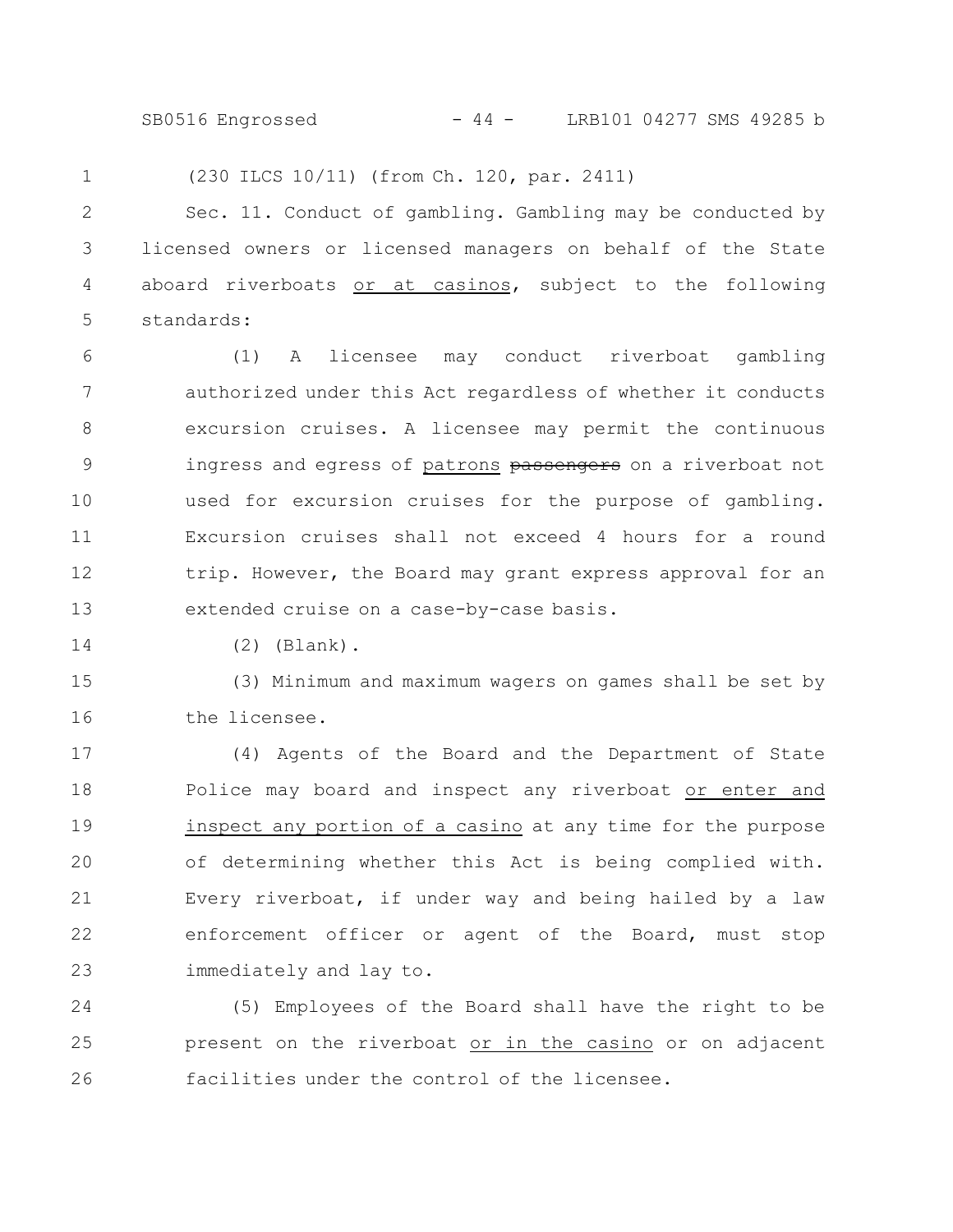SB0516 Engrossed - 45 - LRB101 04277 SMS 49285 b

(6) Gambling equipment and supplies customarily used in conducting  $\frac{r}{r}$  iverboat gambling must be purchased or leased only from suppliers licensed for such purpose under this Act. The Board may approve the transfer, sale, or lease of gambling equipment and supplies by a licensed owner from or to an affiliate of the licensed owner as long as the gambling equipment and supplies were initially acquired from a supplier licensed in Illinois. 1 2 3 4 5 6 7 8

(7) Persons licensed under this Act shall permit no form of wagering on gambling games except as permitted by this Act. 9 10 11

(8) Wagers may be received only from a person present on a licensed riverboat or in a casino. No person present on a licensed riverboat or in a casino shall place or attempt to place a wager on behalf of another person who is not present on the riverboat or in a casino. 12 13 14 15 16

(9) Wagering shall not be conducted with money or other negotiable currency. 17 18

(10) A person under age 21 shall not be permitted on an area of a riverboat or casino where gambling is being conducted, except for a person at least 18 years of age who is an employee of the riverboat or casino gambling operation. No employee under age 21 shall perform any function involved in gambling by the patrons. No person under age 21 shall be permitted to make a wager under this Act, and any winnings that are a result of a wager by a 19 20 21 22 23 24 25 26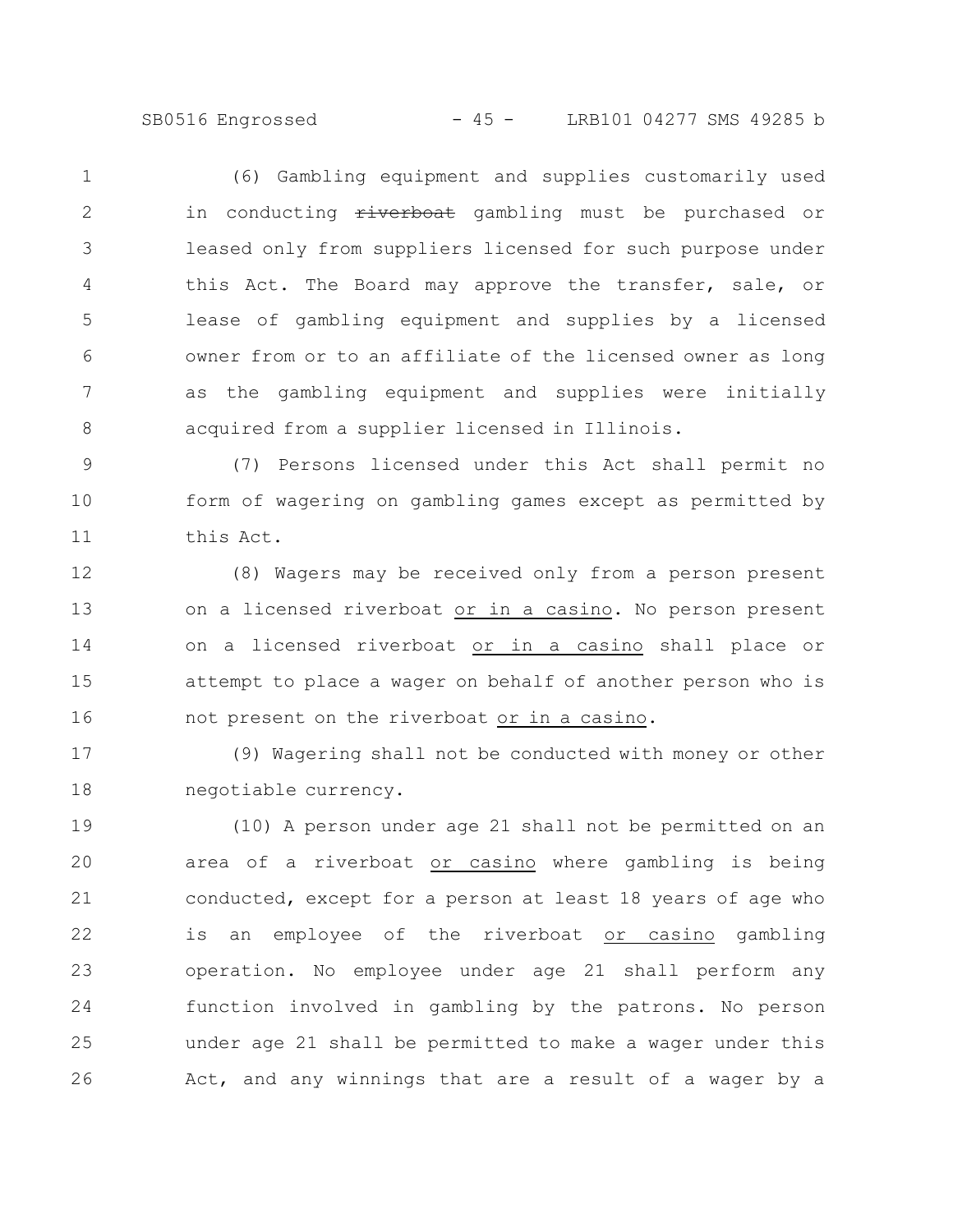SB0516 Engrossed - 46 - LRB101 04277 SMS 49285 b

person under age 21, whether or not paid by a licensee, shall be treated as winnings for the privilege tax purposes, confiscated, and forfeited to the State and deposited into the Education Assistance Fund. 1 2 3 4

(11) Gambling excursion cruises are permitted only when the waterway for which the riverboat is licensed is navigable, as determined by the Board in consultation with the U.S. Army Corps of Engineers. This paragraph (11) does not limit the ability of a licensee to conduct gambling authorized under this Act when gambling excursion cruises are not permitted. 5 6 7 8 9 10 11

(12) All tokens, chips or electronic cards used to make wagers must be purchased (i) from a licensed owner or manager, in the case of a riverboat, either aboard a riverboat or at an onshore facility which has been approved by the Board and which is located where the riverboat docks or (ii) in the case of a casino, from a licensed owner at the casino. The tokens, chips or electronic cards may be purchased by means of an agreement under which the owner or manager extends credit to the patron. Such tokens, chips or electronic cards may be used while aboard the riverboat or in the casino only for the purpose of making wagers on gambling games. 12 13 14 15 16 17 18 19 20 21 22 23

(13) Notwithstanding any other Section of this Act, in addition to the other licenses authorized under this Act, the Board may issue special event licenses allowing persons 24 25 26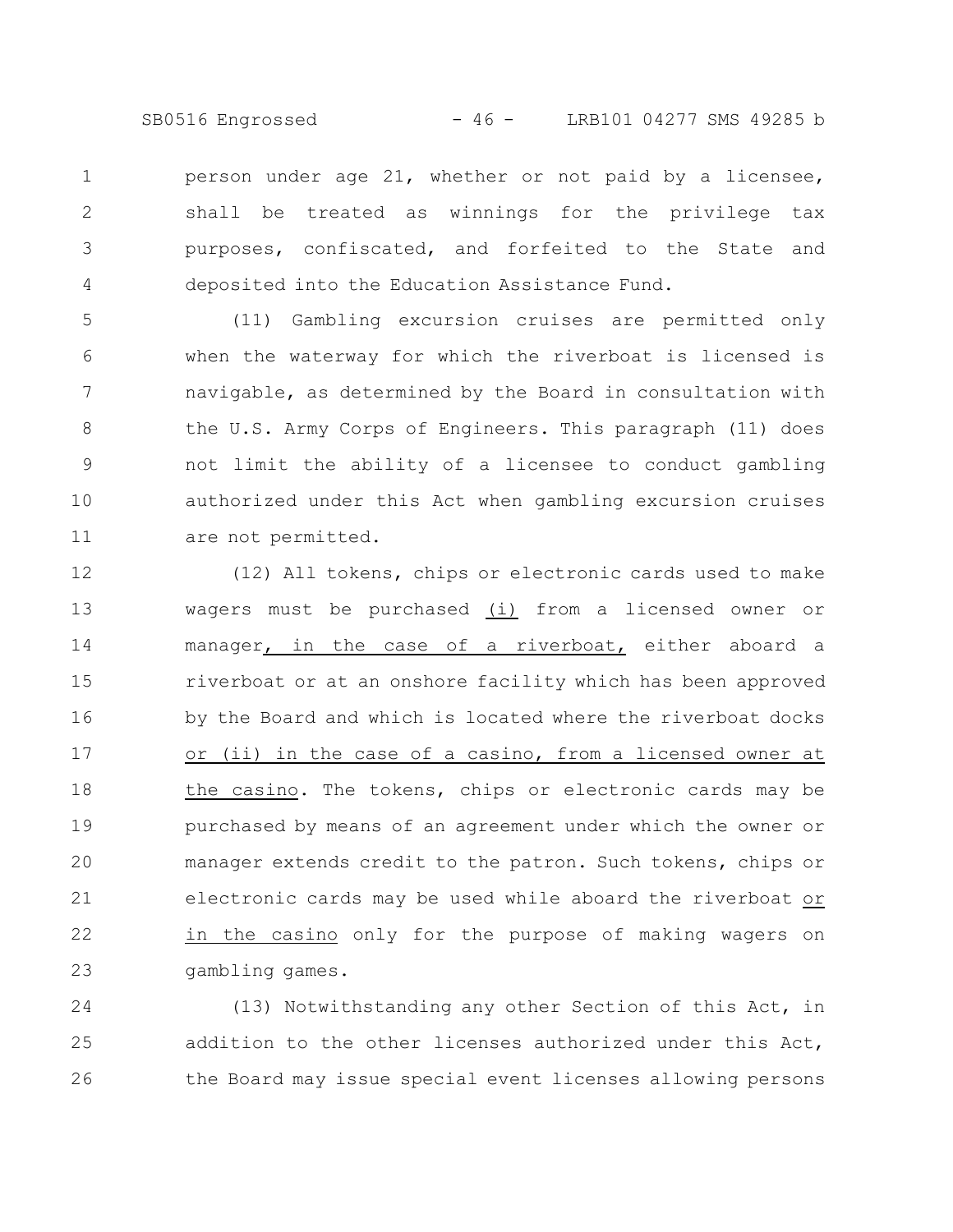SB0516 Engrossed - 47 - LRB101 04277 SMS 49285 b

who are not otherwise licensed to conduct riverboat gambling to conduct such gambling on a specified date or series of dates. Riverboat gambling under such a license may take place on a riverboat not normally used for riverboat gambling. The Board shall establish standards, fees and fines for, and limitations upon, such licenses, which may differ from the standards, fees, fines and limitations otherwise applicable under this Act. All such fees shall be deposited into the State Gaming Fund. All such fines shall be deposited into the Education Assistance Fund, created by Public Act 86-0018, of the State of Illinois. 1 2 3 4 5 6 7 8 9 10 11 12

(14) In addition to the above, gambling must be conducted in accordance with all rules adopted by the Board. 13 14 15

(Source: P.A. 96-1392, eff. 1-1-11.) 16

(230 ILCS 10/11.1) (from Ch. 120, par. 2411.1) 17

Sec. 11.1. Collection of amounts owing under credit agreements. Notwithstanding any applicable statutory provision to the contrary, a licensed owner or manager who extends credit to a riverboat gambling patron pursuant to paragraph (12) of Section 11 Section 11  $(a)$   $(12)$  of this Act is expressly authorized to institute a cause of action to collect any amounts due and owing under the extension of credit, as well as the owner's or manager's costs, expenses and reasonable 18 19 20 21 22 23 24 25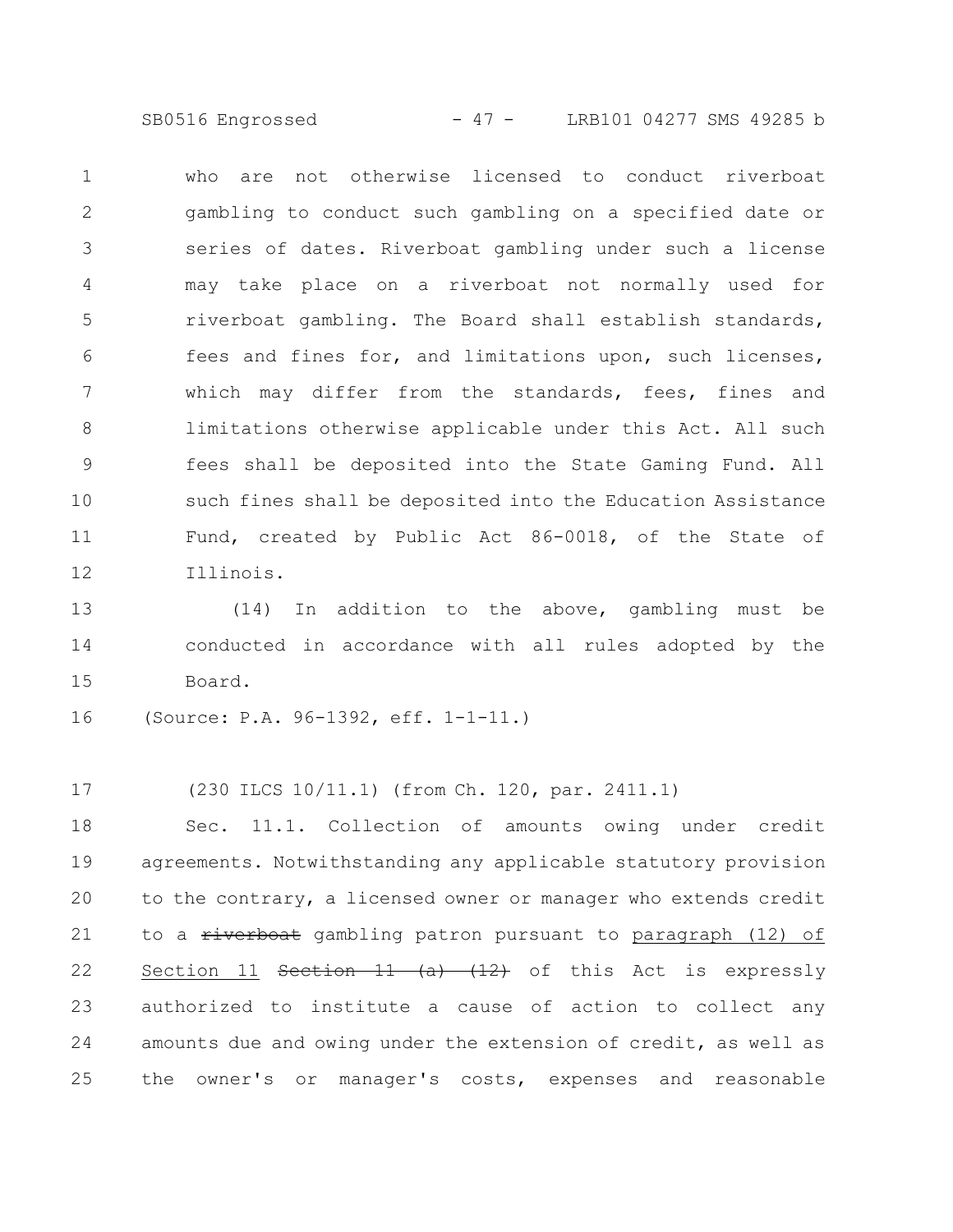SB0516 Engrossed - 48 - LRB101 04277 SMS 49285 b

attorney's fees incurred in collection. 1

(Source: P.A. 93-28, eff. 6-20-03.) 2

(230 ILCS 10/12) (from Ch. 120, par. 2412) 3

4

Sec. 12. Admission tax; fees.

(a) A tax is hereby imposed upon admissions to riverboat and casino gambling facilities riverboats operated by licensed owners authorized pursuant to this Act. Until July 1, 2002, the rate is \$2 per person admitted. From July 1, 2002 until July 1, 2003, the rate is \$3 per person admitted. From July 1, 2003 until August 23, 2005 (the effective date of Public Act 94-673), for a licensee that admitted 1,000,000 persons or fewer in the previous calendar year, the rate is \$3 per person admitted; for a licensee that admitted more than 1,000,000 but no more than 2,300,000 persons in the previous calendar year, the rate is \$4 per person admitted; and for a licensee that admitted more than 2,300,000 persons in the previous calendar year, the rate is \$5 per person admitted. Beginning on August 23, 2005 (the effective date of Public Act 94-673), for a licensee that admitted 1,000,000 persons or fewer in calendar year 2004, the rate is \$2 per person admitted, and for all other licensees, including licensees that were not conducting gambling operations in 2004, the rate is \$3 per person admitted. This admission tax is imposed upon the licensed owner conducting gambling. 5 6 7 8 9 10 11 12 13 14 15 16 17 18 19 20 21 22 23 24

25

(1) The admission tax shall be paid for each admission,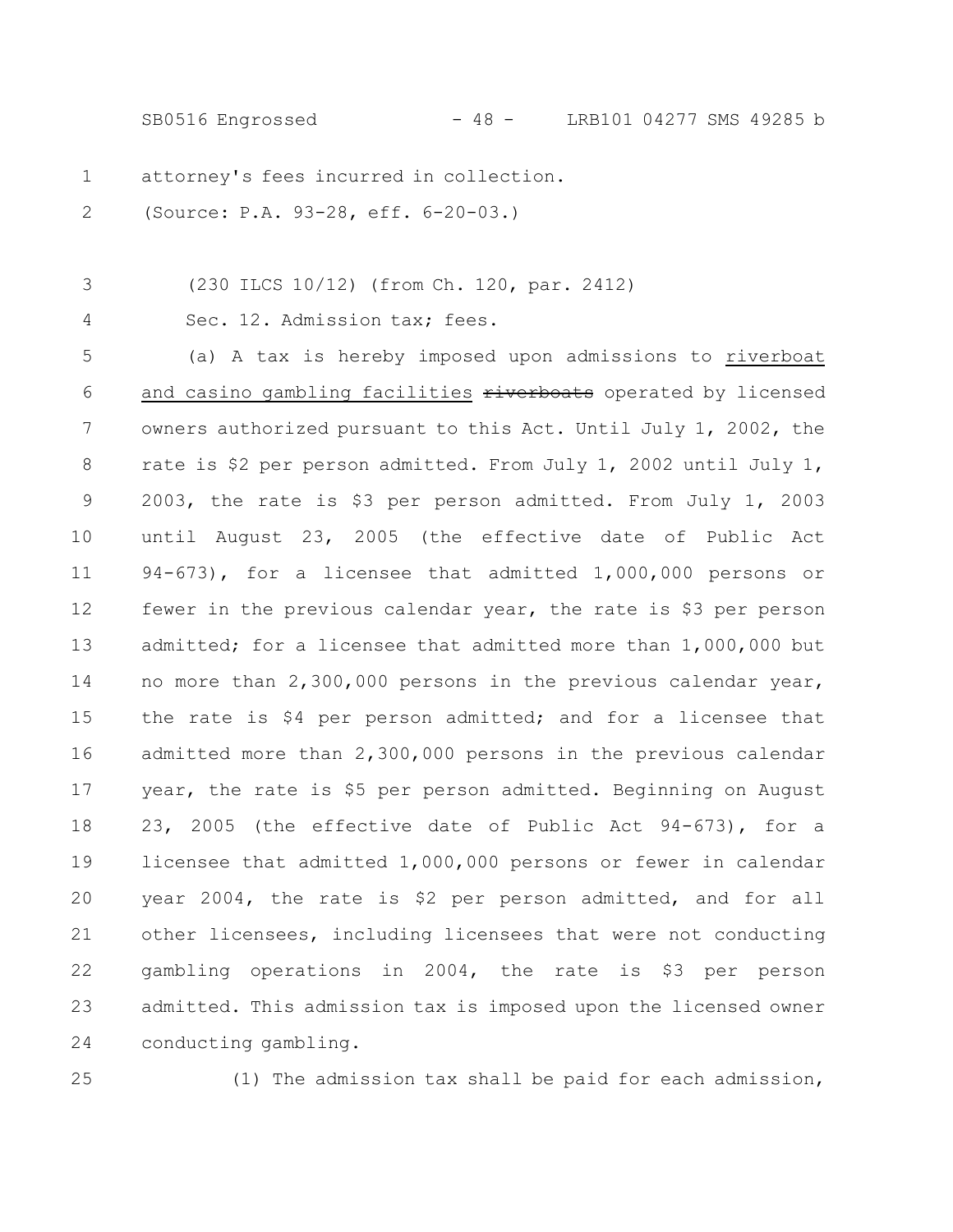SB0516 Engrossed - 49 - LRB101 04277 SMS 49285 b

except that a person who exits a riverboat gambling facility and reenters that riverboat gambling facility within the same gaming day shall be subject only to the initial admission tax. 1 2 3 4

5

(2) (Blank).

(3) The riverboat licensee may issue tax-free passes to actual and necessary officials and employees of the licensee or other persons actually working on the riverboat. 6 7 8 9

(4) The number and issuance of tax-free passes is subject to the rules of the Board, and a list of all persons to whom the tax-free passes are issued shall be filed with the Board. 10 11 12 13

(a-5) A fee is hereby imposed upon admissions operated by licensed managers on behalf of the State pursuant to Section 7.3 at the rates provided in this subsection (a-5). For a licensee that admitted 1,000,000 persons or fewer in the previous calendar year, the rate is \$3 per person admitted; for a licensee that admitted more than 1,000,000 but no more than 2,300,000 persons in the previous calendar year, the rate is \$4 per person admitted; and for a licensee that admitted more than 2,300,000 persons in the previous calendar year, the rate is \$5 per person admitted. 14 15 16 17 18 19 20 21 22 23

24 25

26

(2) (Blank).

(3) The licensed manager may issue fee-free passes to

(1) The admission fee shall be paid for each admission.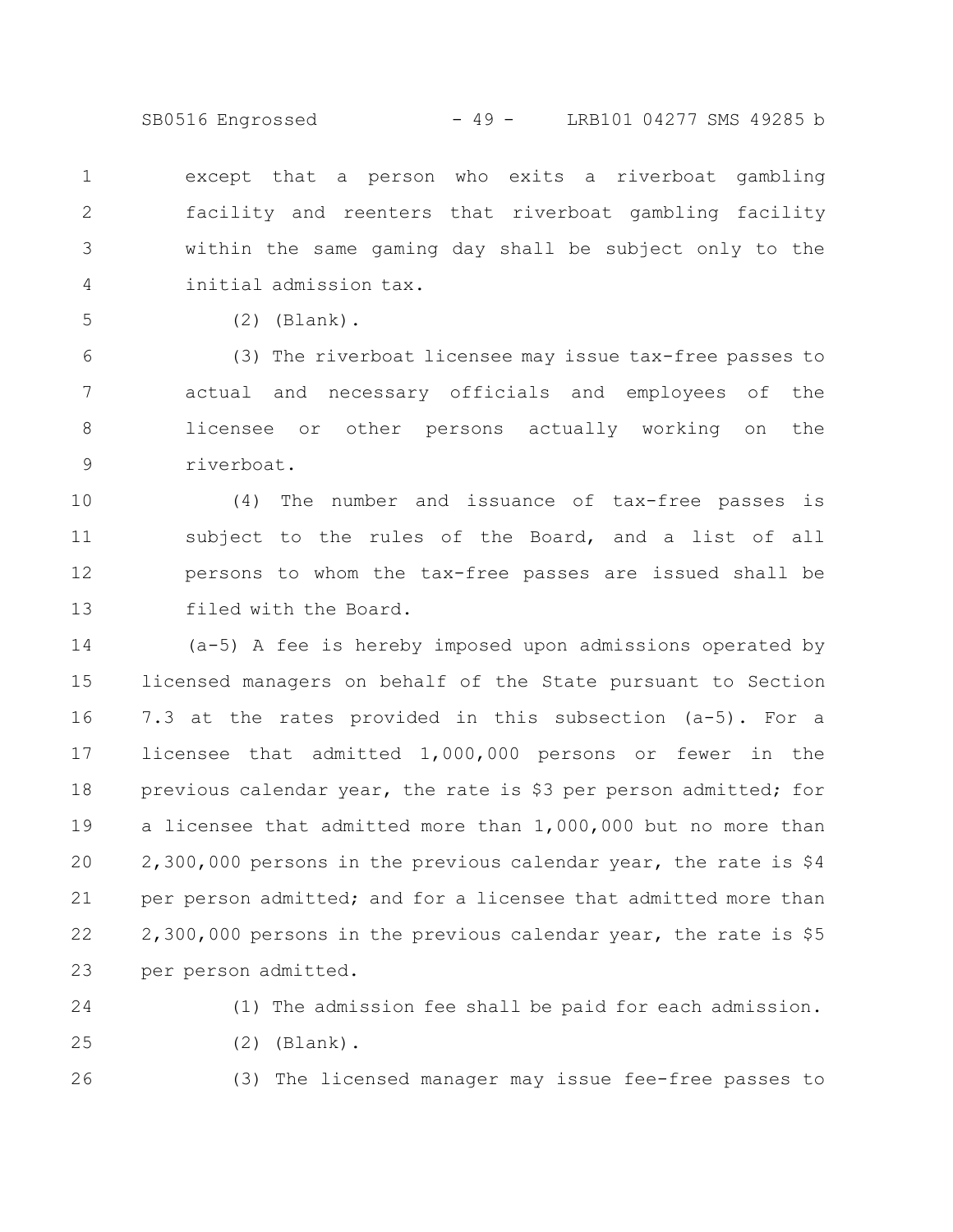SB0516 Engrossed - 50 - LRB101 04277 SMS 49285 b

actual and necessary officials and employees of the manager or other persons actually working on the riverboat. 1 2

(4) The number and issuance of fee-free passes is subject to the rules of the Board, and a list of all persons to whom the fee-free passes are issued shall be filed with the Board. 3 4 5 6

(b) From the tax imposed under subsection (a) and the fee imposed under subsection (a-5), a municipality shall receive from the State \$1 for each person embarking on a riverboat docked within the municipality or entering a casino located within the municipality, and a county shall receive \$1 for each person entering a casino or embarking on a riverboat docked within the county but outside the boundaries of any municipality. The municipality's or county's share shall be collected by the Board on behalf of the State and remitted quarterly by the State, subject to appropriation, to the treasurer of the unit of local government for deposit in the general fund. 7 8 9 10 11 12 13 14 15 16 17 18

(c) The licensed owner shall pay the entire admission tax to the Board and the licensed manager shall pay the entire admission fee to the Board. Such payments shall be made daily. Accompanying each payment shall be a return on forms provided by the Board which shall include other information regarding admissions as the Board may require. Failure to submit either the payment or the return within the specified time may result in suspension or revocation of the owners or managers license. 19 20 21 22 23 24 25 26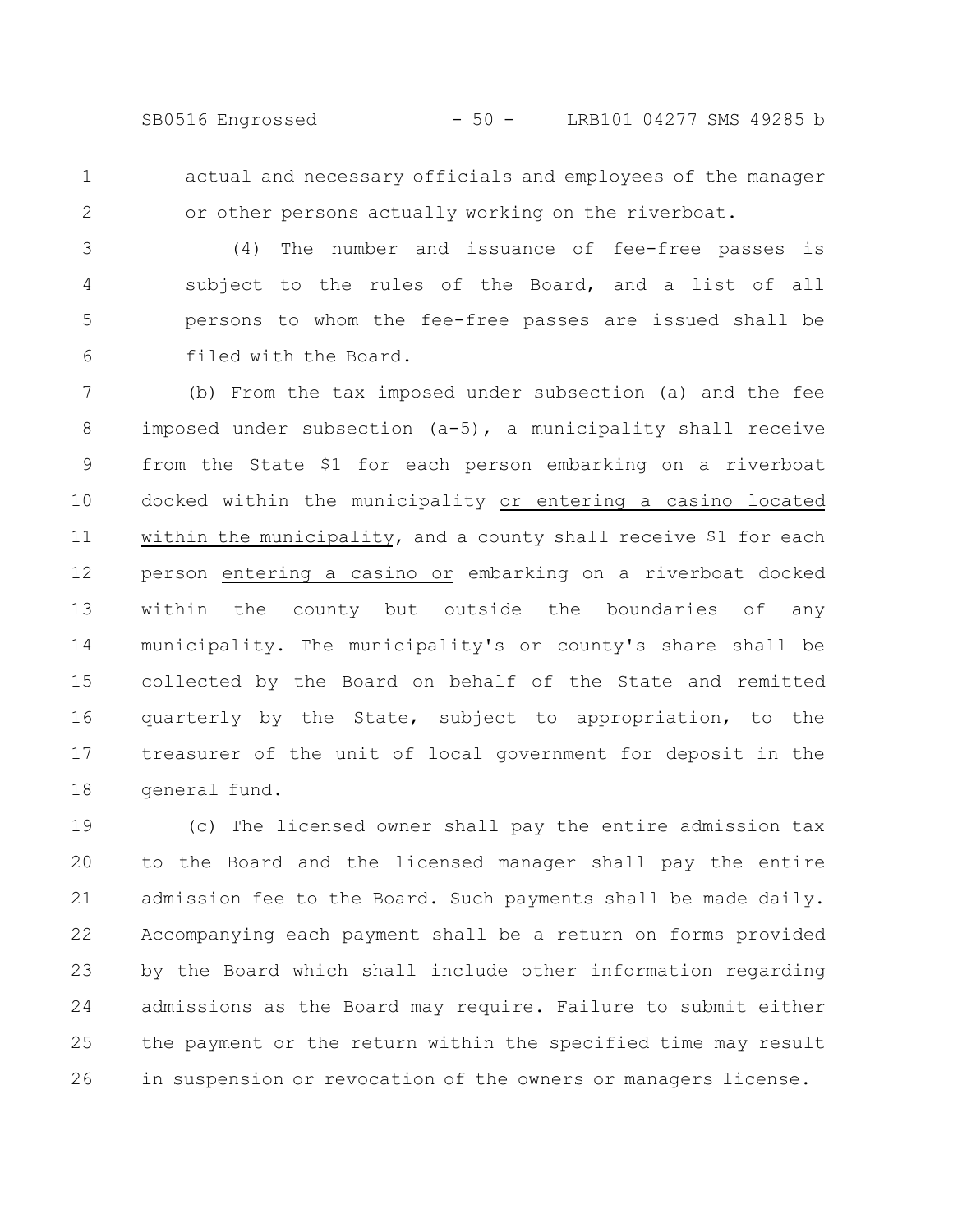SB0516 Engrossed - 51 - LRB101 04277 SMS 49285 b

(d) The Board shall administer and collect the admission tax imposed by this Section, to the extent practicable, in a manner consistent with the provisions of Sections 4, 5, 5a, 5b, 5c, 5d, 5e, 5f, 5g, 5i, 5j, 6, 6a, 6b, 6c, 8, 9 and 10 of the Retailers' Occupation Tax Act and Section 3-7 of the Uniform Penalty and Interest Act. 1 2 3 4 5 6

(Source: P.A. 95-663, eff. 10-11-07; 96-1392, eff. 1-1-11.) 7

(230 ILCS 10/13) (from Ch. 120, par. 2413) 8

Sec. 13. Wagering tax; rate; distribution. 9

(a) Until January 1, 1998, a tax is imposed on the adjusted gross receipts received from gambling games authorized under this Act at the rate of 20%. 10 11 12

(a-1) From January 1, 1998 until July 1, 2002, a privilege tax is imposed on persons engaged in the business of conducting riverboat gambling operations, based on the adjusted gross receipts received by a licensed owner from gambling games authorized under this Act at the following rates: 13 14 15 16 17

15% of annual adjusted gross receipts up to and including \$25,000,000; 18 19

20% of annual adjusted gross receipts in excess of \$25,000,000 but not exceeding \$50,000,000; 20 21

25% of annual adjusted gross receipts in excess of \$50,000,000 but not exceeding \$75,000,000; 22 23

30% of annual adjusted gross receipts in excess of \$75,000,000 but not exceeding \$100,000,000; 24 25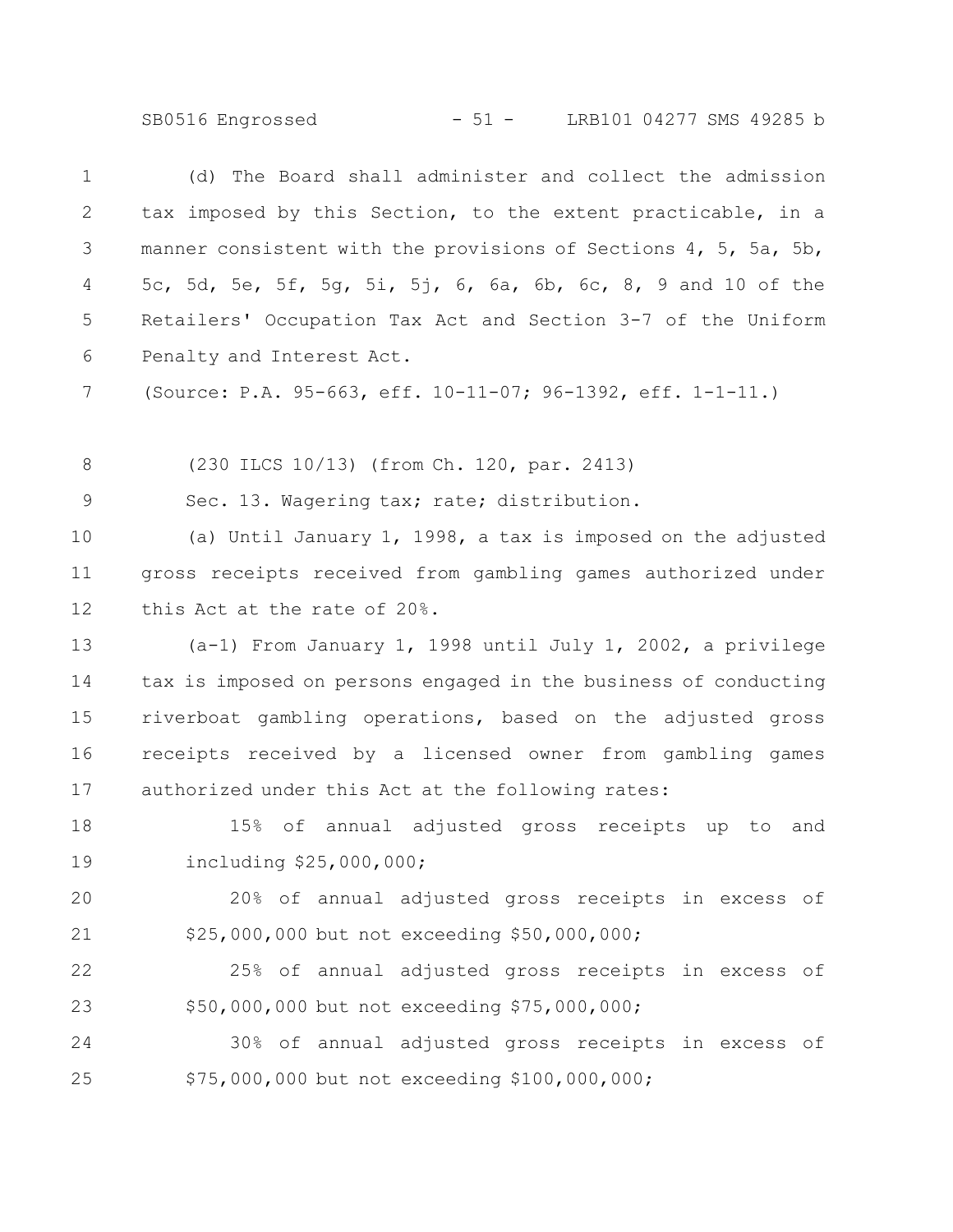SB0516 Engrossed - 52 - LRB101 04277 SMS 49285 b

35% of annual adjusted gross receipts in excess of \$100,000,000. 1 2

(a-2) From July 1, 2002 until July 1, 2003, a privilege tax is imposed on persons engaged in the business of conducting riverboat gambling operations, other than licensed managers conducting riverboat gambling operations on behalf of the State, based on the adjusted gross receipts received by a licensed owner from gambling games authorized under this Act at the following rates: 3 4 5 6 7 8 9

15% of annual adjusted gross receipts up to and including \$25,000,000; 10 11

22.5% of annual adjusted gross receipts in excess of \$25,000,000 but not exceeding \$50,000,000; 12 13

27.5% of annual adjusted gross receipts in excess of \$50,000,000 but not exceeding \$75,000,000; 14 15

32.5% of annual adjusted gross receipts in excess of \$75,000,000 but not exceeding \$100,000,000; 16 17

37.5% of annual adjusted gross receipts in excess of \$100,000,000 but not exceeding \$150,000,000; 18 19

45% of annual adjusted gross receipts in excess of \$150,000,000 but not exceeding \$200,000,000; 20 21

50% of annual adjusted gross receipts in excess of \$200,000,000. 22 23

(a-3) Beginning July 1, 2003, a privilege tax is imposed on persons engaged in the business of conducting riverboat gambling operations, other than licensed managers conducting 24 25 26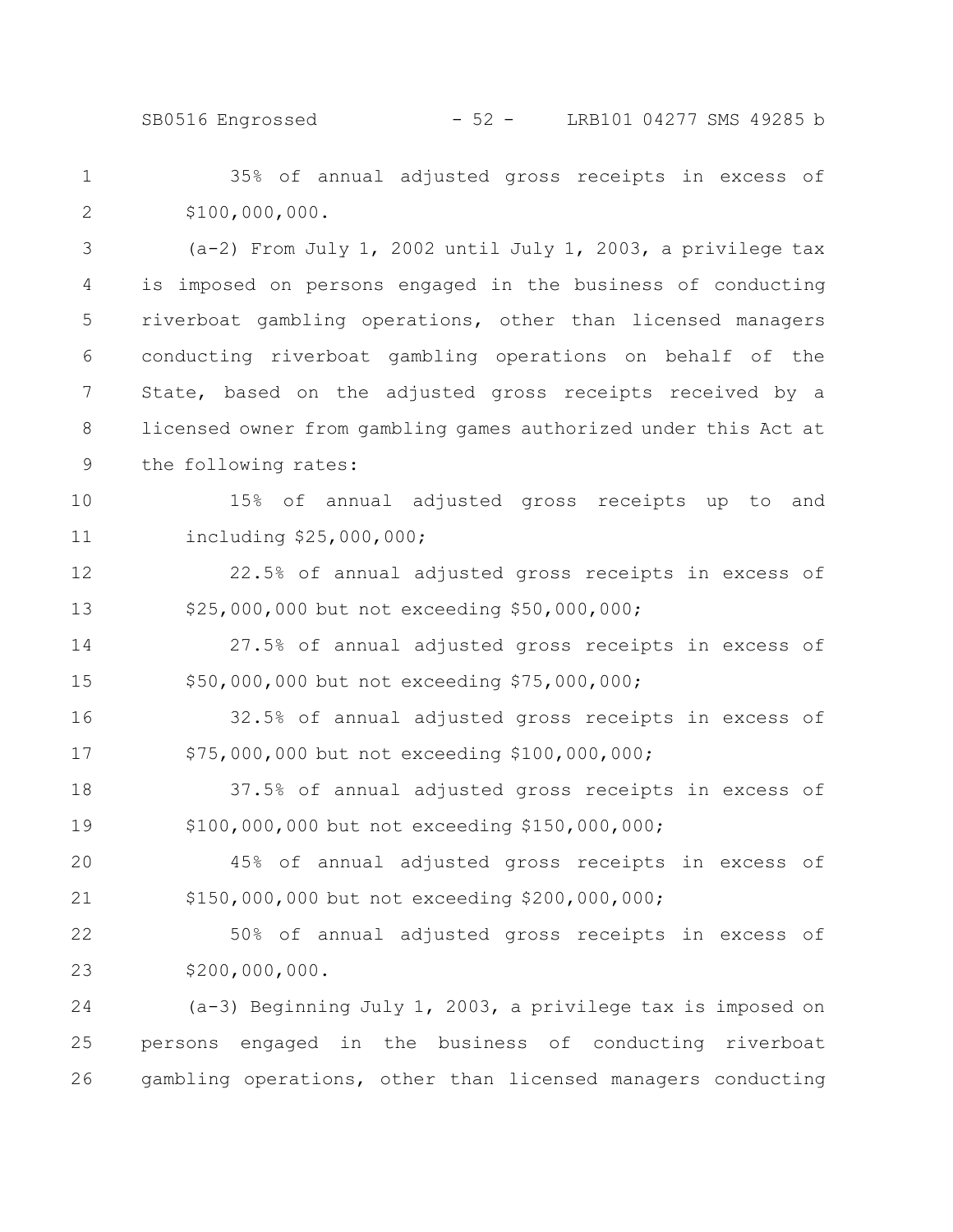SB0516 Engrossed - 53 - LRB101 04277 SMS 49285 b

riverboat gambling operations on behalf of the State, based on the adjusted gross receipts received by a licensed owner from gambling games authorized under this Act at the following rates: 1 2 3 4

5

6

15% of annual adjusted gross receipts up to and including \$25,000,000;

27.5% of annual adjusted gross receipts in excess of \$25,000,000 but not exceeding \$37,500,000; 7 8

32.5% of annual adjusted gross receipts in excess of \$37,500,000 but not exceeding \$50,000,000; 9 10

37.5% of annual adjusted gross receipts in excess of \$50,000,000 but not exceeding \$75,000,000; 11 12

45% of annual adjusted gross receipts in excess of \$75,000,000 but not exceeding \$100,000,000; 13 14

50% of annual adjusted gross receipts in excess of \$100,000,000 but not exceeding \$250,000,000; 15 16

70% of annual adjusted gross receipts in excess of \$250,000,000. 17 18

An amount equal to the amount of wagering taxes collected under this subsection (a-3) that are in addition to the amount of wagering taxes that would have been collected if the wagering tax rates under subsection (a-2) were in effect shall be paid into the Common School Fund. 19 20 21 22 23

The privilege tax imposed under this subsection (a-3) shall no longer be imposed beginning on the earlier of (i) July 1, 2005; (ii) the first date after June 20, 2003 that riverboat 24 25 26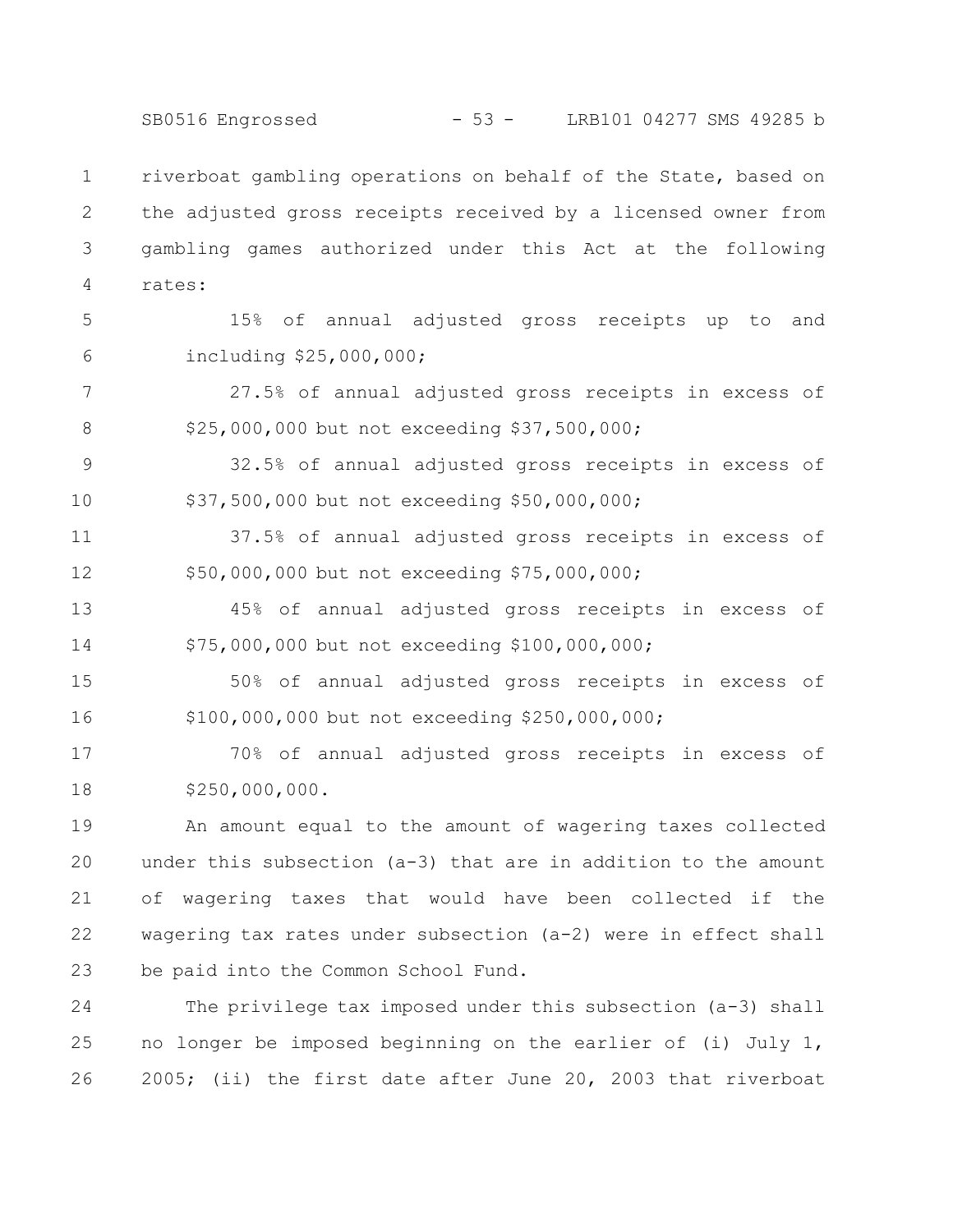SB0516 Engrossed - 54 - LRB101 04277 SMS 49285 b

gambling operations are conducted pursuant to a dormant license; or (iii) the first day that riverboat gambling operations are conducted under the authority of an owners license that is in addition to the 10 owners licenses initially authorized under this Act. For the purposes of this subsection (a-3), the term "dormant license" means an owners license that is authorized by this Act under which no riverboat gambling operations are being conducted on June 20, 2003. 1 2 3 4 5 6 7 8

(a-4) Beginning on the first day on which the tax imposed under subsection (a-3) is no longer imposed, a privilege tax is imposed on persons engaged in the business of conducting riverboat gambling operations, other than licensed managers conducting riverboat gambling operations on behalf of the State, based on the adjusted gross receipts received by a licensed owner from gambling games authorized under this Act at the following rates: 9 10 11 12 13 14 15 16

15% of annual adjusted gross receipts up to and including \$25,000,000; 17 18

22.5% of annual adjusted gross receipts in excess of \$25,000,000 but not exceeding \$50,000,000; 19 20

27.5% of annual adjusted gross receipts in excess of \$50,000,000 but not exceeding \$75,000,000; 21 22

32.5% of annual adjusted gross receipts in excess of \$75,000,000 but not exceeding \$100,000,000; 23 24

37.5% of annual adjusted gross receipts in excess of \$100,000,000 but not exceeding \$150,000,000; 25 26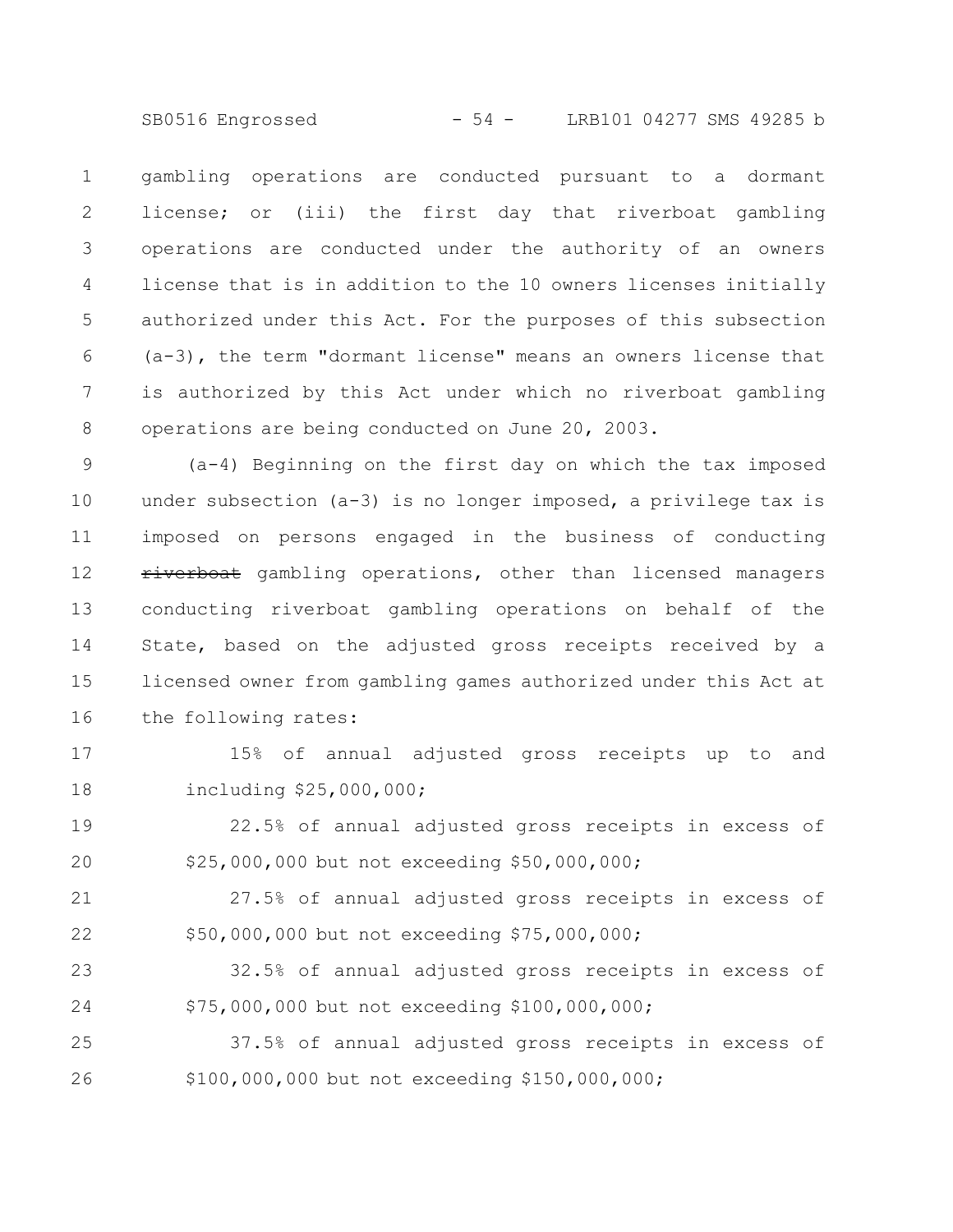SB0516 Engrossed - 55 - LRB101 04277 SMS 49285 b

45% of annual adjusted gross receipts in excess of \$150,000,000 but not exceeding \$200,000,000; 1 2

50% of annual adjusted gross receipts in excess of \$200,000,000. 3 4

(a-8) Riverboat gambling operations conducted by a licensed manager on behalf of the State are not subject to the tax imposed under this Section. 5 6 7

(a-10) The taxes imposed by this Section shall be paid by the licensed owner to the Board not later than 5:00 o'clock p.m. of the day after the day when the wagers were made. 8 9 10

(a-15) If the privilege tax imposed under subsection (a-3) is no longer imposed pursuant to item (i) of the last paragraph of subsection (a-3), then by June 15 of each year, each owners licensee, other than an owners licensee that admitted 1,000,000 persons or fewer in calendar year 2004, must, in addition to the payment of all amounts otherwise due under this Section, pay to the Board a reconciliation payment in the amount, if any, by which the licensed owner's base amount exceeds the amount of net privilege tax paid by the licensed owner to the Board in the then current State fiscal year. A licensed owner's net privilege tax obligation due for the balance of the State fiscal year shall be reduced up to the total of the amount paid by the licensed owner in its June 15 reconciliation payment. The obligation imposed by this subsection (a-15) is binding on any person, firm, corporation, or other entity that acquires an ownership interest in any such owners license. The obligation 11 12 13 14 15 16 17 18 19 20 21 22 23 24 25 26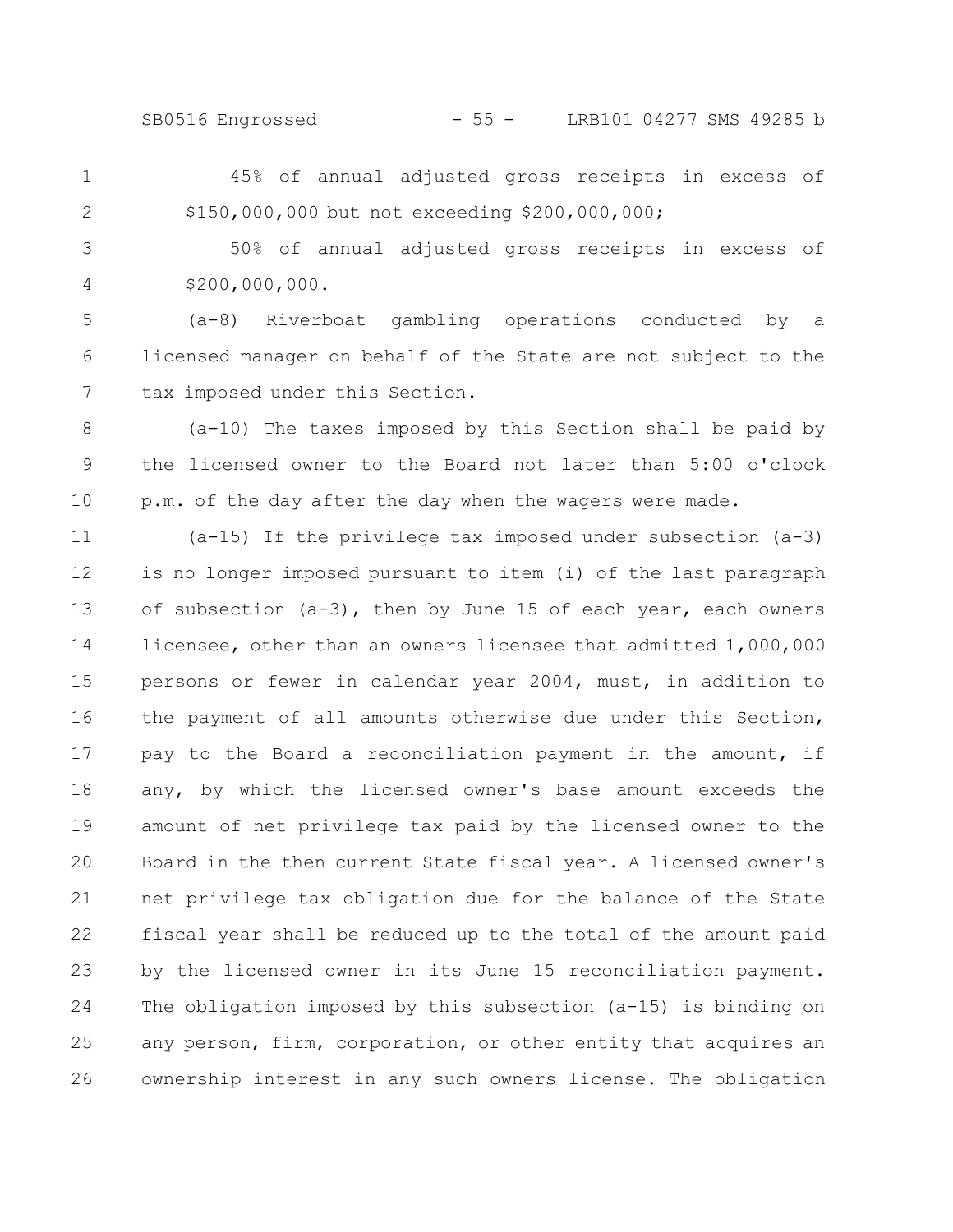imposed under this subsection (a-15) terminates on the earliest of: (i) July 1, 2007, (ii) the first day after the effective date of this amendatory Act of the 94th General Assembly that riverboat gambling operations are conducted pursuant to a dormant license, (iii) the first day that riverboat gambling operations are conducted under the authority of an owners license that is in addition to the 10 owners licenses initially authorized under this Act, or (iv) the first day that a licensee under the Illinois Horse Racing Act of 1975 conducts gaming operations with slot machines or other electronic gaming devices. The Board must reduce the obligation imposed under this subsection (a-15) by an amount the Board deems reasonable for any of the following reasons: (A) an act or acts of God, (B) an act of bioterrorism or terrorism or a bioterrorism or terrorism threat that was investigated by a law enforcement agency, or (C) a condition beyond the control of the owners licensee that does not result from any act or omission by the owners licensee or any of its agents and that poses a hazardous threat to the health and safety of patrons. If an owners licensee pays an amount in excess of its liability under this Section, the Board shall apply the overpayment to future payments required under this Section. 1 2 3 4 5 6 7 8 9 10 11 12 13 14 15 16 17 18 19 20 21 22

For purposes of this subsection (a-15): 23

"Act of God" means an incident caused by the operation of an extraordinary force that cannot be foreseen, that cannot be avoided by the exercise of due care, and for which no person 24 25 26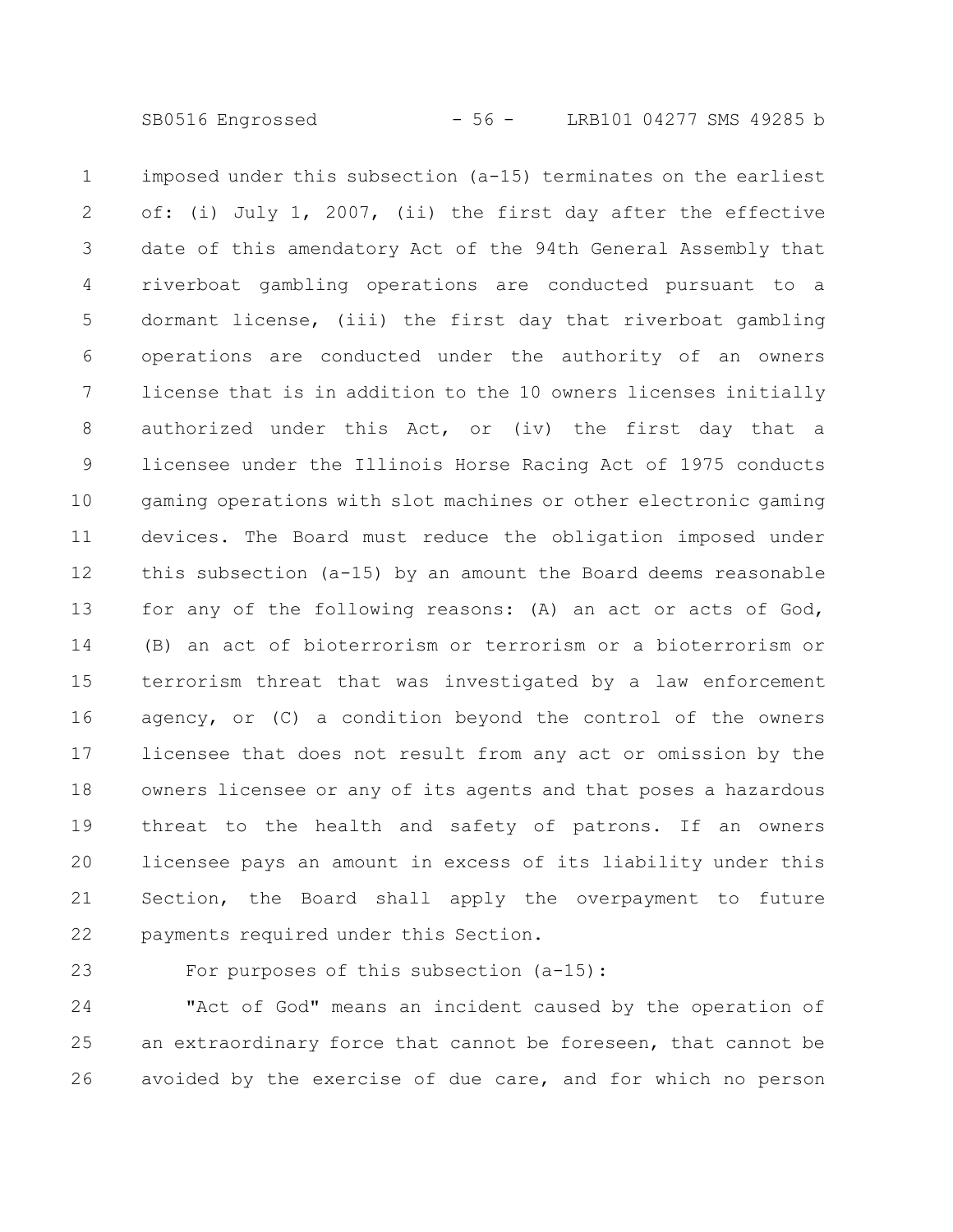SB0516 Engrossed - 57 - LRB101 04277 SMS 49285 b

can be held liable. 1

| $\overline{2}$ | "Base amount" means the following:                              |
|----------------|-----------------------------------------------------------------|
| 3              | For a riverboat in Alton, \$31,000,000.                         |
| 4              | For a riverboat in East Peoria, \$43,000,000.                   |
| 5              | For the Empress riverboat in Joliet, \$86,000,000.              |
| 6              | For a riverboat in Metropolis, \$45,000,000.                    |
| 7              | For the Harrah's riverboat in Joliet, \$114,000,000.            |
| 8              | For a riverboat in Aurora, \$86,000,000.                        |
| $\mathsf 9$    | For a riverboat in East St. Louis, \$48,500,000.                |
| 10             | For a riverboat in Elgin, \$198,000,000.                        |
| 11             | "Dormant license" has the meaning ascribed to<br>it<br>in       |
| 12             | subsection $(a-3)$ .                                            |
| 13             | "Net privilege tax" means all privilege taxes paid by a         |
| 14             | licensed owner to the Board under this Section, less all        |
| 15             | payments made from the State Gaming Fund pursuant to subsection |
| 16             | (b) of this Section.                                            |
| 17             | The changes made to this subsection (a-15) by Public Act        |
| 18             | 94-839 are intended to restate and clarify the intent of Public |
| 19             | Act 94-673 with respect to the amount of the payments required  |
| 20             | to be made under this subsection by an owners licensee to the   |
|                |                                                                 |

Board. 21

(b) Until January 1, 1998, 25% of the tax revenue deposited in the State Gaming Fund under this Section shall be paid, subject to appropriation by the General Assembly, to the unit of local government which is designated as the home dock of the riverboat. Beginning January 1, 1998, from the tax revenue from 22 23 24 25 26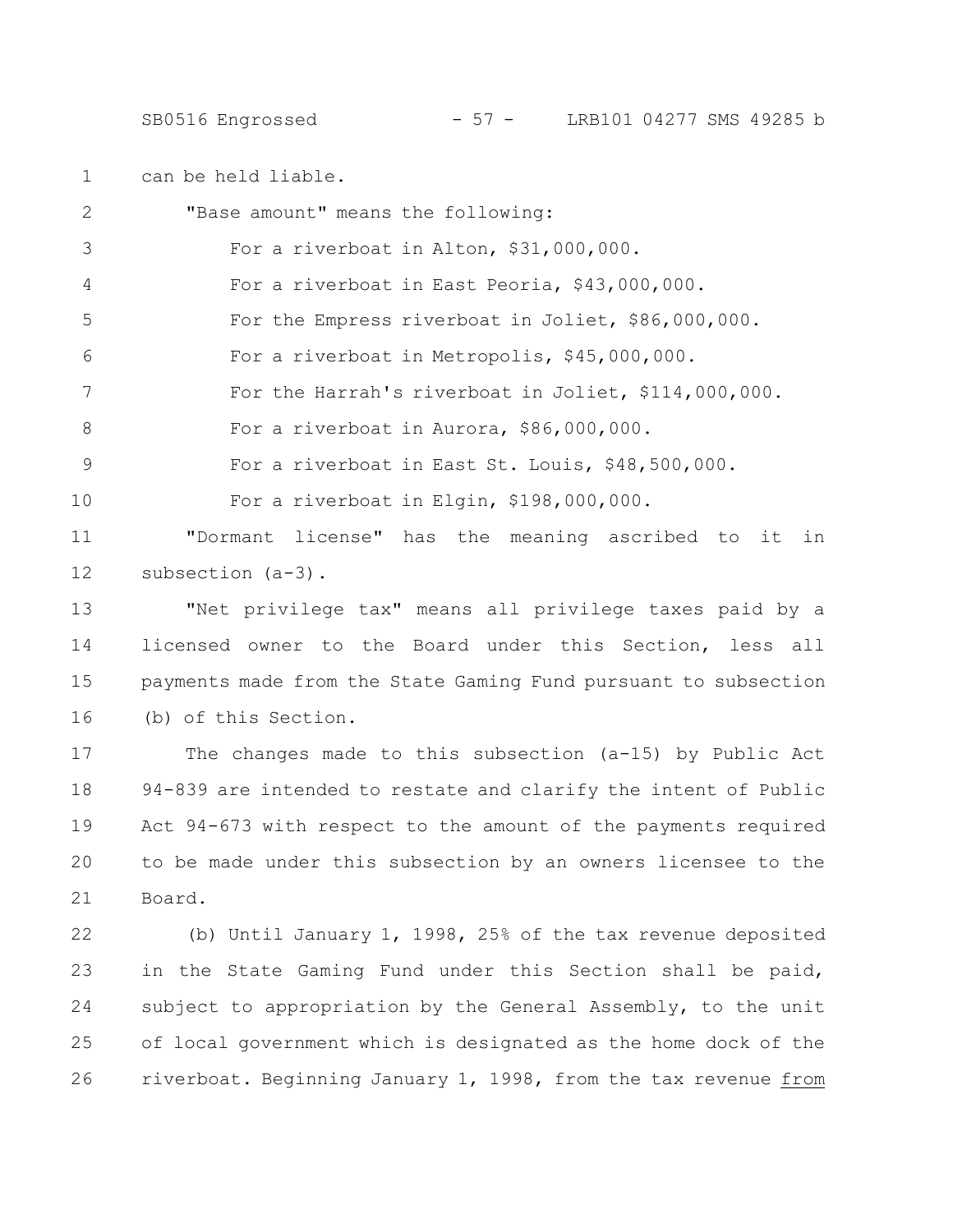SB0516 Engrossed - 58 - LRB101 04277 SMS 49285 b

riverboat or casino gambling deposited in the State Gaming Fund under this Section, an amount equal to 5% of adjusted gross receipts generated by a riverboat or a casino shall be paid monthly, subject to appropriation by the General Assembly, to the unit of local government in which the casino is located or that is designated as the home dock of the riverboat. From the tax revenue deposited in the State Gaming Fund pursuant to riverboat or casino gambling operations conducted by a licensed manager on behalf of the State, an amount equal to 5% of adjusted gross receipts generated pursuant to those riverboat or casino gambling operations shall be paid monthly, subject to appropriation by the General Assembly, to the unit of local government that is designated as the home dock of the riverboat upon which those riverboat gambling operations are conducted or in which the casino is located. 1 2 3 4 5 6 7 8 9 10 11 12 13 14 15

(c) Appropriations, as approved by the General Assembly, may be made from the State Gaming Fund to the Board (i) for the administration and enforcement of this Act and the Video Gaming Act, (ii) for distribution to the Department of State Police and to the Department of Revenue for the enforcement of this Act, and (iii) to the Department of Human Services for the administration of programs to treat problem gambling. 16 17 18 19 20 21 22

(c-5) Before May 26, 2006 (the effective date of Public Act 94-804) and beginning on the effective date of this amendatory Act of the 95th General Assembly, unless any organization licensee under the Illinois Horse Racing Act of 1975 begins to 23 24 25 26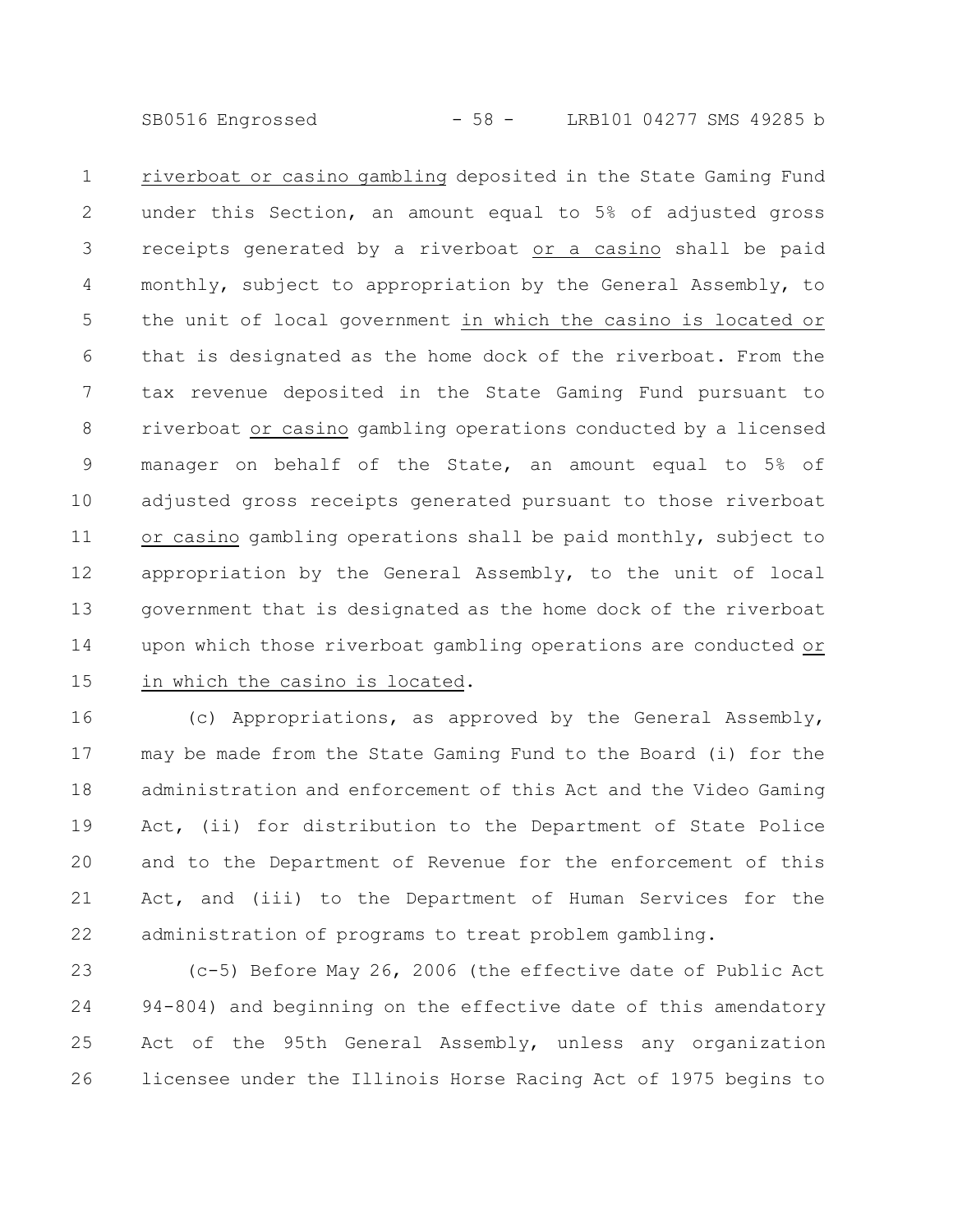SB0516 Engrossed - 59 - LRB101 04277 SMS 49285 b

operate a slot machine or video game of chance under the Illinois Horse Racing Act of 1975 or this Act, after the payments required under subsections (b) and (c) have been made, an amount equal to 15% of the adjusted gross receipts of (1) an owners licensee that relocates pursuant to Section 11.2, (2) an owners licensee conducting riverboat gambling operations pursuant to an owners license that is initially issued after June 25, 1999, or (3) the first riverboat gambling operations conducted by a licensed manager on behalf of the State under Section 7.3, whichever comes first, shall be paid from the State Gaming Fund into the Horse Racing Equity Fund. 1 2 3 4 5 6 7 8 9 10 11

(c-10) Each year the General Assembly shall appropriate from the General Revenue Fund to the Education Assistance Fund an amount equal to the amount paid into the Horse Racing Equity Fund pursuant to subsection (c-5) in the prior calendar year. 12 13 14 15

(c-15) After the payments required under subsections (b), (c), and (c-5) have been made, an amount equal to 2% of the adjusted gross receipts of (1) an owners licensee that relocates pursuant to Section 11.2, (2) an owners licensee conducting riverboat gambling operations pursuant to an owners license that is initially issued after June 25, 1999, or (3) the first riverboat gambling operations conducted by a licensed manager on behalf of the State under Section 7.3, whichever comes first, shall be paid, subject to appropriation from the General Assembly, from the State Gaming Fund to each home rule county with a population of over 3,000,000 inhabitants for the 16 17 18 19 20 21 22 23 24 25 26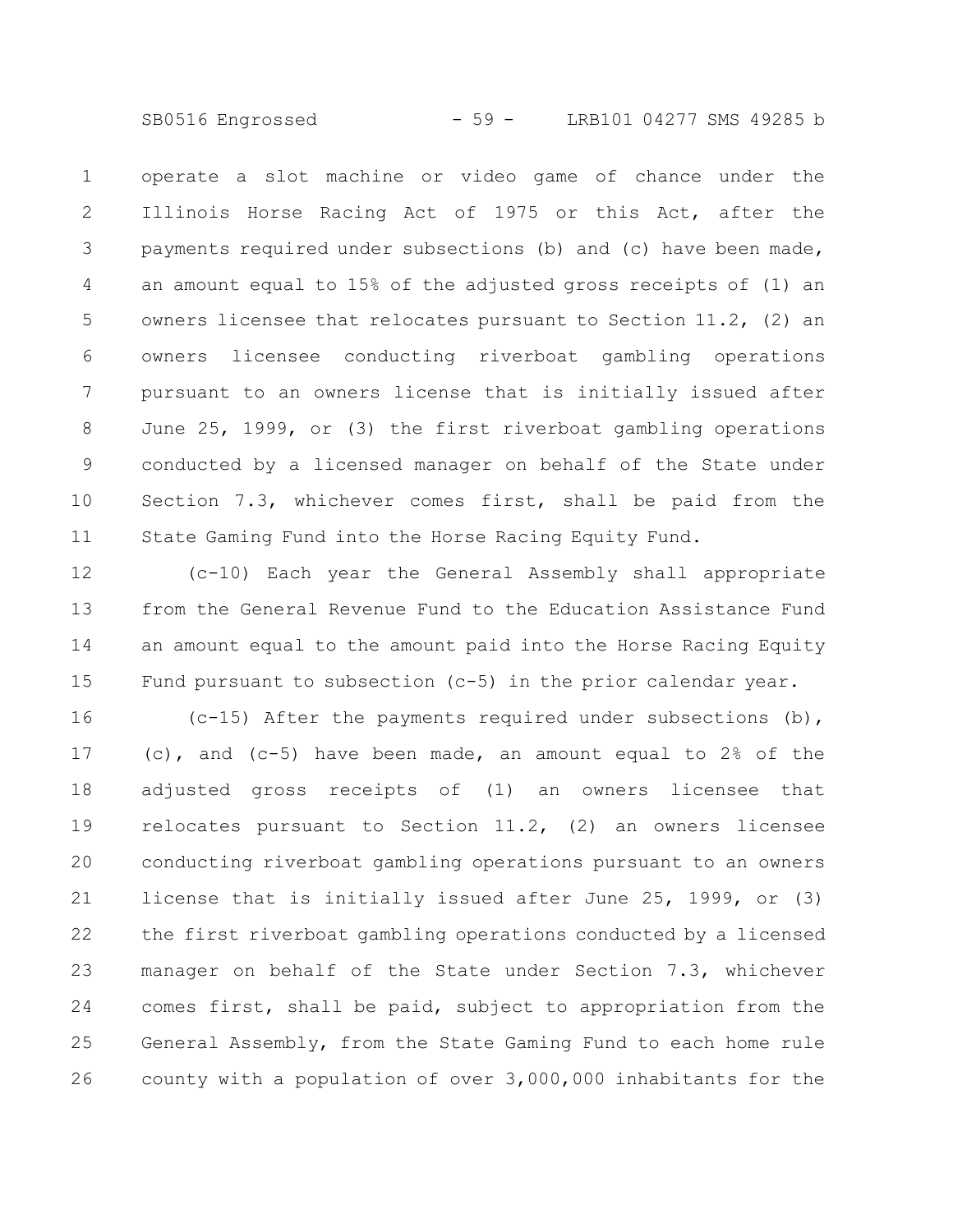SB0516 Engrossed - 60 - LRB101 04277 SMS 49285 b

purpose of enhancing the county's criminal justice system. 1

(c-20) Each year the General Assembly shall appropriate from the General Revenue Fund to the Education Assistance Fund an amount equal to the amount paid to each home rule county with a population of over 3,000,000 inhabitants pursuant to subsection (c-15) in the prior calendar year. 2 3 4 5 6

(c-25) On July 1, 2013 and each July 1 thereafter, \$1,600,000 shall be transferred from the State Gaming Fund to the Chicago State University Education Improvement Fund. 7 8 9

(c-30) On July 1, 2013 or as soon as possible thereafter, \$92,000,000 shall be transferred from the State Gaming Fund to the School Infrastructure Fund and \$23,000,000 shall be transferred from the State Gaming Fund to the Horse Racing Equity Fund. 10 11 12 13 14

(c-35) Beginning on July 1, 2013, in addition to any amount transferred under subsection (c-30) of this Section, \$5,530,000 shall be transferred monthly from the State Gaming Fund to the School Infrastructure Fund. 15 16 17 18

(d) From time to time, the Board shall transfer the remainder of the funds generated by this Act into the Education Assistance Fund, created by Public Act 86-0018, of the State of Illinois. 19 20 21 22

(e) Nothing in this Act shall prohibit the unit of local government designated as the home dock of the riverboat from entering into agreements with other units of local government in this State or in other states to share its portion of the 23 24 25 26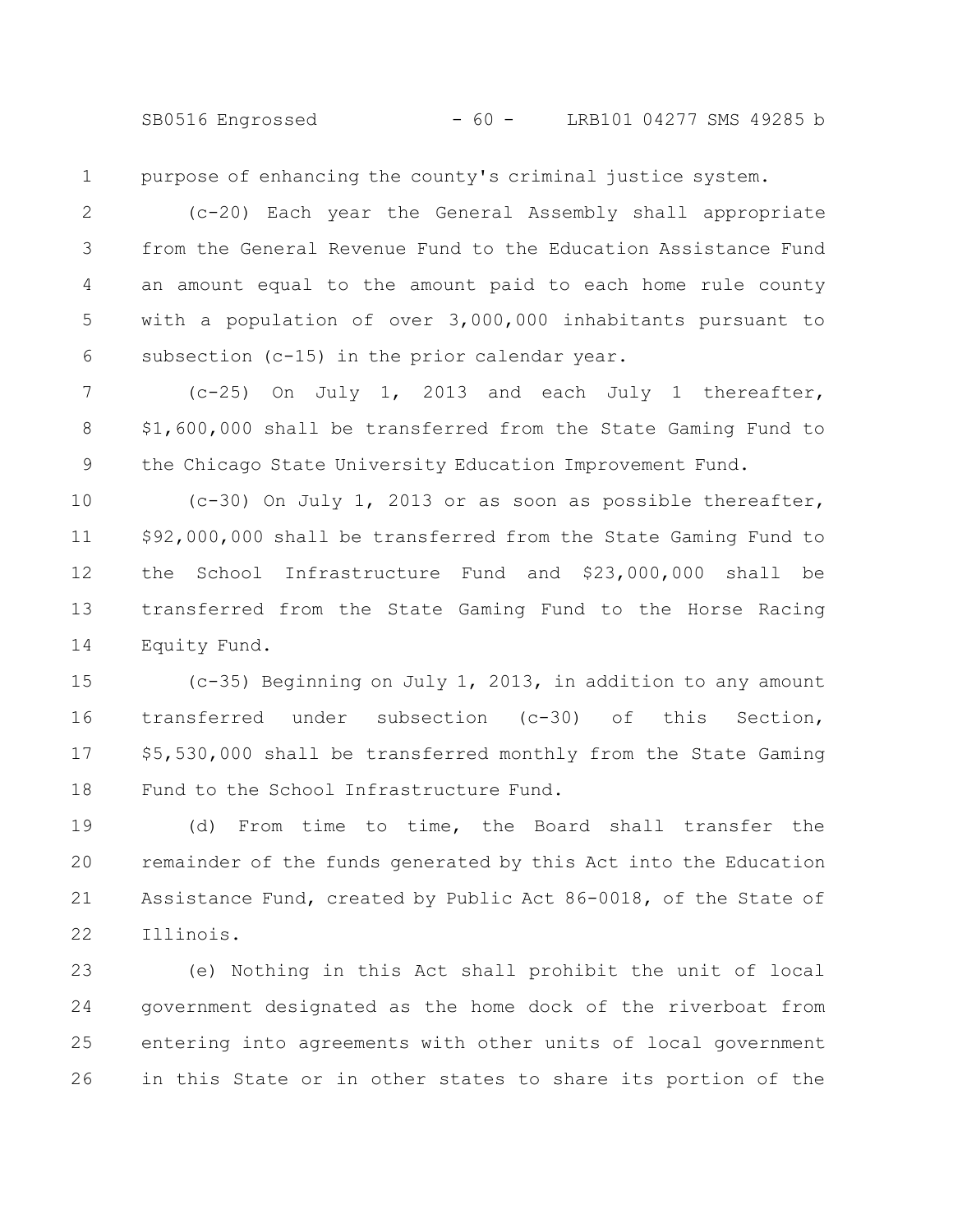SB0516 Engrossed - 61 - LRB101 04277 SMS 49285 b

tax revenue. 1

| $\mathbf{2}$ | (f) To the extent practicable, the Board shall administer       |  |  |
|--------------|-----------------------------------------------------------------|--|--|
| 3            | and collect the wagering taxes imposed by this Section in a     |  |  |
| 4            | manner consistent with the provisions of Sections 4, 5, 5a, 5b, |  |  |
| 5            | 5c, 5d, 5e, 5f, 5g, 5i, 5j, 6, 6a, 6b, 6c, 8, 9, and 10 of the  |  |  |
| 6            | Retailers' Occupation Tax Act and Section 3-7 of the Uniform    |  |  |
| 7            | Penalty and Interest Act.                                       |  |  |
| 8            | (Source: P.A. 98-18, eff. 6-7-13.)                              |  |  |
| $\mathsf 9$  | (230 ILCS 10/18) (from Ch. 120, par. 2418)                      |  |  |
| 10           | Sec. 18. Prohibited Activities - Penalty.                       |  |  |
| 11           | (a) A person is guilty of a Class A misdemeanor for doing       |  |  |
| 12           | any of the following:                                           |  |  |
| 13           | (1) Conducting gambling where wagering is used or to be         |  |  |
| 14           | used without a license issued by the Board.                     |  |  |
| 15           | (2) Conducting gambling where wagering is permitted             |  |  |
| 16           | other than in the manner specified by Section 11.               |  |  |
| 17           | (b) A person is guilty of a Class B misdemeanor for doing       |  |  |
| 18           | any of the following:                                           |  |  |
| 19           | (1) permitting a person under 21 years to make a wager;         |  |  |
| 20           | or.                                                             |  |  |
| 21           | (2) violating paragraph (12) of subsection (a) of               |  |  |
| 22           | Section 11 of this Act.                                         |  |  |
| 23           | (c) A person wagering or accepting a wager at any location      |  |  |
| 24           | outside the riverboat or casino is subject to the penalties in  |  |  |
| 25           | paragraphs (1) or (2) of subsection (a) of Section 28-1 of the  |  |  |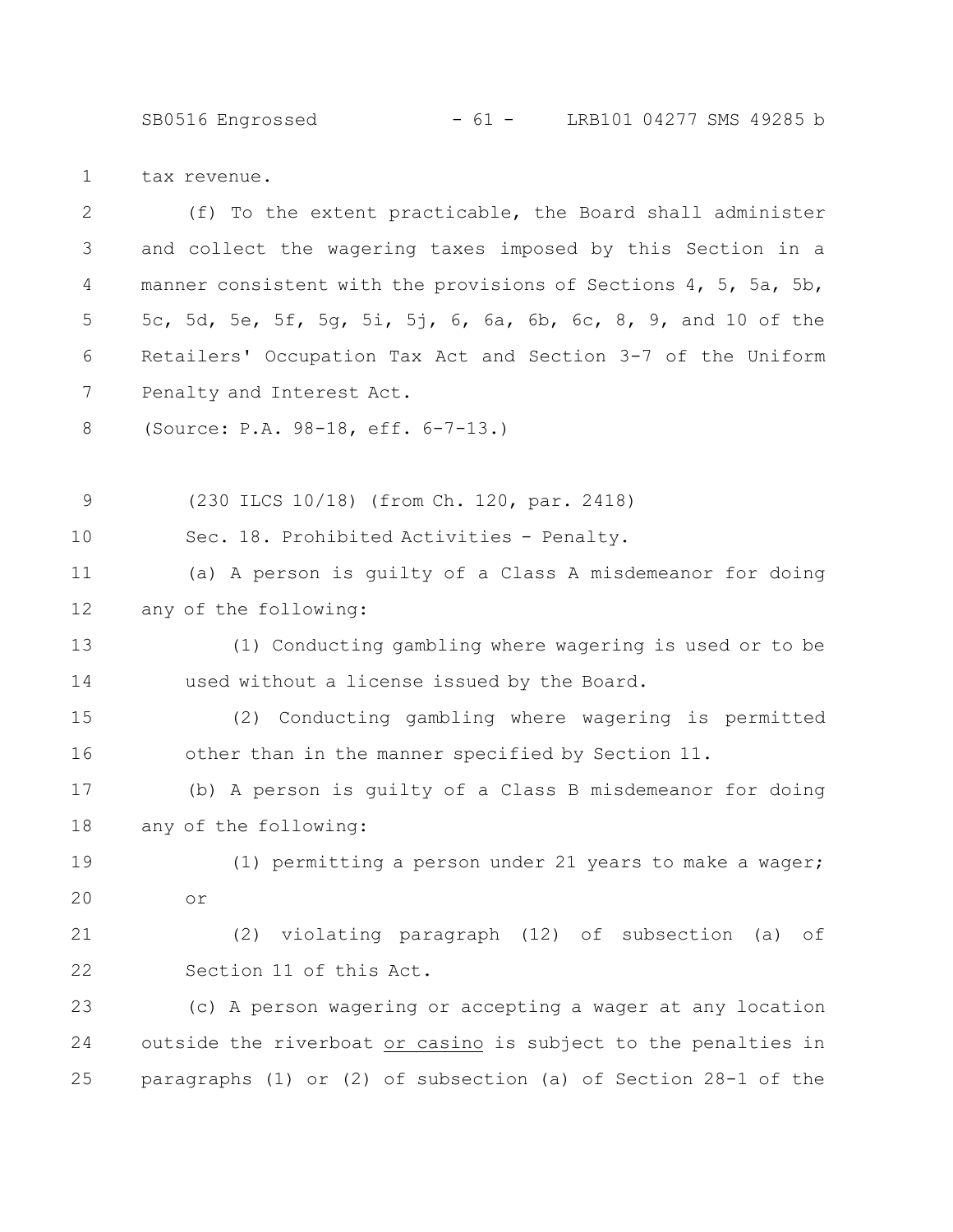SB0516 Engrossed - 62 - LRB101 04277 SMS 49285 b

Criminal Code of 2012. 1

(d) A person commits a Class 4 felony and, in addition, shall be barred for life from gambling operations riverboats under the jurisdiction of the Board, if the person does any of the following: 2 3 4 5

(1) Offers, promises, or gives anything of value or benefit to a person who is connected with a riverboat or casino owner including, but not limited to, an officer or employee of a licensed owner or holder of an occupational license pursuant to an agreement or arrangement or with the intent that the promise or thing of value or benefit will influence the actions of the person to whom the offer, promise, or gift was made in order to affect or attempt to affect the outcome of a gambling game, or to influence official action of a member of the Board. 6 7 8 9 10 11 12 13 14 15

(2) Solicits or knowingly accepts or receives a promise of anything of value or benefit while the person is connected with a riverboat or casino including, but not limited to, an officer or employee of a licensed owner, or holder of an occupational license, pursuant to an understanding or arrangement or with the intent that the promise or thing of value or benefit will influence the actions of the person to affect or attempt to affect the outcome of a gambling game, or to influence official action of a member of the Board. 16 17 18 19 20 21 22 23 24 25

26

(3) Uses or possesses with the intent to use a device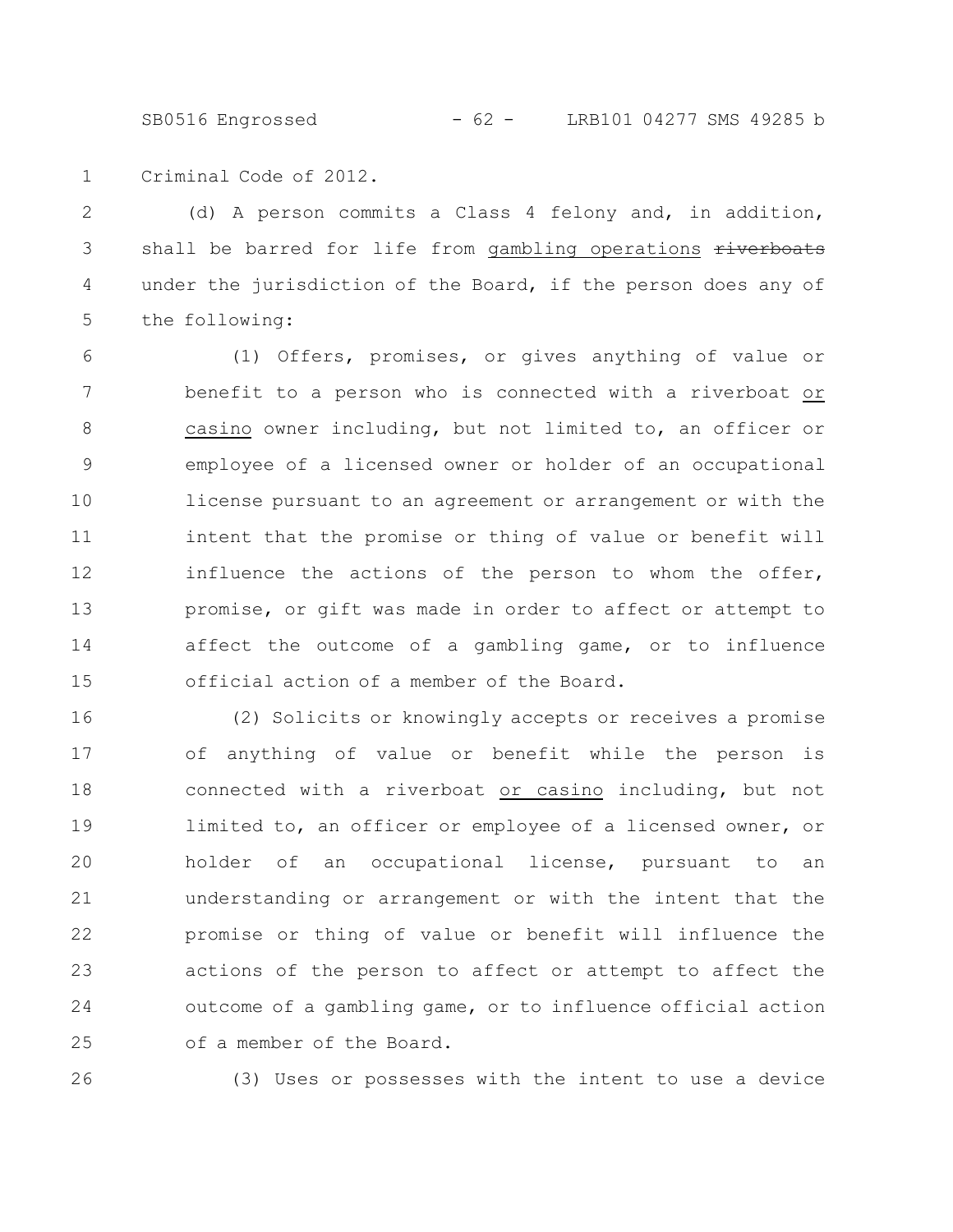to assist: 1

2

(i) In projecting the outcome of the game.

3

4

5

(ii) In keeping track of the cards played.

(iii) In analyzing the probability of the occurrence of an event relating to the gambling game.

(iv) In analyzing the strategy for playing or betting to be used in the game except as permitted by the Board. 6 7 8

9

(4) Cheats at a gambling game.

(5) Manufactures, sells, or distributes any cards, chips, dice, game or device which is intended to be used to violate any provision of this Act. 10 11 12

(6) Alters or misrepresents the outcome of a gambling game on which wagers have been made after the outcome is made sure but before it is revealed to the players. 13 14 15

(7) Places a bet after acquiring knowledge, not available to all players, of the outcome of the gambling game which is subject of the bet or to aid a person in acquiring the knowledge for the purpose of placing a bet contingent on that outcome. 16 17 18 19 20

(8) Claims, collects, or takes, or attempts to claim, collect, or take, money or anything of value in or from the gambling games, with intent to defraud, without having made a wager contingent on winning a gambling game, or claims, collects, or takes an amount of money or thing of value of greater value than the amount won. 21 22 23 24 25 26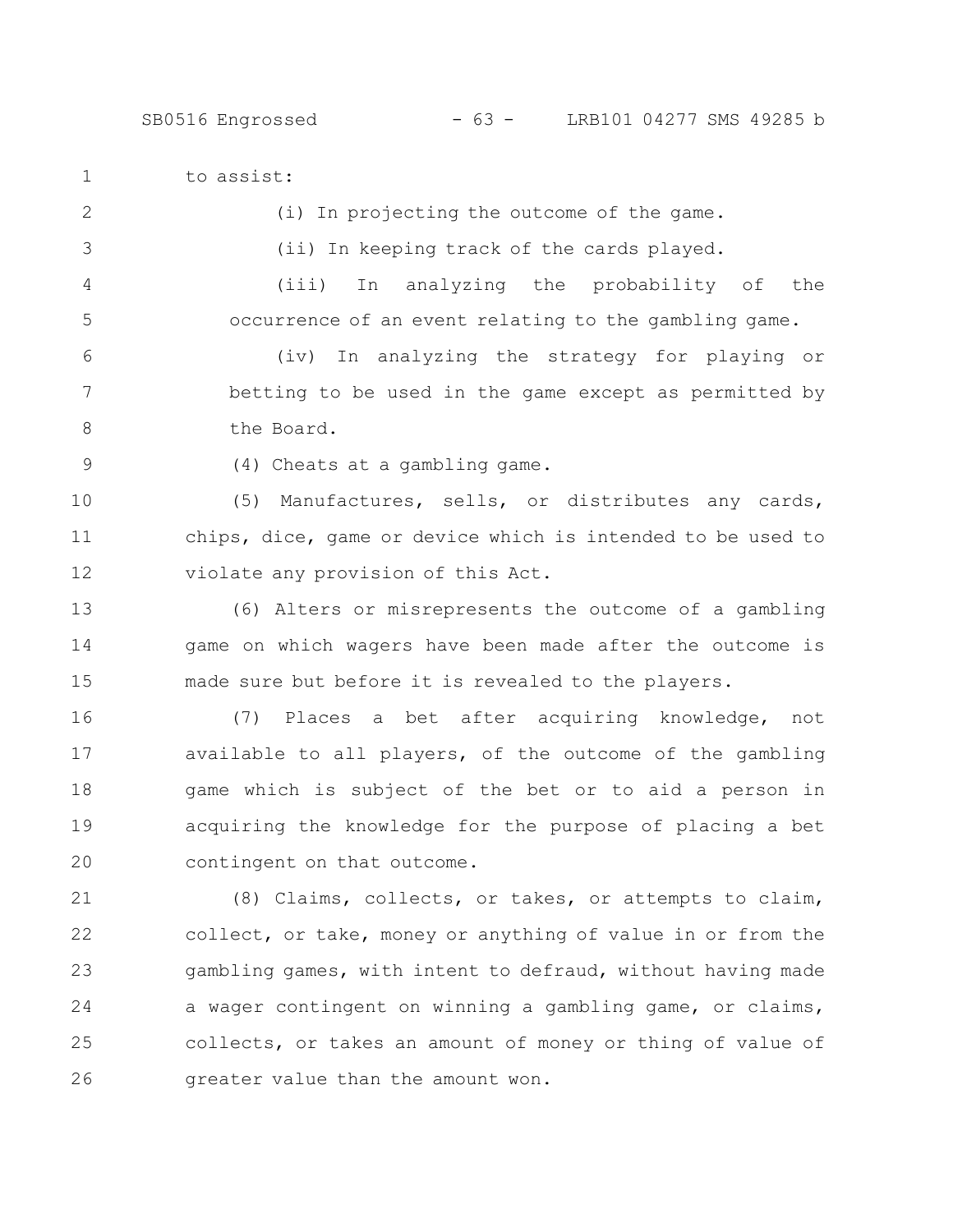(9) Uses counterfeit chips or tokens in a gambling game. 1 2

(10) Possesses any key or device designed for the purpose of opening, entering, or affecting the operation of a gambling game, drop box, or an electronic or mechanical device connected with the gambling game or for removing coins, tokens, chips or other contents of a gambling game. This paragraph (10) does not apply to a gambling licensee or employee of a gambling licensee acting in furtherance of the employee's employment. 3 4 5 6 7 8 9 10

(e) The possession of more than one of the devices described in subsection (d), paragraphs  $(3)$ ,  $(5)$ , or  $(10)$ permits a rebuttable presumption that the possessor intended to use the devices for cheating. 11 12 13 14

(f) A person under the age of 21 who, except as authorized under paragraph (10) of Section 11, enters upon a riverboat or in a casino commits a petty offense and is subject to a fine of not less than \$100 or more than \$250 for a first offense and of not less than \$200 or more than \$500 for a second or subsequent offense. 15 16 17 18 19 20

An action to prosecute any crime occurring on a riverboat shall be tried in the county of the dock at which the riverboat is based. An action to prosecute any crime occurring in a casino shall be tried in the county in which the casino is located. 21 22 23 24 25

(Source: P.A. 96-1392, eff. 1-1-11; 97-1150, eff. 1-25-13.) 26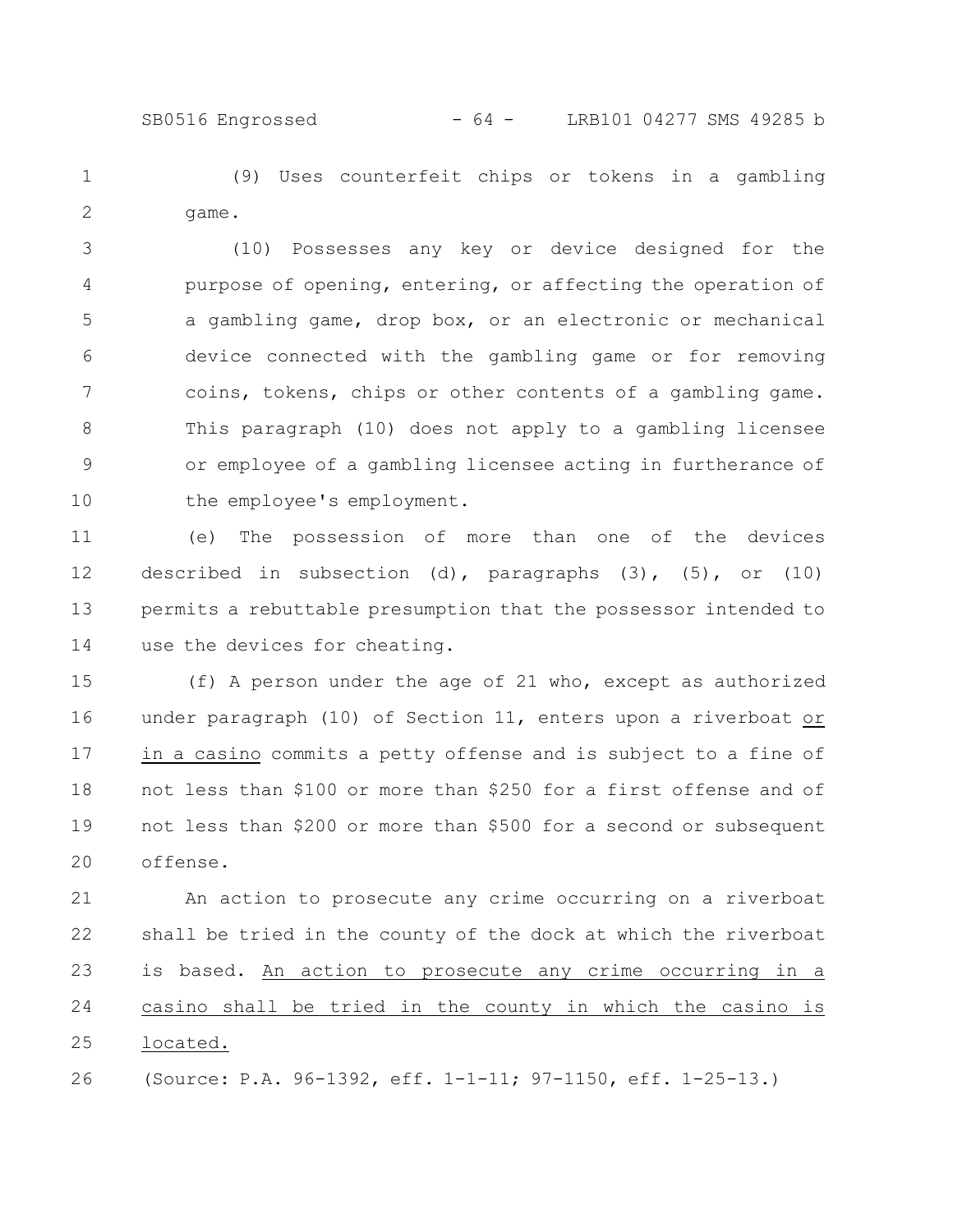SB0516 Engrossed - 65 - LRB101 04277 SMS 49285 b

| ۰, |
|----|
|    |
|    |

(230 ILCS 10/18.1)

Sec. 18.1. Distribution of certain fines. If a fine is imposed on an owner licensee for knowingly sending marketing or promotional materials to any person placed on the self-exclusion list, then the Board shall distribute an amount equal to 15% of the fine imposed to the unit of local government in which the casino or riverboat is located for the purpose of awarding grants to non-profit entities that assist gambling addicts. 2 3 4 5 6 7 8 9

(Source: P.A. 96-224, eff. 8-11-09.) 10

(230 ILCS 10/19) (from Ch. 120, par. 2419) 11

Sec. 19. Forfeiture of property. 12

(a) Except as provided in subsection (b), any riverboat or casino used for the conduct of gambling games in violation of this Act shall be considered a gambling place in violation of Section 28-3 of the Criminal Code of 2012. Every gambling device found on a riverboat or in a casino operating gambling games in violation of this Act shall be subject to seizure, confiscation and destruction as provided in Section 28-5 of the Criminal Code of 2012. 13 14 15 16 17 18 19 20

(b) It is not a violation of this Act for a riverboat or other watercraft which is licensed for gaming by a contiguous state to dock on the shores of this State if the municipality having jurisdiction of the shores, or the county in the case of 21 22 23 24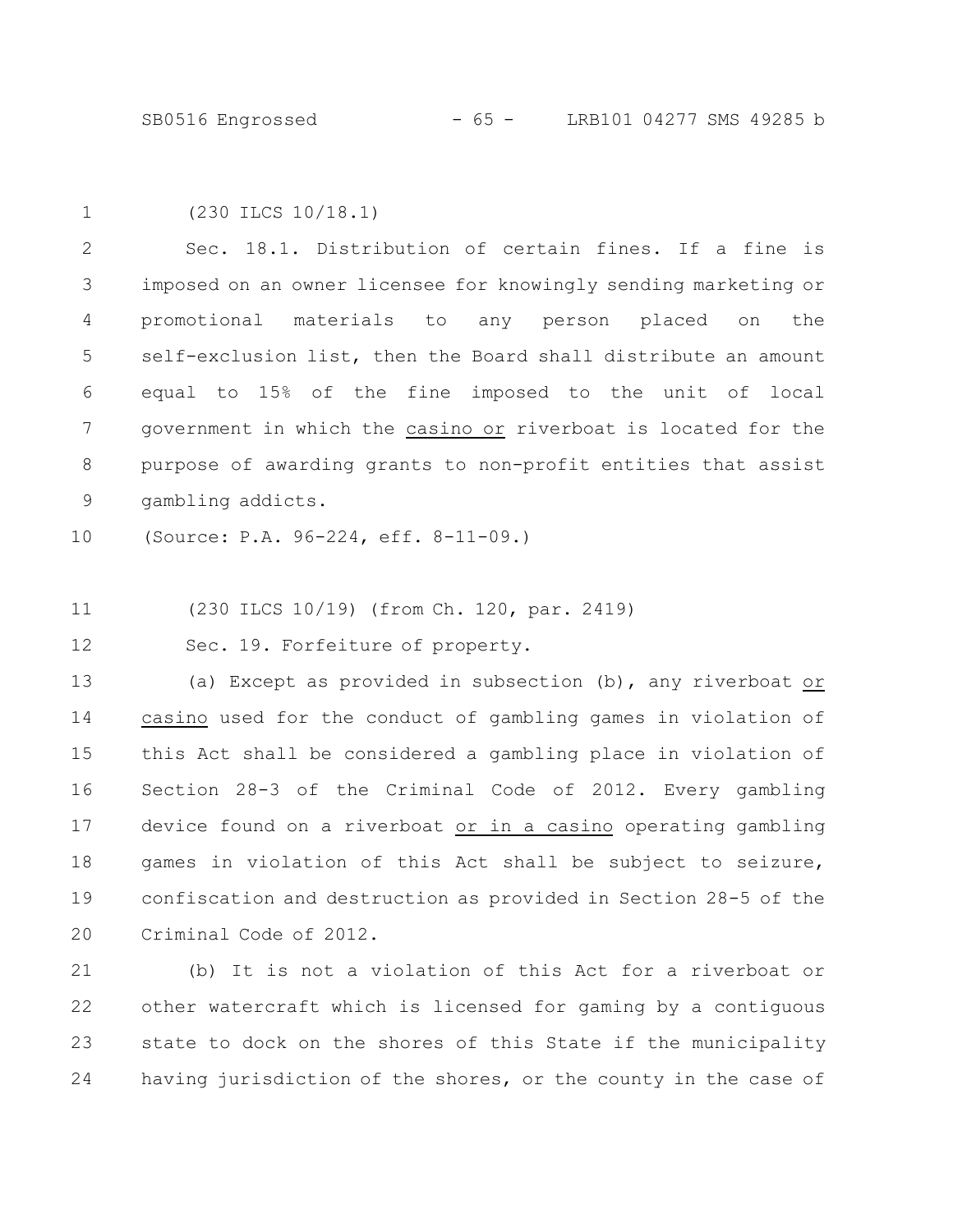SB0516 Engrossed - 66 - LRB101 04277 SMS 49285 b

unincorporated areas, has granted permission for docking and no gaming is conducted on the riverboat or other watercraft while it is docked on the shores of this State. No gambling device shall be subject to seizure, confiscation or destruction if the gambling device is located on a riverboat or other watercraft which is licensed for gaming by a contiguous state and which is docked on the shores of this State if the municipality having jurisdiction of the shores, or the county in the case of unincorporated areas, has granted permission for docking and no gaming is conducted on the riverboat or other watercraft while it is docked on the shores of this State. 1 2 3 4 5 6 7 8 9 10 11

(Source: P.A. 97-1150, eff. 1-25-13.) 12

(230 ILCS 10/20) (from Ch. 120, par. 2420) 13

Sec. 20. Prohibited activities - civil penalties. Any person who conducts a gambling operation without first obtaining a license to do so, or who continues to conduct such games after revocation of his license, or any licensee who conducts or allows to be conducted any unauthorized gambling games on a riverboat or in a casino where it is authorized to conduct its riverboat gambling operation, in addition to other penalties provided, shall be subject to a civil penalty equal to the amount of gross receipts derived from wagering on the gambling games, whether unauthorized or authorized, conducted on that day as well as confiscation and forfeiture of all gambling game equipment used in the conduct of unauthorized 14 15 16 17 18 19 20 21 22 23 24 25